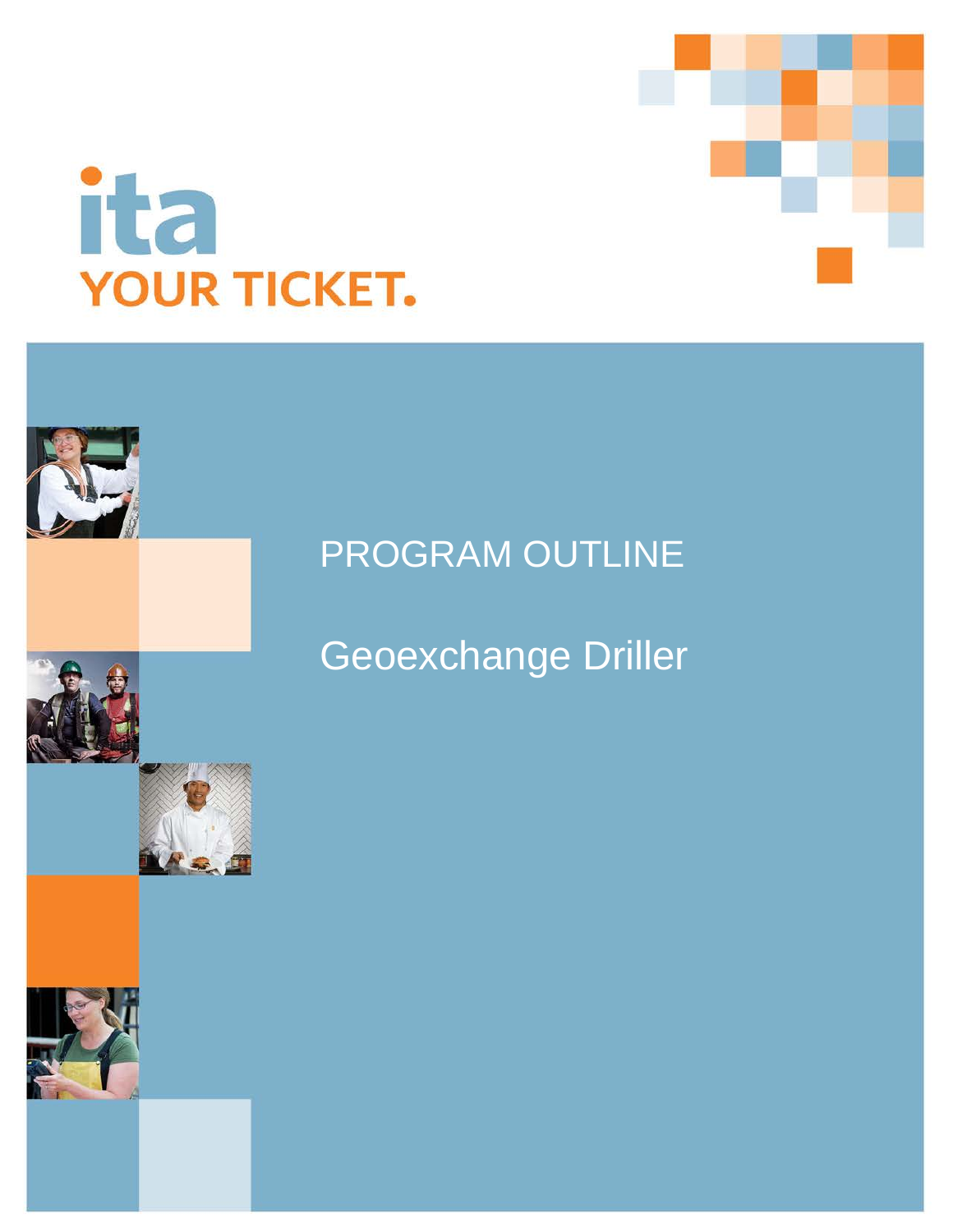# **ita**



The latest version of this document is available in PDF format on the ITA website [www.itabc.ca](http://www.itabc.ca/)

To order printed copies of Program Outlines or learning resources (where available) for BC trades contact:

Crown Publications, Queen's Printer Web: www.crownpub.bc.ca Email: crownpub@gov.bc.ca Toll Free 1 800 663-6105

## **Copyright © 2014 Industry Training Authority**

This publication may not be modified in any way without permission of the Industry Training Authority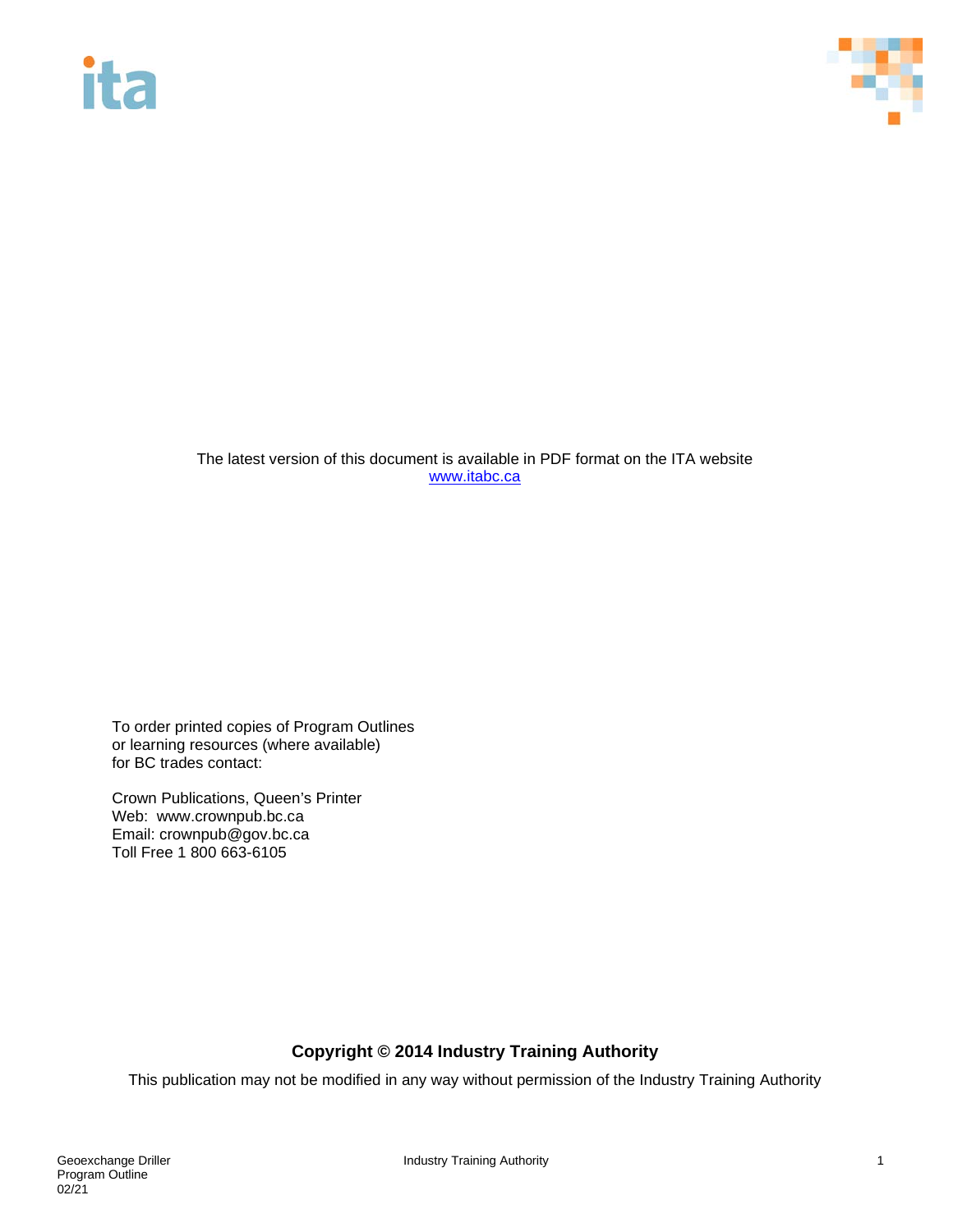



# **GEOEXCHANGE DRILLER PROGRAM OUTLINE**

**APPROVED BY INDUSTRY [JUNE 2014]**

**Developed by GeoExchange BC in association with the British Columbia Ground Water Association (BCGWA) and Industry Training Authority**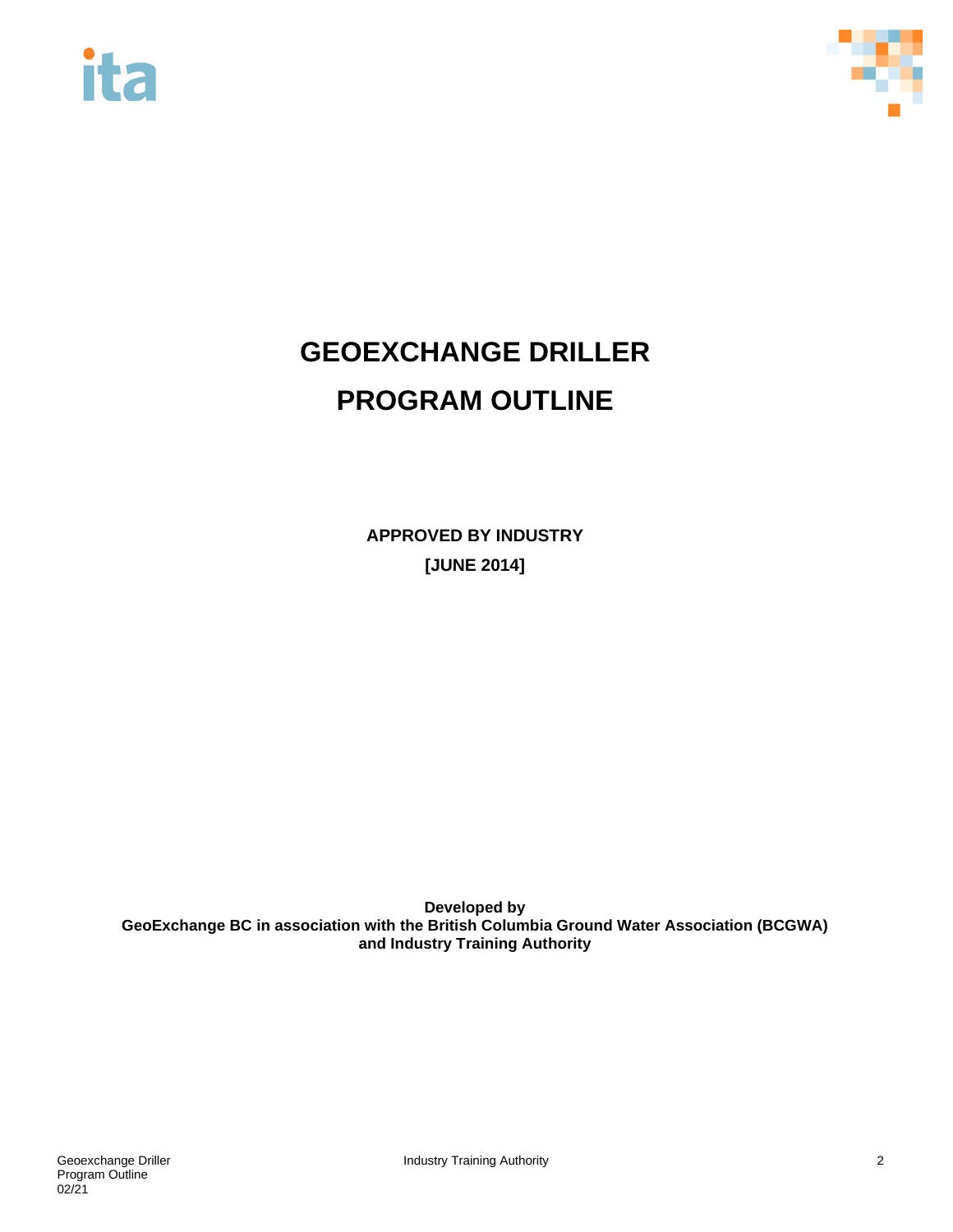



# **TABLE OF CONTENTS**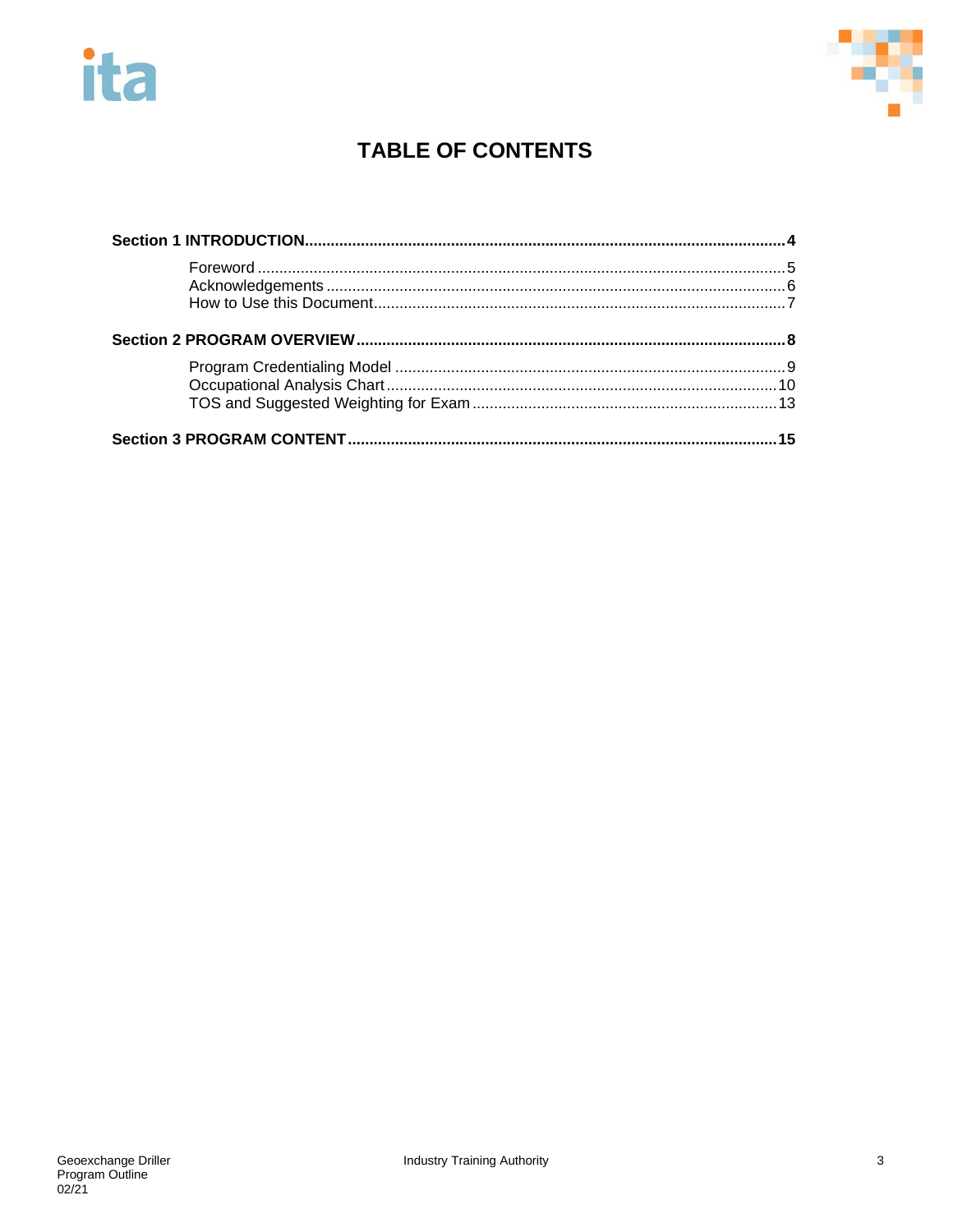



# <span id="page-4-0"></span>**Section 1 INTRODUCTION**

# **Geoexchange Driller**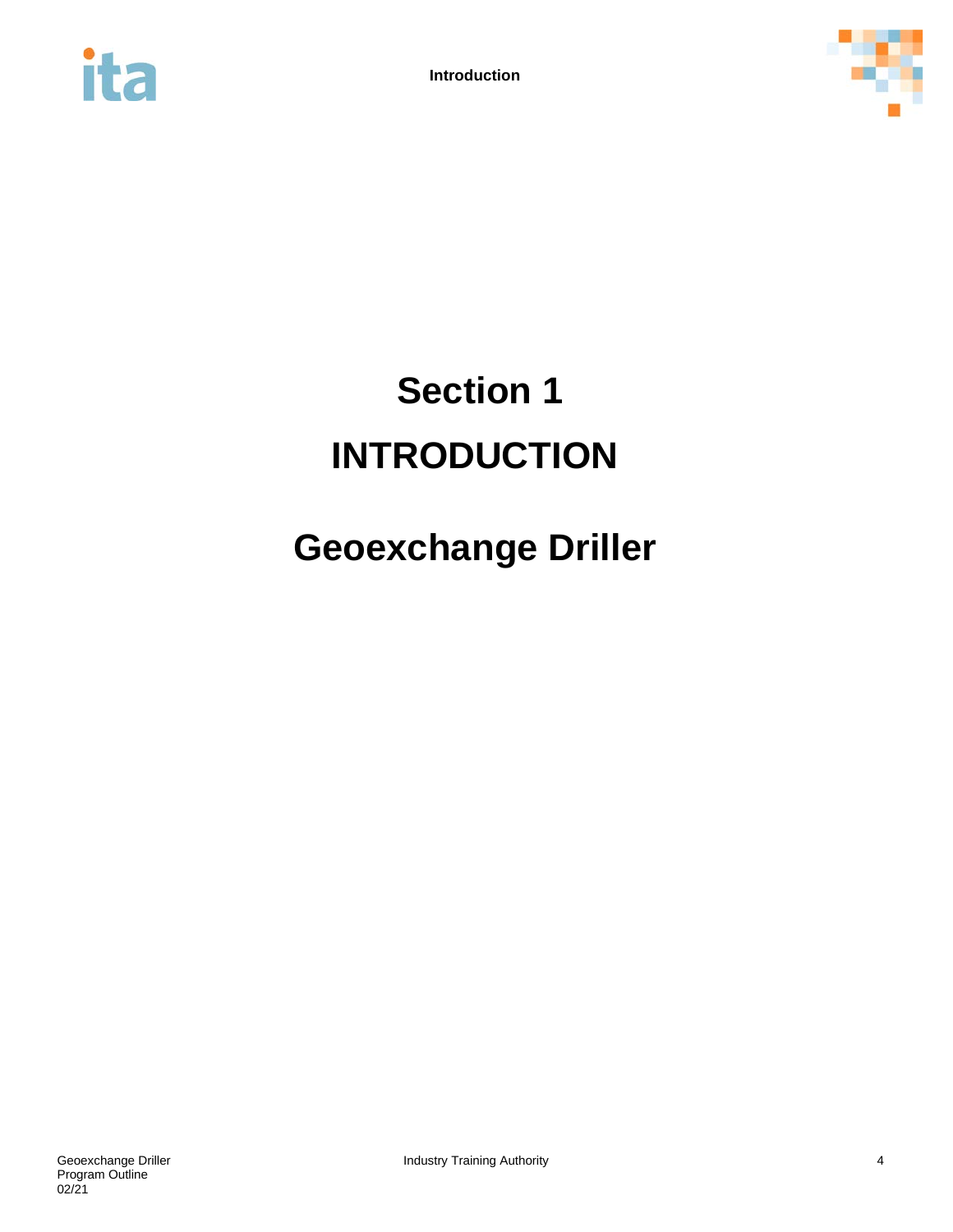



# **Foreword**

<span id="page-5-0"></span>A Program Outline is an ITA Program Standards communication tool. It reflects the scope of knowledge and skills required to competently perform an occupation anywhere in BC.

All ITA assessment tools are designed to measure achievement of the competencies and learning tasks described by the Program Outline for an occupation.

The Program Outline informs industry, the public, employers and challengers of the occupation's requirements for certification, including:

- The program Credentialing Model
- General Areas of Competence (GACs) and specific competencies required by individuals to perform proficiently in this occupation
- Learning tasks and content that must be mastered in order for an individual to be deemed competent

#### **SAFETY ADVISORY**

Be advised that references to the WorkSafe BC safety regulations contained within these materials do not/may not reflect the most recent Occupational Health and Safety Regulation (the current Standards and Regulation in BC can be obtained on the following website:

[http://www.worksafebc.com\)](http://www.worksafebc.com/). Please note that it is always the responsibility of any person using these materials to inform him/herself about the Occupational Health and Safety Regulation pertaining to his/her work.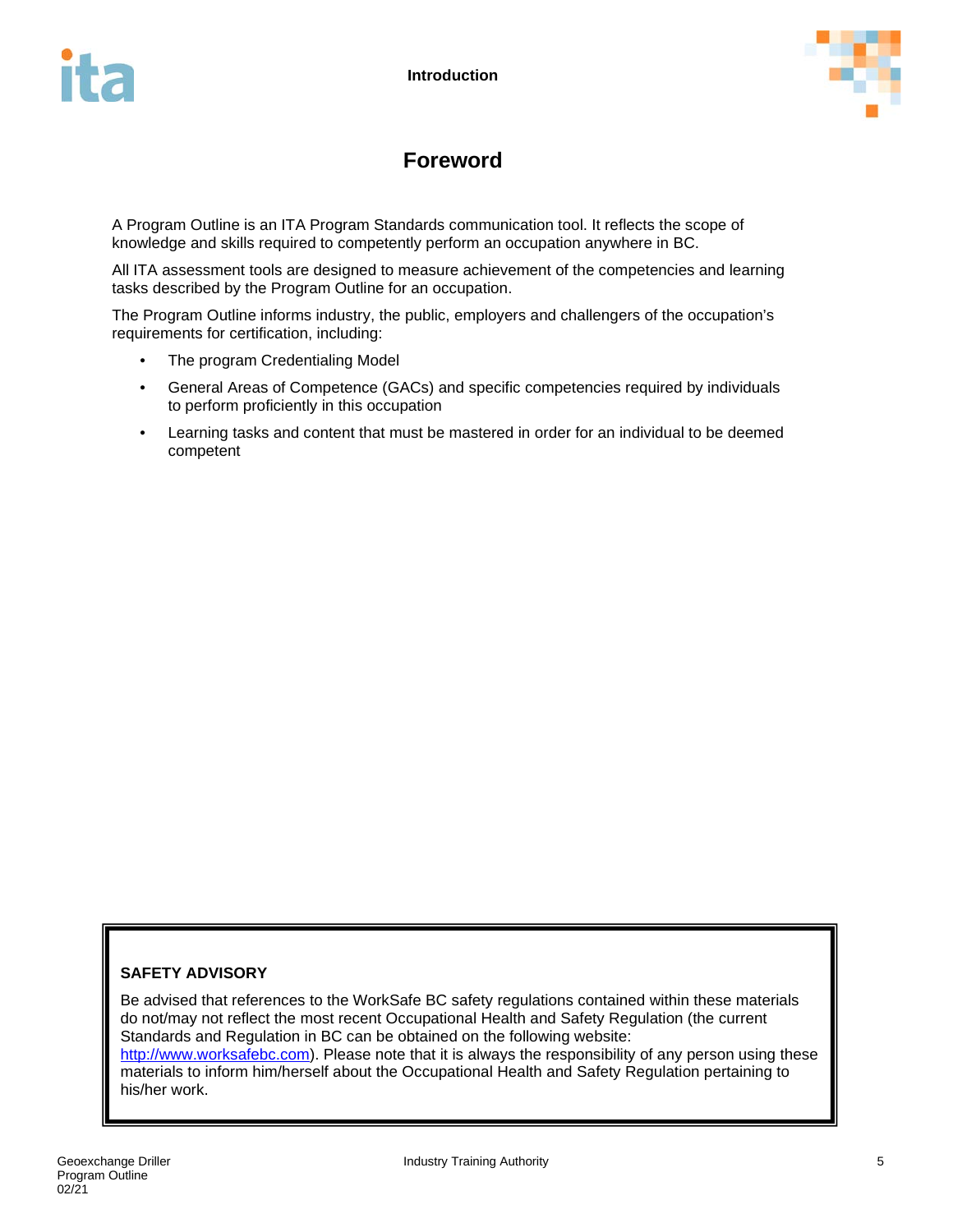

# **Acknowledgements**

<span id="page-6-0"></span>The Program Outline was prepared with the advice and direction of an industry Subject Matter Experts committee convened by GeoExchange BC in a coordinated effort with the British Columbia Ground Water Association (BCGWA). Members include:

- Mike Wei Water Protection & Sustainability Branch, BC Ministry of Environment
- Lindsay Macfarlane Water Protection & Sustainability Branch, BC Ministry of Environment

Industry Subject Matter Experts retained to assist in the development of Program Outline Content:

- Gord Horbay
- Jeff Quibell
- Ruben Arellano
- Scott Steward

Facilitators:

- Dan McFaull (North Pacific Training & Performance Inc.)
- Taruna Goel (North Pacific Training & Performance Inc.)
- Diane Evans Industry Training Authority

GeoExchange BC, in association with the British Columbia Ground Water Association (BCGWA) and Industry Training Authority, would like to acknowledge the dedication and hard work of all the industry representatives appointed to identify the training requirements of the Geoexchange Driller occupation.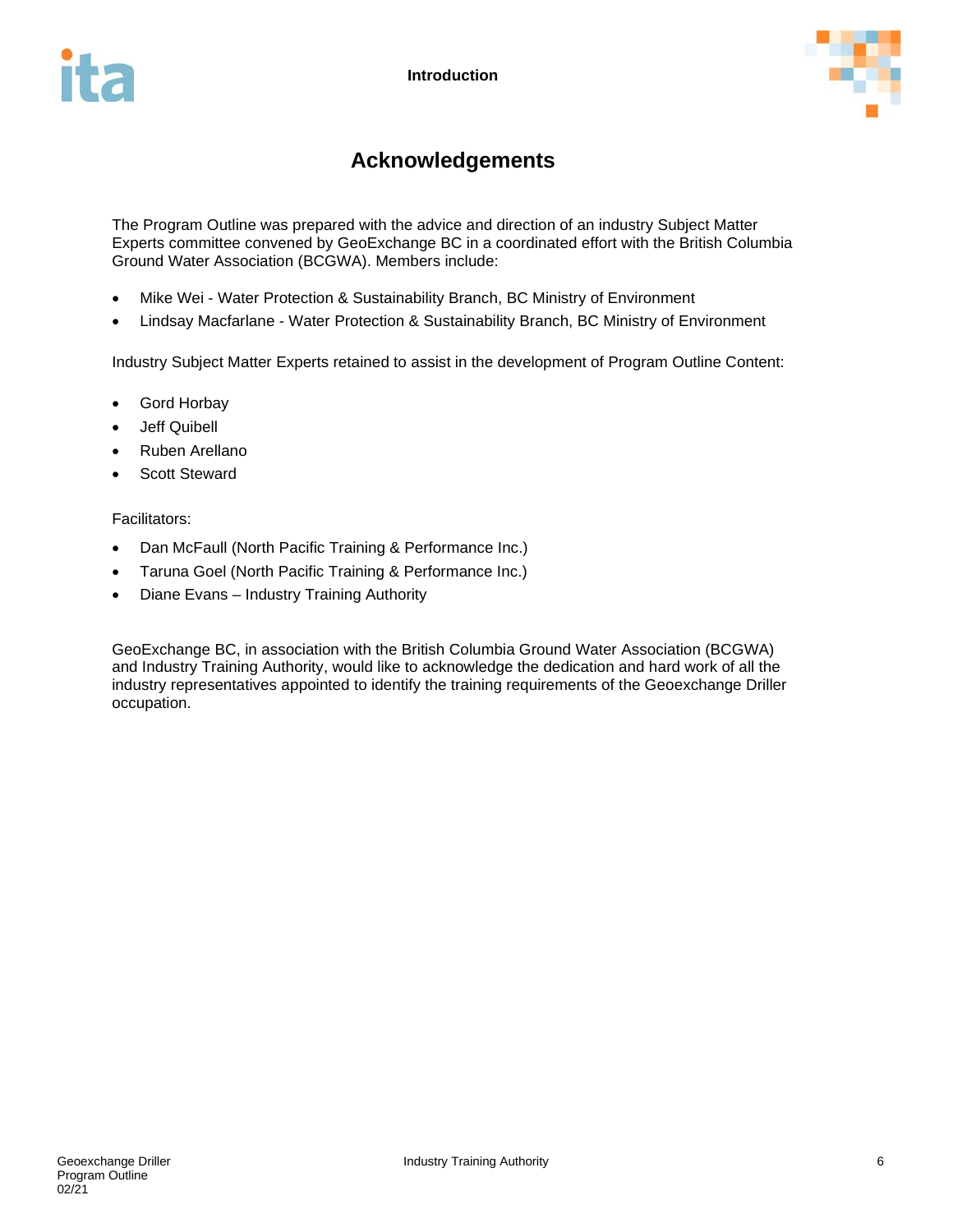

# **How to Use this Document**

<span id="page-7-0"></span>This Program Outline has been developed for the use of individuals from several different audiences. The table below describes how each section can be used by each intended audience.

| <b>Section</b>                                       | <b>Employers</b>                                                                                                 | <b>Challengers</b>                                                                                                                                   |
|------------------------------------------------------|------------------------------------------------------------------------------------------------------------------|------------------------------------------------------------------------------------------------------------------------------------------------------|
| Program<br><b>Credentialing</b><br>Model             | Understand the length and structure of the<br>program                                                            | Understand challenger pathway to<br>Certificate of Qualification                                                                                     |
| <b>OAC</b>                                           | Understand the competencies that a<br>challenger is expected to demonstrate in<br>order to achieve certification | Understand the competencies they<br>must demonstrate in order to<br>challenge the program                                                            |
| TOS and<br><b>Suggested</b><br>Weighting<br>for exam | Understand the relative weightings of<br>various competencies of the occupation on<br>which assessment is based  | Understand the relative weightings of<br>various competencies of the<br>occupation on which assessment is<br>based                                   |
| Program<br><b>Content</b>                            | Identifies detailed program content and<br>competencies                                                          | Allows individual to check program<br>content areas against their own<br>knowledge and performance<br>expectations against their own skill<br>levels |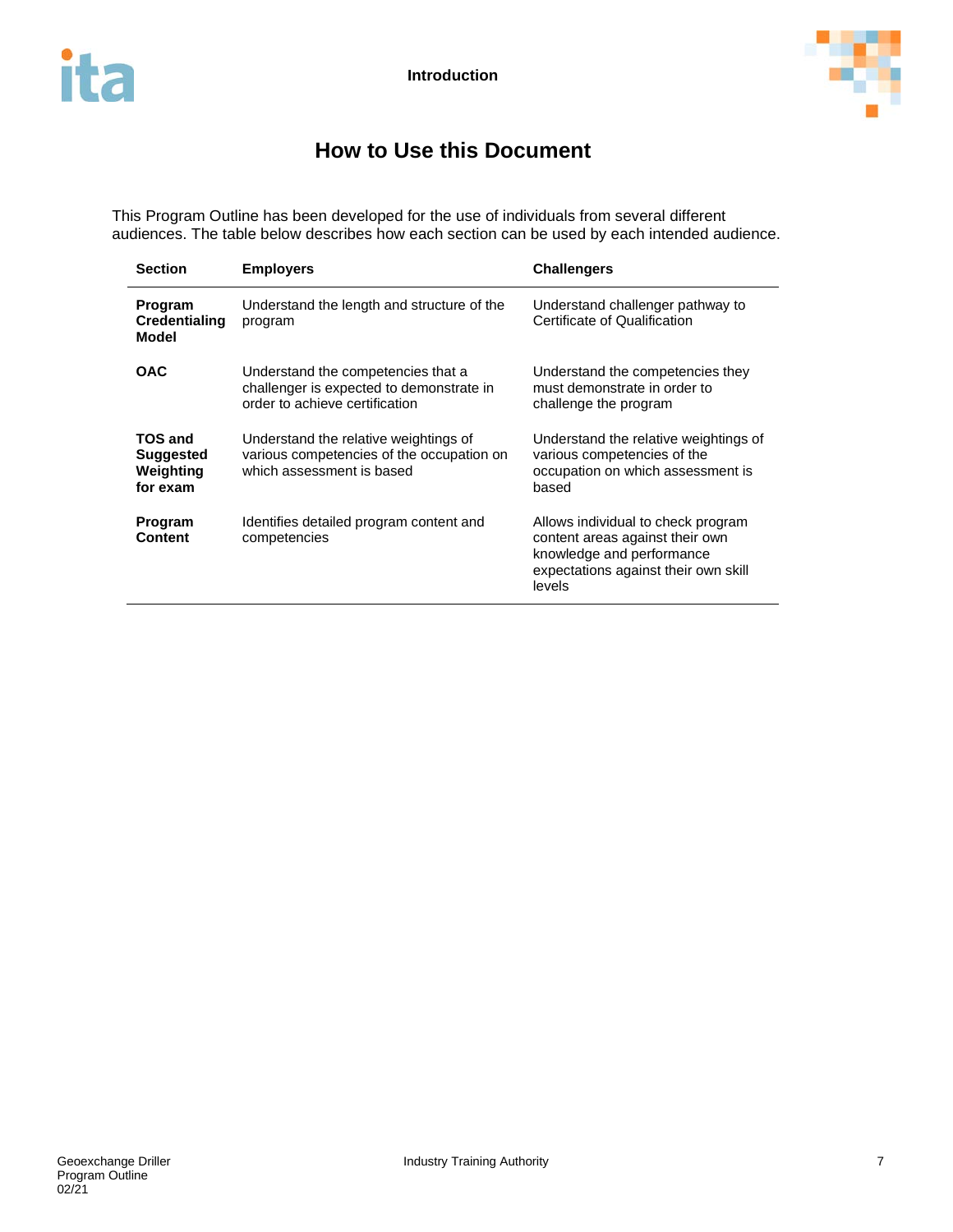<span id="page-8-0"></span>



# **Section 2 PROGRAM OVERVIEW**

# **Geoexchange Driller**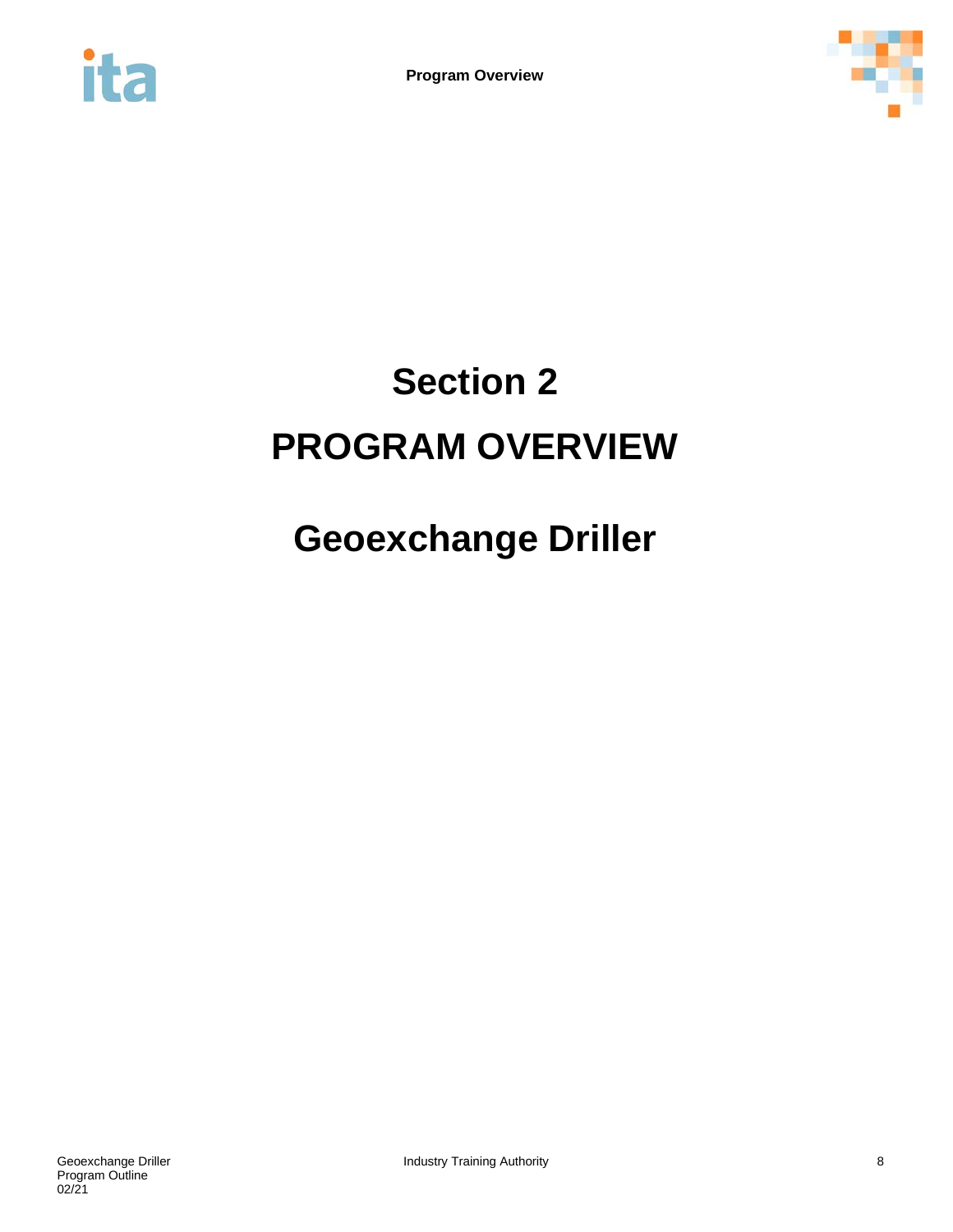<span id="page-9-0"></span>



# **Program Credentialing Model**

#### **Challenge Pathway**

#### **Geoexchange Driller**



CREDIT FOR PRIOR LEARNING

*Individuals who hold the credentials listed below are entitled to receive partial credit toward the completion requirements of this program*

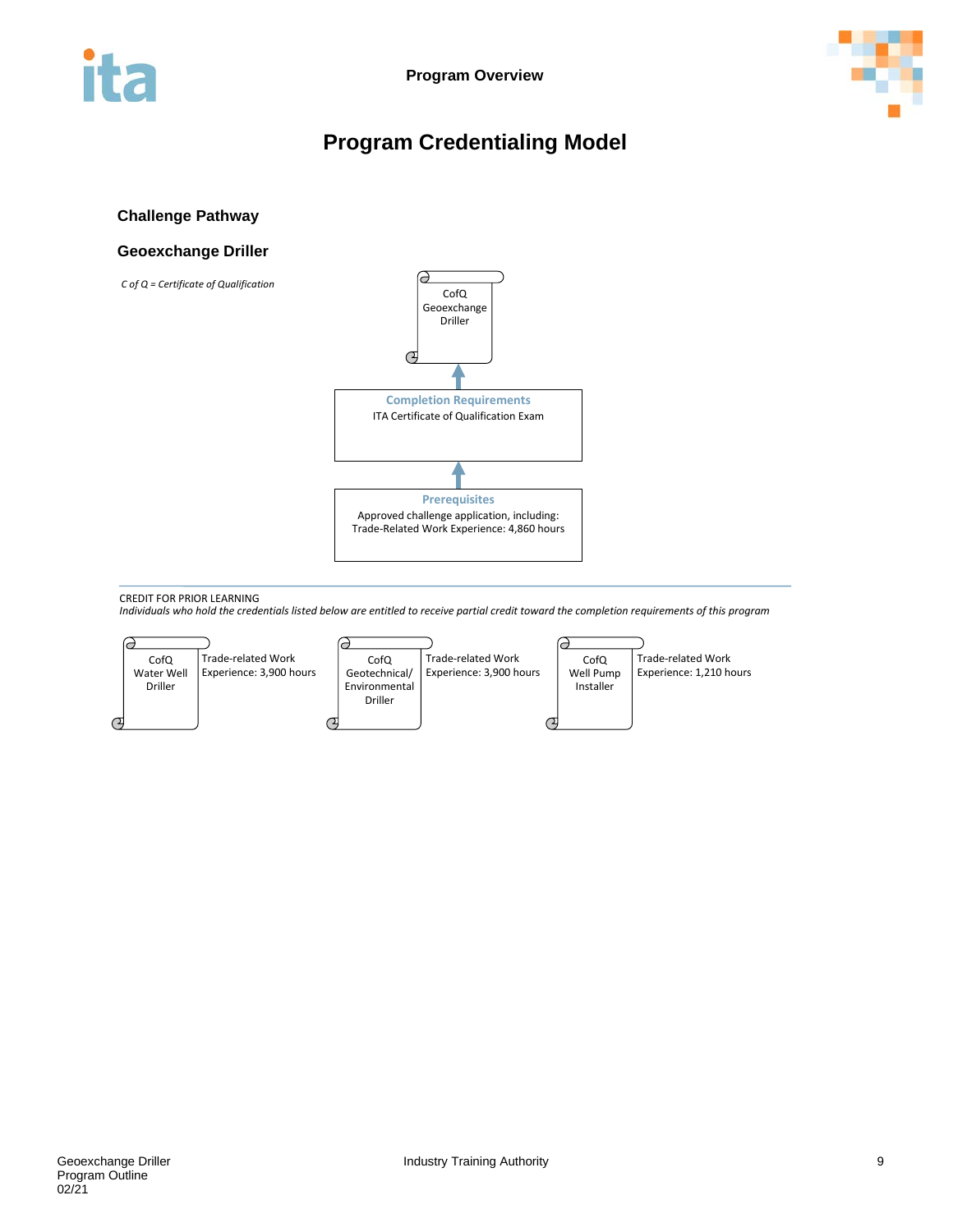

# **Occupational Analysis Chart**

# **GEOEXCHANGE DRILLER**

**Occupation Description:** A "Geoexchange Driller" refers to a person who sets up and operates mobile equipment used to drill *vertical closed-loop borehole heat exchangers* to provide a heat source/sink for geoexchange heating and cooling systems. These systems may be developed for residential, commercial, and industrial applications. They must have familiarity with the geological formations in the area they are working to enable selection of the most appropriate type of drilling technology. They must have knowledge related to borehole heat exchange principles and have an awareness of the advantages and drawbacks of different borehole completion designs. They must have knowledge of hydrogeological principles and be knowledgeable and skilled in practices important for protecting groundwater aquifers.

<span id="page-10-0"></span>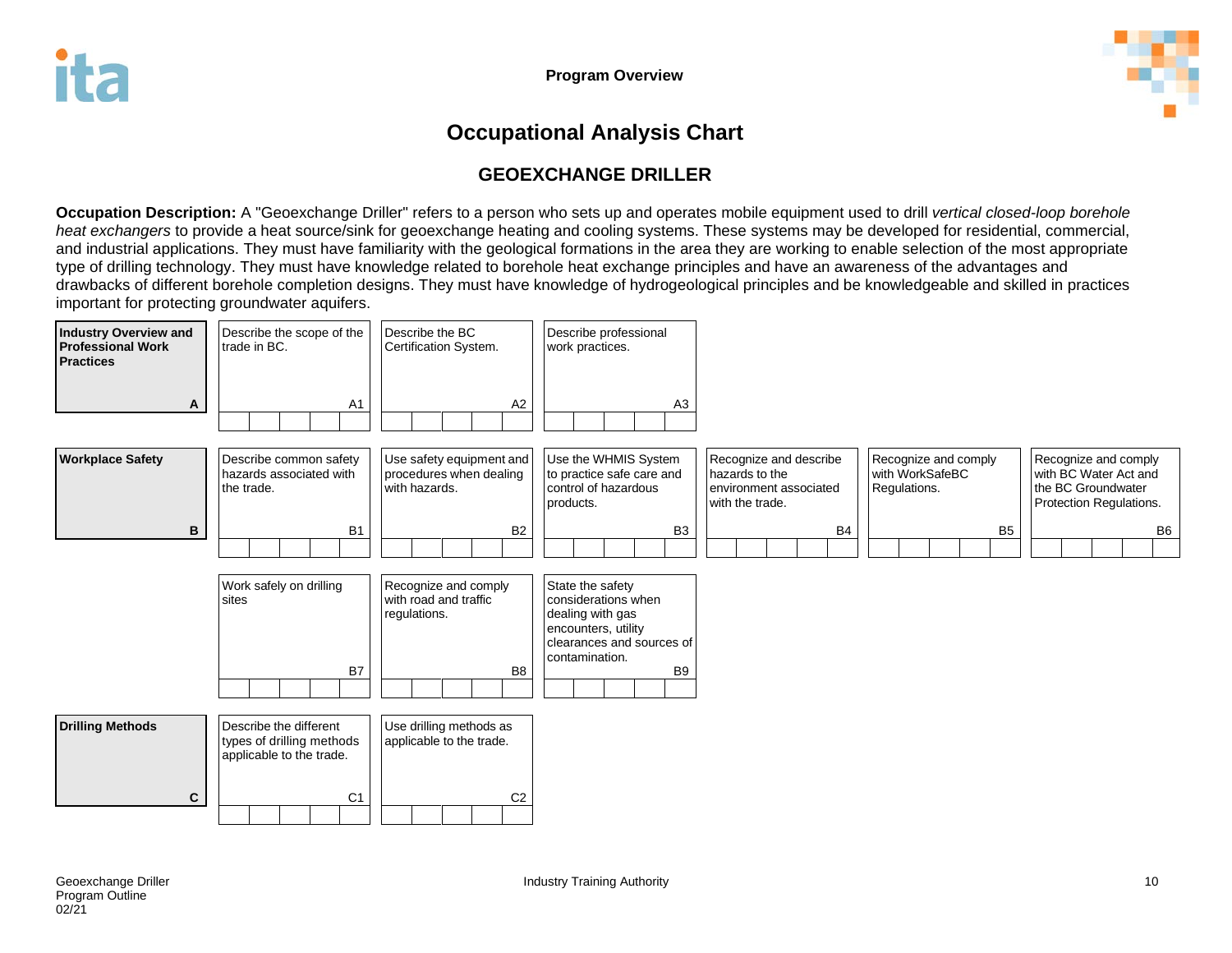



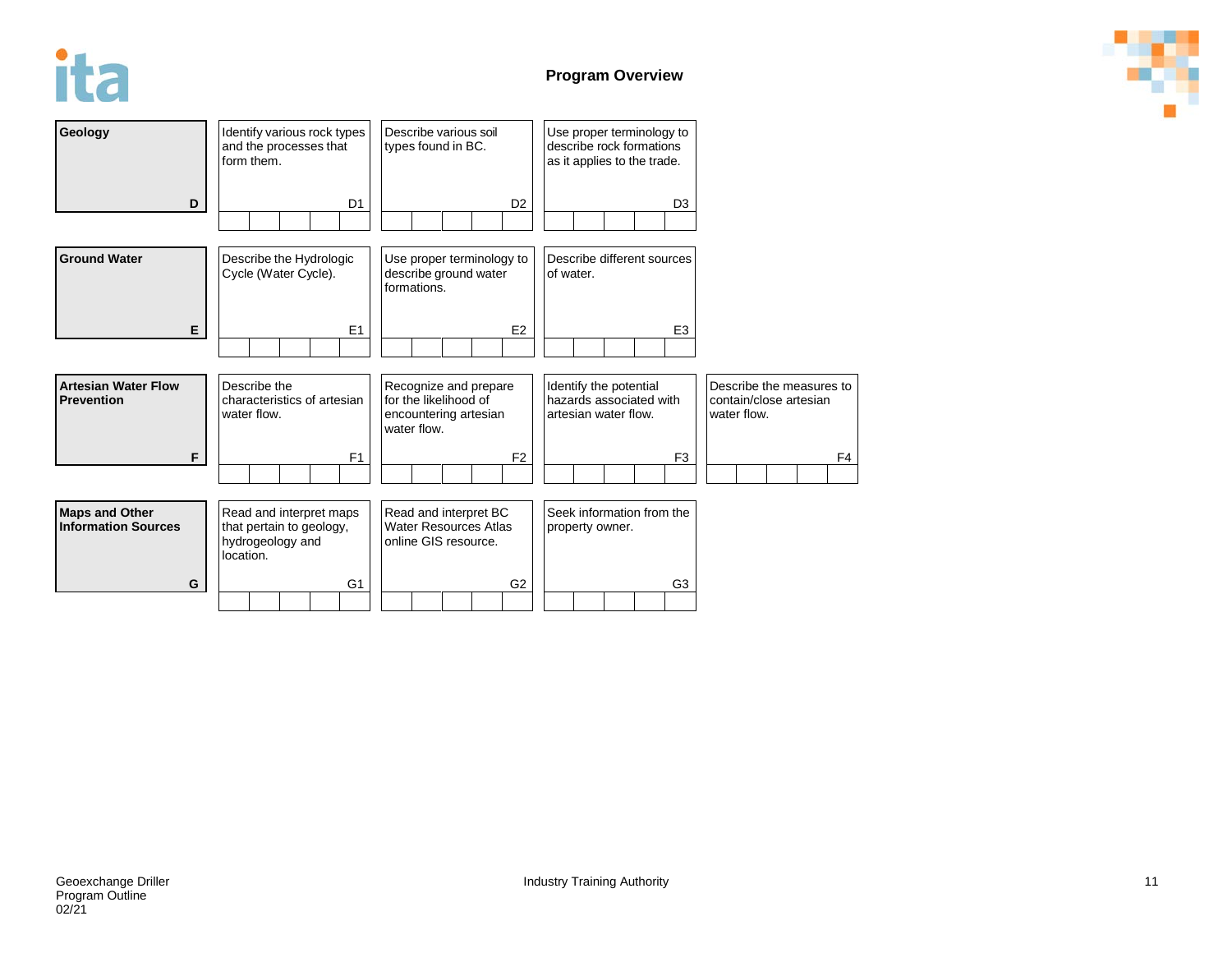



| <b>Vertical Closed Loop</b><br><b>Borehole Heat</b><br><b>Exchanger</b><br><b>Construction and</b><br><b>Installation</b> | <b>Explain the principles of</b><br>borehole heat exchanger<br>Derformance. | Identify the different types<br>of closed loop<br>geoexchange boreholes. | Use specific methods for<br>vertical closed loop<br>geoexchange borehole<br>construction. | Use specific methods for<br>vertical closed loop<br>geoexchange borehole<br>pipe installation. | Describe the purpose of<br>sealing, grouting and<br>cementing boreholes. | Use different types and<br>application of grout for<br>vertical closed loop<br>geoexchange borehole<br>grouting. |  |
|---------------------------------------------------------------------------------------------------------------------------|-----------------------------------------------------------------------------|--------------------------------------------------------------------------|-------------------------------------------------------------------------------------------|------------------------------------------------------------------------------------------------|--------------------------------------------------------------------------|------------------------------------------------------------------------------------------------------------------|--|
|                                                                                                                           | $\overline{14}$                                                             | H 2                                                                      | $H_3$                                                                                     | H 4                                                                                            | H 5                                                                      | H 6                                                                                                              |  |
|                                                                                                                           |                                                                             |                                                                          |                                                                                           |                                                                                                |                                                                          |                                                                                                                  |  |

| <b>Hydraulic Systems</b> | Explain the principles of<br>operation and<br>components of different<br>types of hydraulic<br>systems applicable to the<br>trade. |  |    | servicing. | and required system | Explain the importance of<br>maintenance schedules |    |
|--------------------------|------------------------------------------------------------------------------------------------------------------------------------|--|----|------------|---------------------|----------------------------------------------------|----|
|                          |                                                                                                                                    |  | 11 |            |                     |                                                    | 12 |
|                          |                                                                                                                                    |  |    |            |                     |                                                    |    |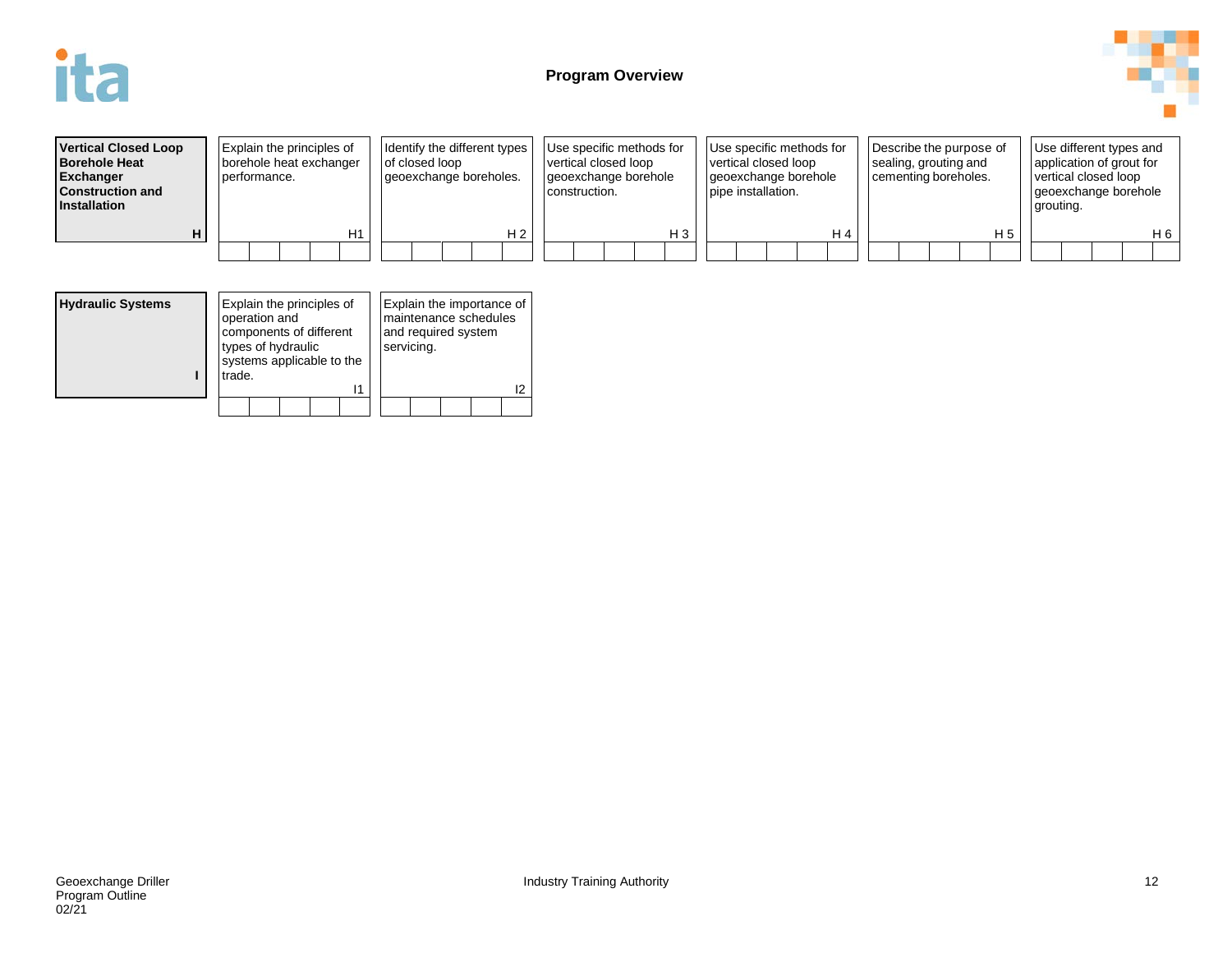

# **Suggested Weighting for Exam**

# **GEOEXCHANGE DRILLER**

<span id="page-13-0"></span>

|                |                                                                                                                       | <b>Weighting %</b> |
|----------------|-----------------------------------------------------------------------------------------------------------------------|--------------------|
| <b>Line A</b>  | Industry Overview and Professional Work Practices                                                                     | 5%                 |
| A1             | Describe the scope of the trade in BC.                                                                                |                    |
| A <sub>2</sub> | Describe the BC Certification System.                                                                                 |                    |
| A <sub>3</sub> | Describe professional work practices.                                                                                 |                    |
| <b>Line B</b>  | <b>Workplace Safety</b>                                                                                               | 17%                |
| B1             | Describe common safety hazards associated with the trade.                                                             |                    |
| <b>B2</b>      | Use safety equipment and procedures when dealing with hazards.                                                        |                    |
| B <sub>3</sub> | Use the WHMIS System to practice safe care and control of hazardous<br>products.                                      |                    |
| B <sub>4</sub> | Recognize and describe hazards to the environment associated with the trade.                                          |                    |
| B <sub>5</sub> | Recognize and comply with WorkSafeBC Regulations.                                                                     |                    |
| B <sub>6</sub> | Recognize and comply with the BC Water Act and the BC Groundwater<br>Protection Regulations.                          |                    |
| <b>B7</b>      | Work safely on drilling sites.                                                                                        |                    |
| B <sub>8</sub> | Recognize and comply with road and traffic regulations.                                                               |                    |
| <b>B</b> 9     | State the safety considerations when dealing with gas encounters, utility<br>clearances and sources of contamination. |                    |
| Line C         | <b>Drilling Methods</b>                                                                                               | 9%                 |
| C <sub>1</sub> | Describe the different types of drilling methods applicable to the trade.                                             |                    |
| C <sub>2</sub> | Use drilling methods as applicable to the trade.                                                                      |                    |
| <b>Line D</b>  | Geology                                                                                                               | 10%                |
| D <sub>1</sub> | Identify various rock types and the processes that form them.                                                         |                    |
| D <sub>2</sub> | Describe various soil types found in BC.                                                                              |                    |
| D <sub>3</sub> | Use proper terminology to describe rock formations as it applies to the trade.                                        |                    |
| Line E         | <b>Ground Water</b>                                                                                                   | 10%                |
| E <sub>1</sub> | Describe the Hydrologic Cycle (Water Cycle).                                                                          |                    |
| E2             | Use proper terminology to describe ground water formations.                                                           |                    |
| E <sub>3</sub> | Describe different sources of water.                                                                                  |                    |
| <b>Line F</b>  | <b>Artesian Water Flow Prevention</b>                                                                                 | 15%                |
| F1             | Describe the characteristics of artesian water flow.                                                                  |                    |
| F <sub>2</sub> | Recognize and prepare for the likelihood of encountering artesian water flow.                                         |                    |
| F3             | Identify the potential hazards associated with artesian water flow.                                                   |                    |
| F <sub>4</sub> | Describe the measures to contain/close artesian water flow.                                                           |                    |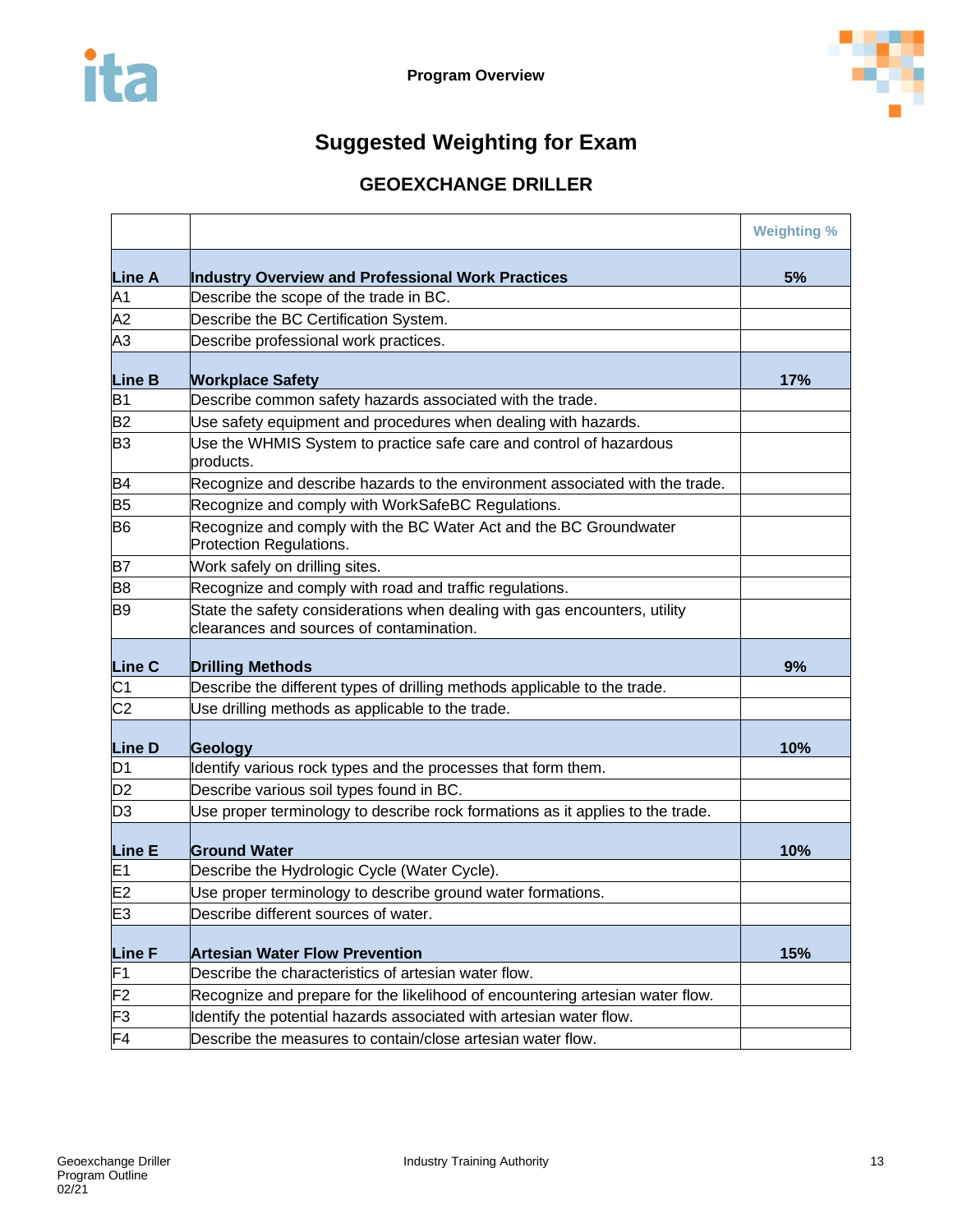



|                |                                                                                                                        | <b>Weighting %</b> |
|----------------|------------------------------------------------------------------------------------------------------------------------|--------------------|
| <b>Line G</b>  | <b>Maps and Other Information Sources</b>                                                                              | 9%                 |
| G1             | Read and interpret maps that pertain to geology, hydrogeology and location.                                            |                    |
| G <sub>2</sub> | Read and interpret BC Water Atlas online GIS resource.                                                                 |                    |
| G <sub>3</sub> | Seek information from the property owner.                                                                              |                    |
| Line H         | Vertical Closed Loop Borehole Heat Exchanger Construction and<br><b>Installation</b>                                   | 20%                |
| H 1            | Explain the principles of borehole heat exchanger performance.                                                         |                    |
| H <sub>2</sub> | Identify the different types of closed loop geoexchange boreholes.                                                     |                    |
| HЗ             | Use specific methods for vertical closed loop geoexchange borehole<br>construction.                                    |                    |
| H 4            | Use specific methods for vertical closed loop geoexchange borehole pipe<br>installation.                               |                    |
| H 5            | Describe the purpose of sealing, grouting and cementing boreholes.                                                     |                    |
| H <sub>6</sub> | Use different types and application of grout for vertical closed loop geoexchange<br>borehole grouting.                |                    |
| Line I         | <b>Hydraulic Systems</b>                                                                                               | 5%                 |
| 11             | Explain the principles of operation and components of different types of<br>hydraulic systems applicable to the trade. |                    |
| 2              | Explain the importance of maintenance schedules and required system<br>servicing.                                      |                    |
|                | <b>Total Percentage for Geoexchange Driller</b>                                                                        | 100%               |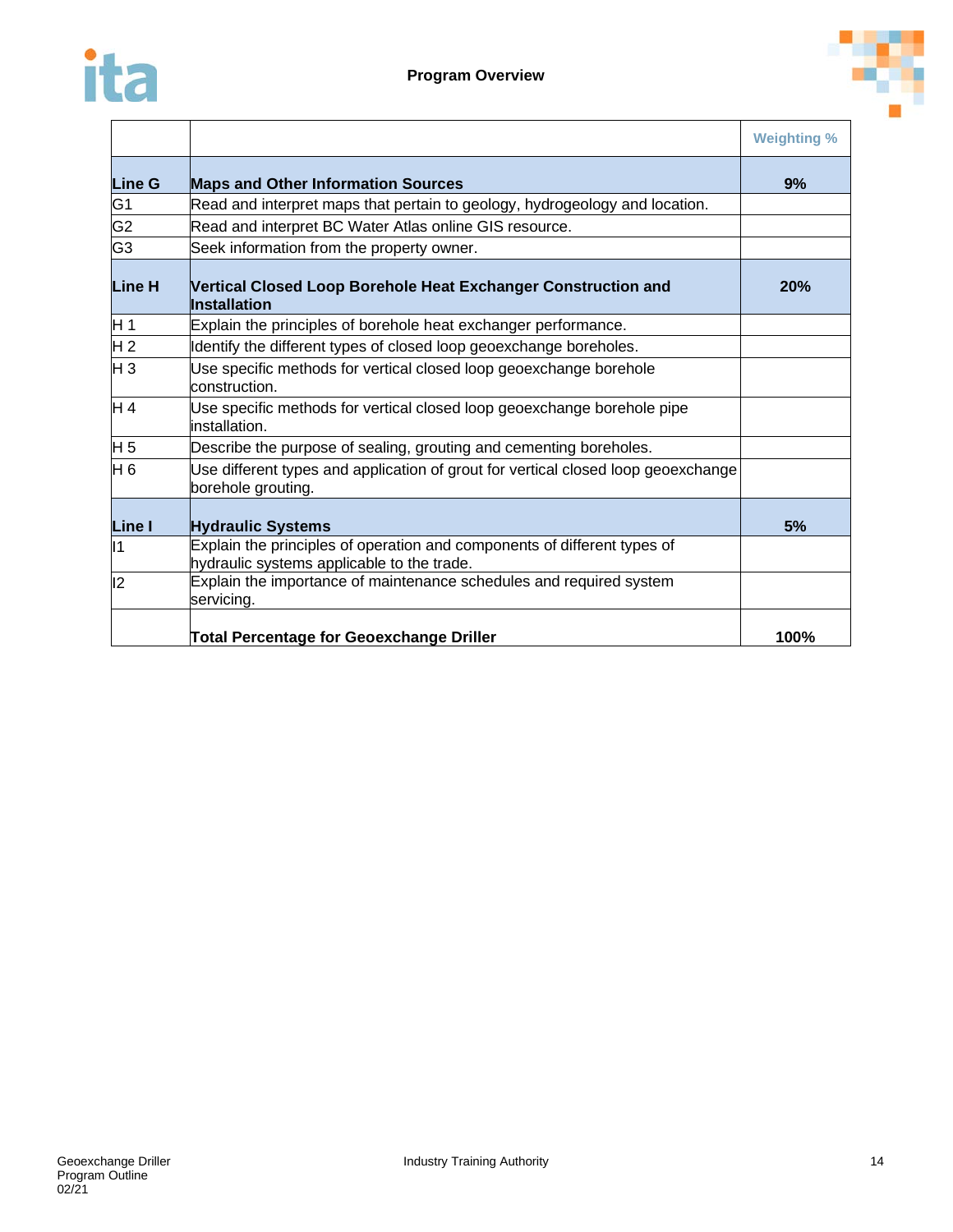<span id="page-15-0"></span>



# **Section 3 PROGRAM CONTENT**

# **Geoexchange Driller**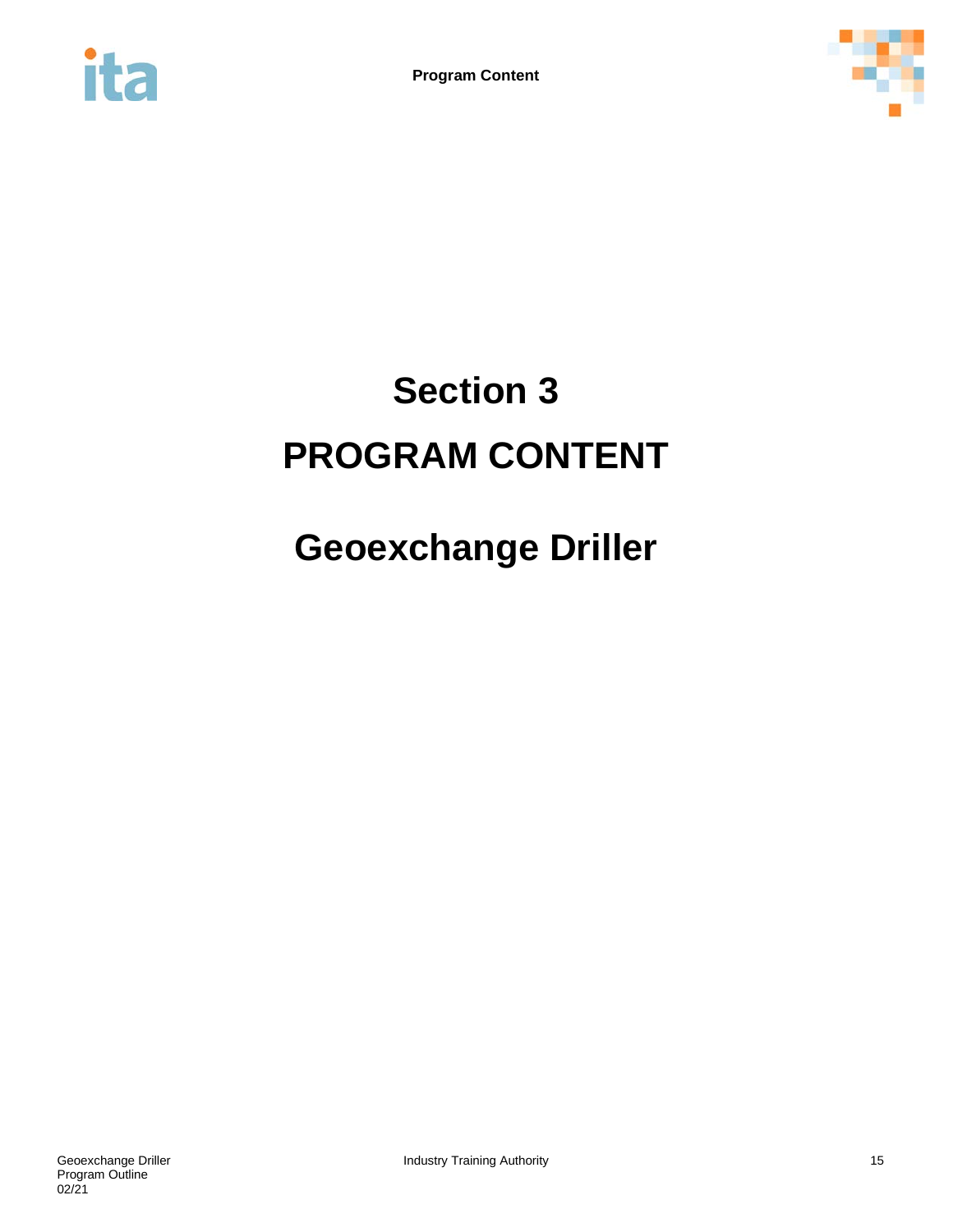

## **Line (GAC): A INDUSTRY OVERVIEW AND PROFESSIONAL WORK PRACTICES**

**Competency: A1 Describe the scope of the trade in BC.**

#### **Objectives**

To be competent in this area, the individual must be able to:

- Describe the scope of the trade as it applies to BC.
- Identify industry associations and whom they represent.

### **LEARNING TASKS CONTENT**

1. Describe the scope of the trade **•** Role and responsibilities of a

# 2. Identify industry associations **•** British Columbia Ground Water

- geoexchange driller
- Association (BCGWA)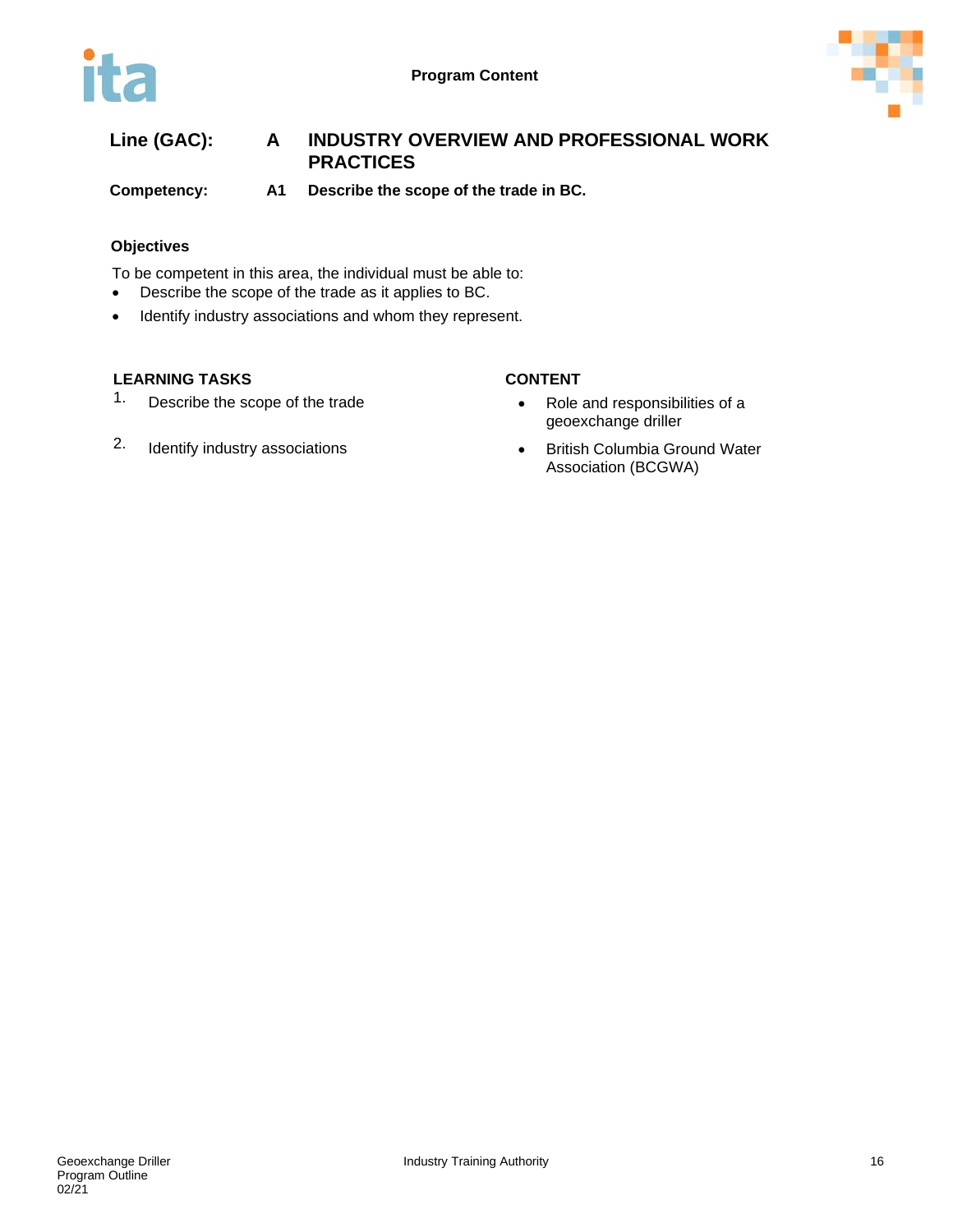

# **Line (GAC): A INDUSTRY OVERVIEW AND PROFESSIONAL WORK PRACTICES**

**Competency: A2 Describe the BC Certification System.**

### **Objectives**

To be competent in this area, the individual must be able to state the certification process for the trade in BC.

#### **LEARNING TASKS CONTENT**

1. Describe the requirements for certification • Skills and qualities

- 
- Specific job knowledge
- Work experience
- 
- Role of British Columbia Ground Water Association (BCGWA)
- Registration process
- Role of BC Government
- 2. Describe the challenge pathway and certification Certification process
- 3. Describe registration process with the **Government**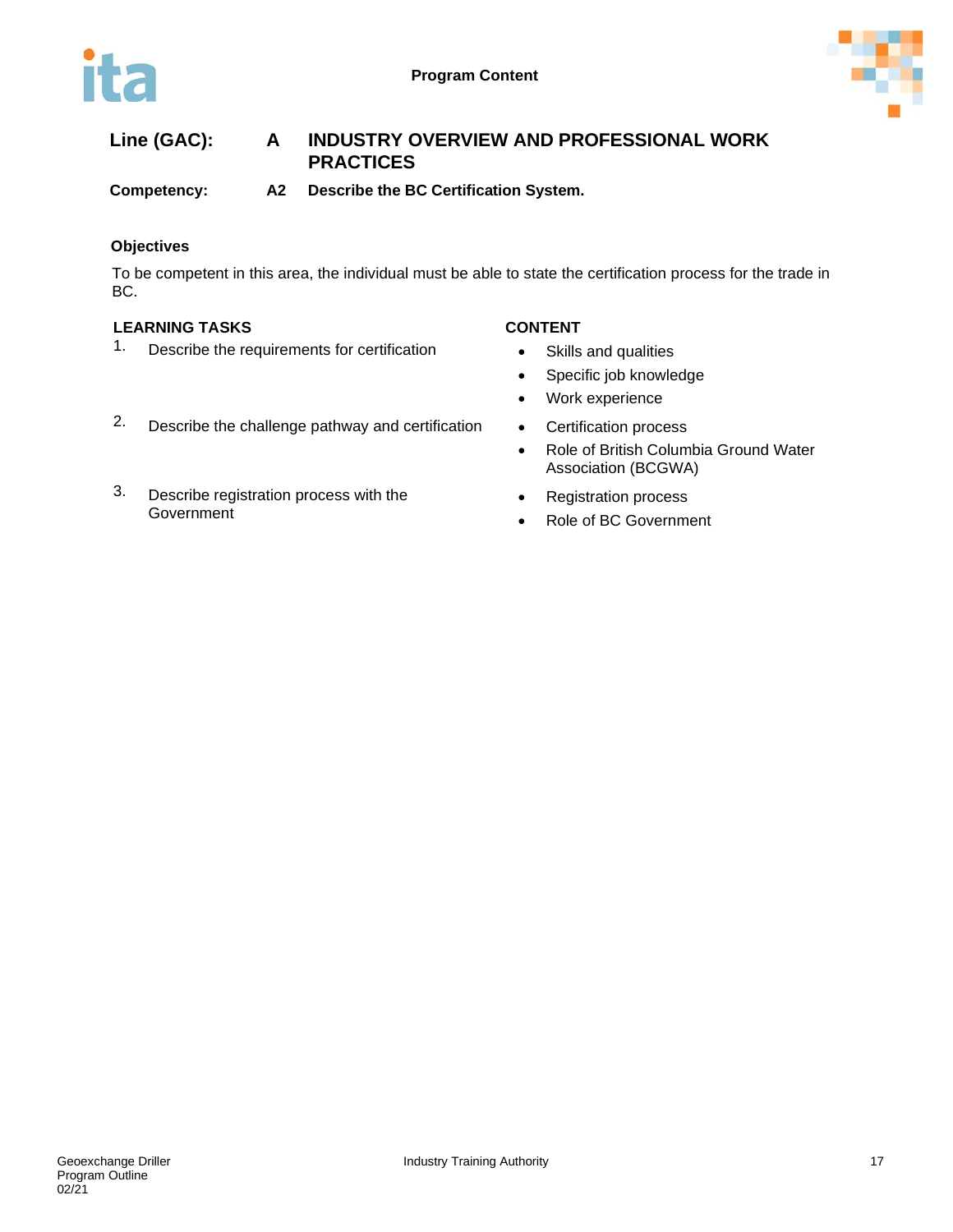

# **Line (GAC): A INDUSTRY OVERVIEW AND PROFESSIONAL WORK PRACTICES**

**Competency: A3 Describe professional work practices.**

#### **Objectives**

To be competent in this area, the individual must be able to:

- Recognize the need for record keeping.
- State the need for various records and reports and to whom they are distributed.

#### **LEARNING TASKS CONTENT**

- 1. Recognize the need for record keeping Day sheets
	- - o Drilling information
		- o Business information
		- o Borehole closure information
- 2. State the need for various records and reports for regulated borehole construction
- 3. Understand environmental obligations in contracts
- 4. Follow professional standards and industry best practices for closing a borehole
- For the customer
- For the Engineer-of-Record.
- For the driller or company file
- What should be included in a contract (from the perspective of regulations) for example, regarding suspected sources of contamination, or if artesian groundwater conditions are encountered.
- Verbal contract
- Written contract
- For permanent abandonment of boreholes, follow:
	- o Professional standards
	- o Industry best practices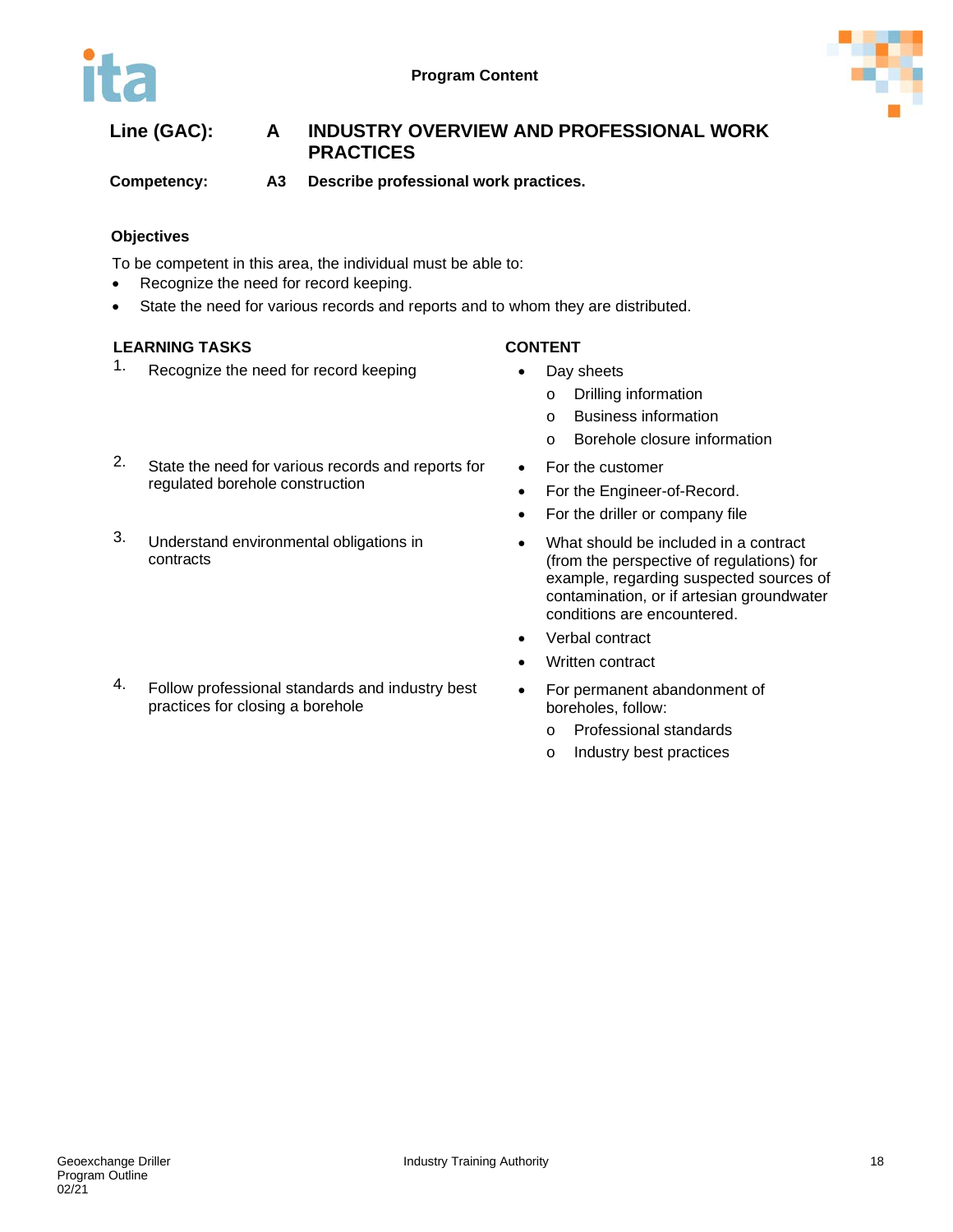



**Competency: B1 Describe common safety hazards associated with the trade.**

### **Objectives**

To be competent in this area, the individual must be able to describe the types of personal hazards associated with the work assigned to a geoexchange driller.

#### **LEARNING TASKS CONTENT**

1. Describe common personal safety hazards • Electrical tools and systems hazards

- 
- Lifting and hoisting equipment fall, crane and overhead hazards, working from heights (e.g. up on the mast)
- Confined space hazards
- Hazards related to compressed gases
- Hazards related to welding
- Hazards related to tripping on pipes lines and debris
- Mud/soft ground hazards
- Pinch hazards
- Trench and excavation hazards
- Hazards when handling HDPE loop pipe and pressure-testing of HDPE loop pipe etc.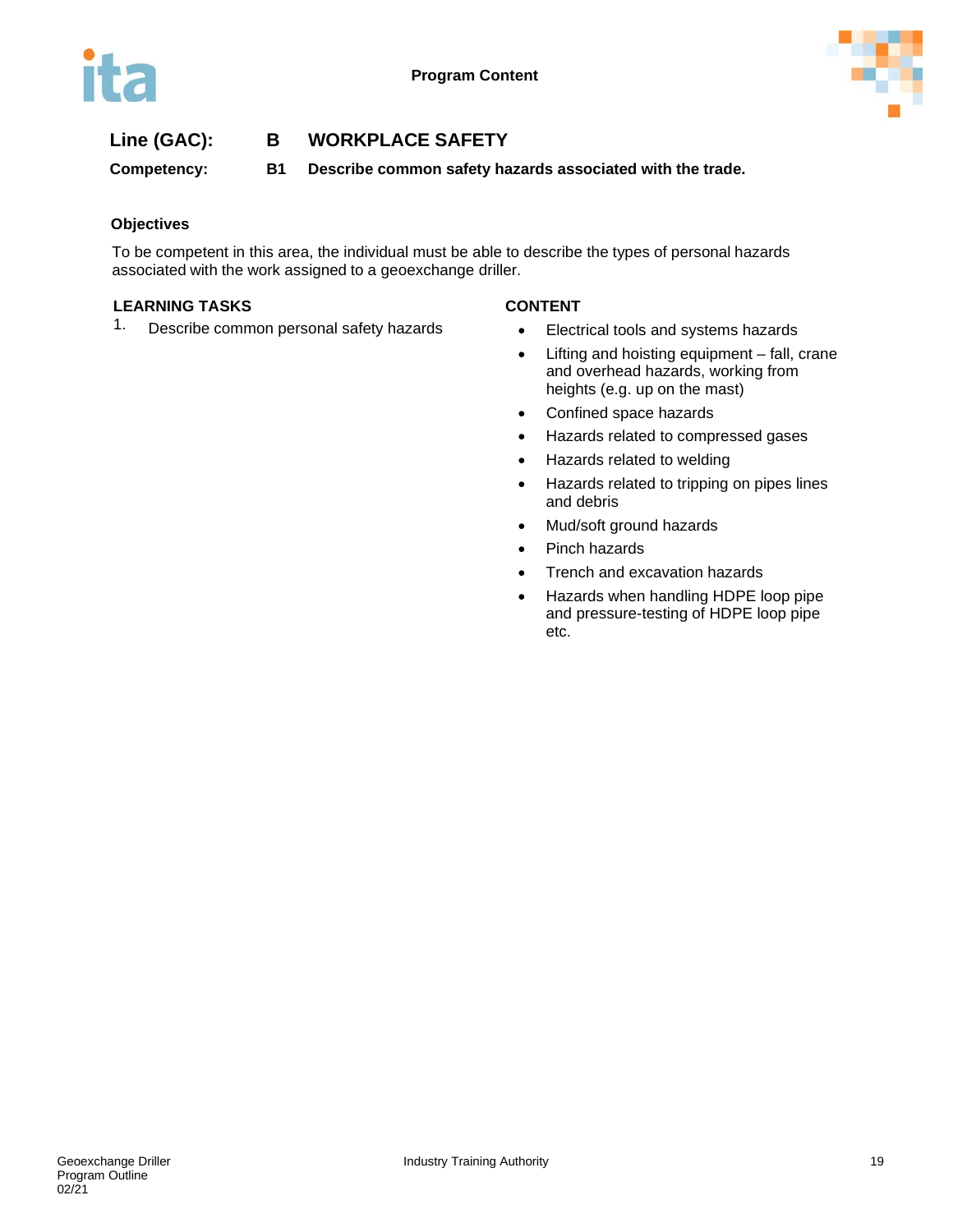

**Competency: B2 Use safety equipment and procedures when dealing with hazards.**

#### **Objectives**

To be competent in this area, the individual must be able to identify and use safety equipment and procedures when dealing with hazards associated with being a geoexchange driller.

#### **LEARNING TASKS CONTENT**

1. Identify and use safety equipment • PPE

- - o Personal apparel
	- o Hand protection
	- o Leg and foot protection
	- o Headgear
	- o Eye protection
	- o Ear protection
	- o Lung protection
- Use, inspect, maintain and store PPE
- regulations that govern the drilling and construction of regulated boreholes.
- 2. Identify and use safety procedures Use safety procedures guided by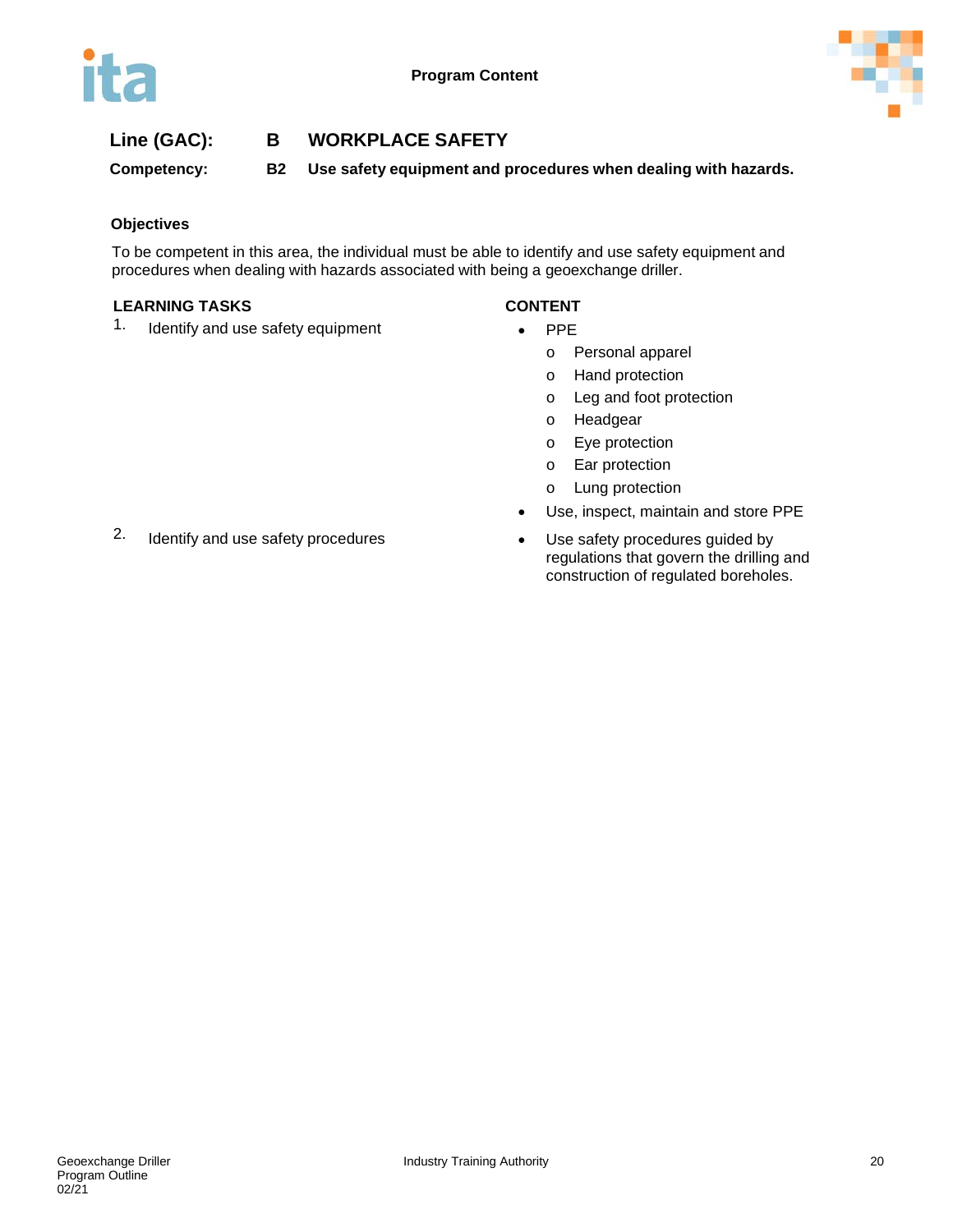



**Competency: B3 Use the WHMIS System to practice safe care and control of hazardous products.**

### **Objectives**

To be competent in this area, the individual must be able to:

- Describe the purpose of the Workplace Hazardous Materials Information System (WHMIS).
- Explain the contents of Material Safety Data Sheets (MSDS).
- Use the WHMIS System.

#### **LEARNING TASKS CONTENT**

- 1. State the purpose of WHMIS **•** Appropriate labelling to ensure protection of workers
	- Recognition of rights
- 2. Describe the key elements of WHMIS Material Safety Data Sheets (MSDS).
	- Labelling of containers for hazardous materials
	-
	- Preparation information
	- Product information
	- Physical data
	- Fire or explosion
	- Reactivity data
	- Toxicology properties
	- Preventive measures
	- First-aid measures
	- Compressed gases
	- Flammable and combustible materials
	- Oxidizing materials
	- Poisonous and infectious materials
	- Corrosive materials
	- Dangerously reactive materials
- 5 Use the WHMIS system **•** Use, storage and disposal of hazardous materials
- 
- 3. Describe the information disclosed in MSDS Hazardous ingredients

- 4. Identify symbols found on WHMIS labels and describe their meaning
-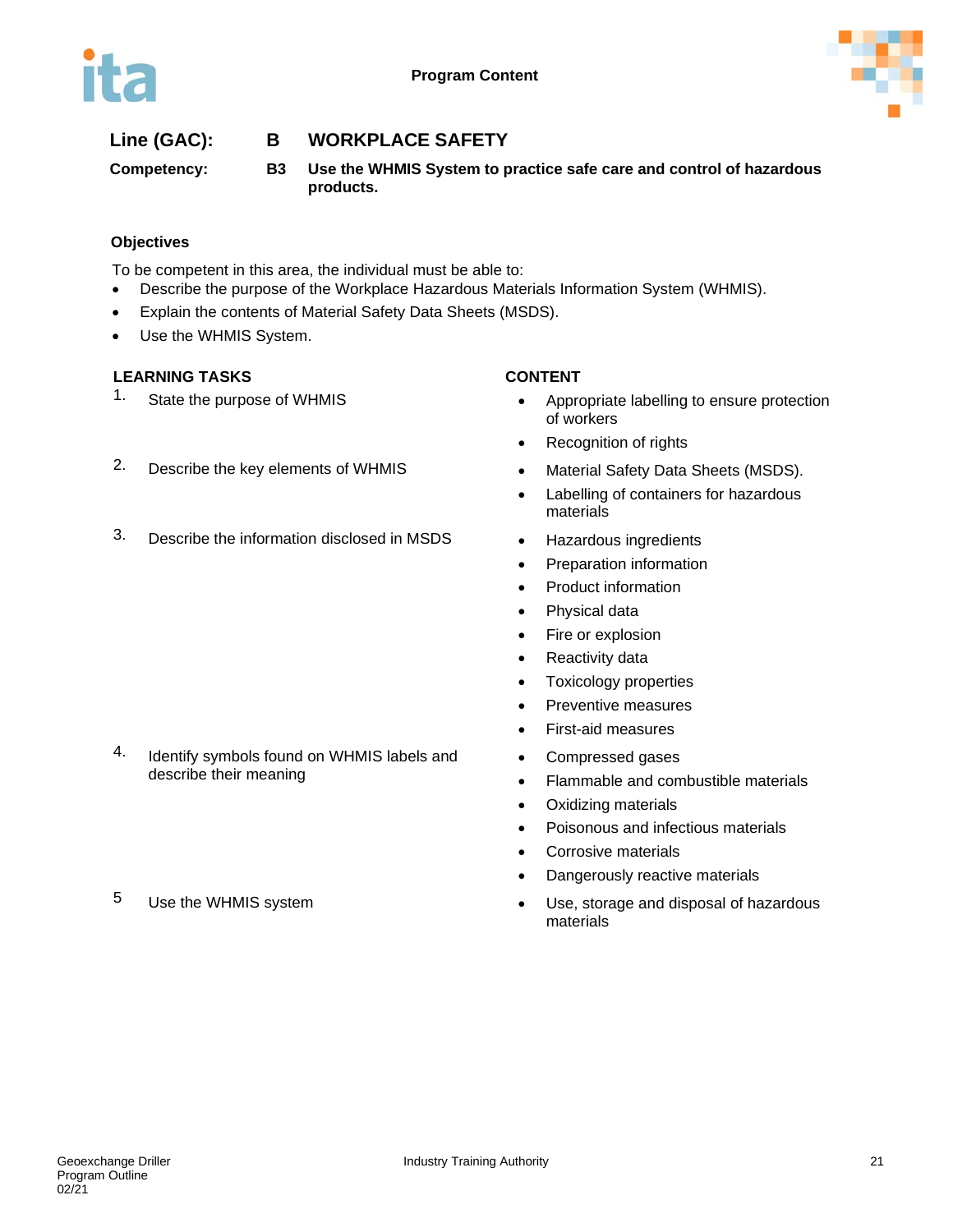



**Competency: B4 Recognize and describe hazards to the environment associated with the trade.**

### **Objectives**

To be competent in this area, the individual must be able to recognize and describe hazards to the environment associated with the trade.

#### **LEARNING TASKS CONTENT**

1. Describe the hazards to the environment • Contamination of ground water

- - o Contaminants entering groundwater from surface along geoexchange boreholes
	- o Contaminants migrating from one aquifer zone to another along geoexchange boreholes
- Depletion of aquifers from groundwater migrating along geoexchange boreholes
- Uncontrolled artesian flow
	- o Environmental and property hazards
	- o Aquifer depletion
- Hydraulic leaks and spills
- Inappropriate waste disposal
- Improper borehole drilling and construction procedures
- Infrastructure degradation (from unmanaged artesian flow perhaps)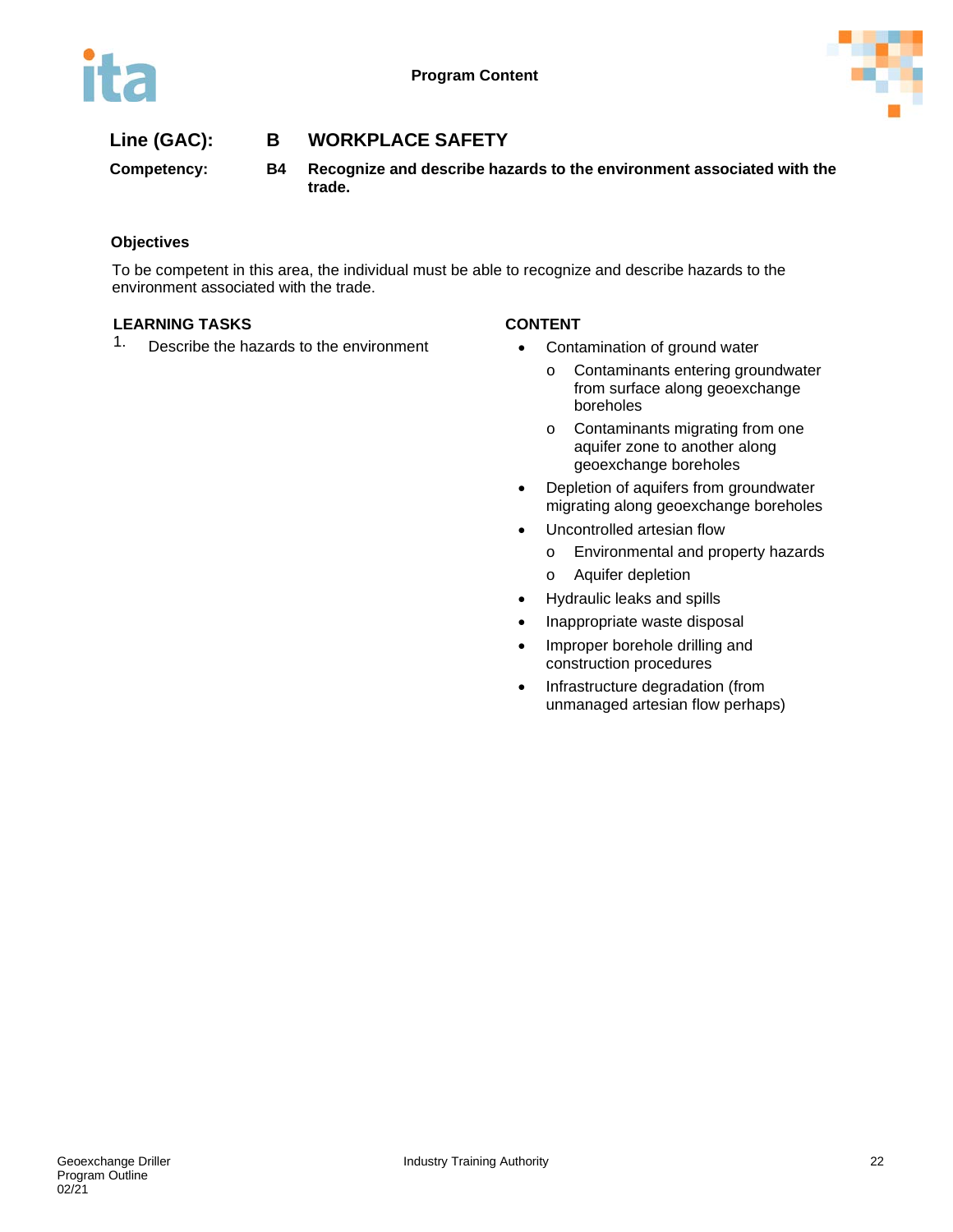

**Competency: B5 Recognize and comply with WorkSafeBC Regulations.**

### **Objectives**

To be competent in this area, the individual must be able to recognize and comply with WorkSafeBC Regulations.

### **LEARNING TASKS CONTENT**

1. Interpret and comply with WorkSafeBC regulations as applicable to the trade

- Regulations
- Standards
- Guidelines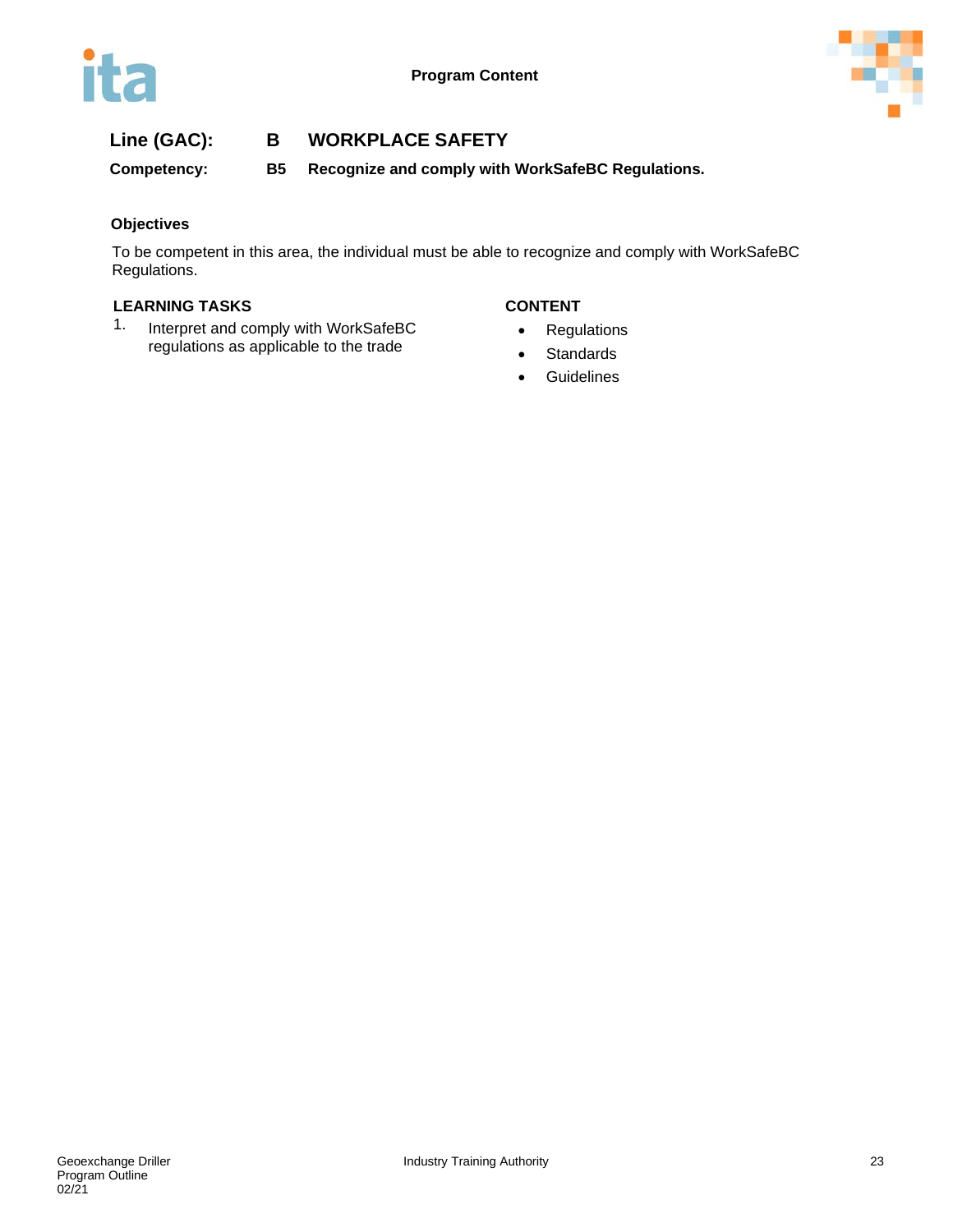



**Competency: B6 Recognize and comply with the BC Water Act and the BC Groundwater Protection Regulations.**

### **Objectives**

To be competent in this area, the individual must be able to recognize and comply with the BC Water Act and the BC Groundwater Protection Regulations.

#### **LEARNING TASKS CONTENT**

1. Interpret and comply with the BC Water Act and the BC Groundwater Protection Regulations

- Regulations
- Standards
- Guidelines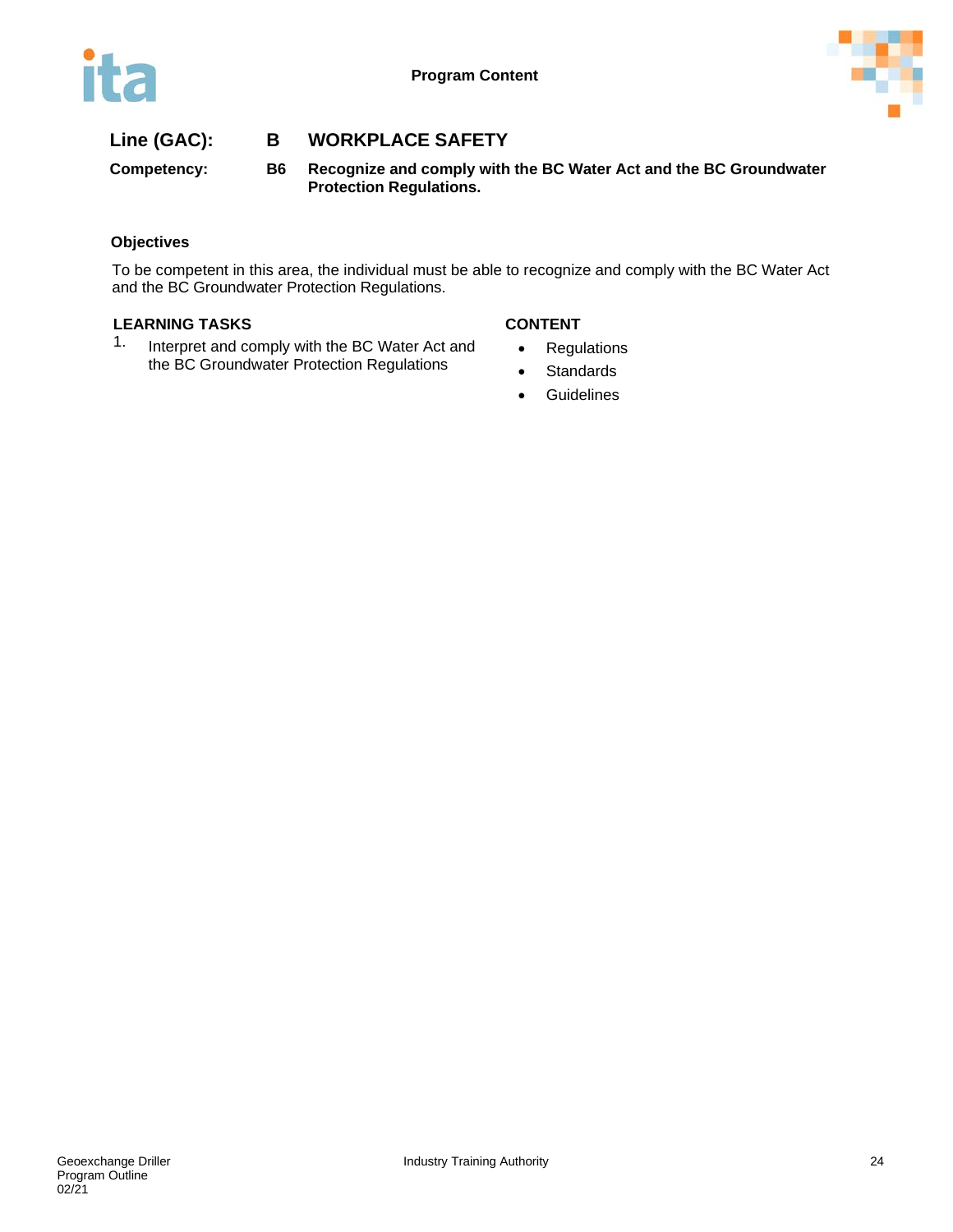

**Competency: B7 Work safely on drilling sites.**

### **Objectives**

To be competent in this area, the individual must be able to work safely on drilling sites.

### **LEARNING TASKS CONTENT**

- 1. Work safely on the drilling sites **•** Identify safety hazards related to the work site such as uneven terrain, traffic, energized overhead and underground lines etc.
	- Follow safety procedures and regulations on the worksite
	- Identify the importance of safety tailgate meetings
	- Reporting and communication requirements:
		- o Construction Manager (CM) site safety requirements
		- o When to contact owner or CM
		- o When to contact overseeing engineer
		- o Other reasons for communication etc.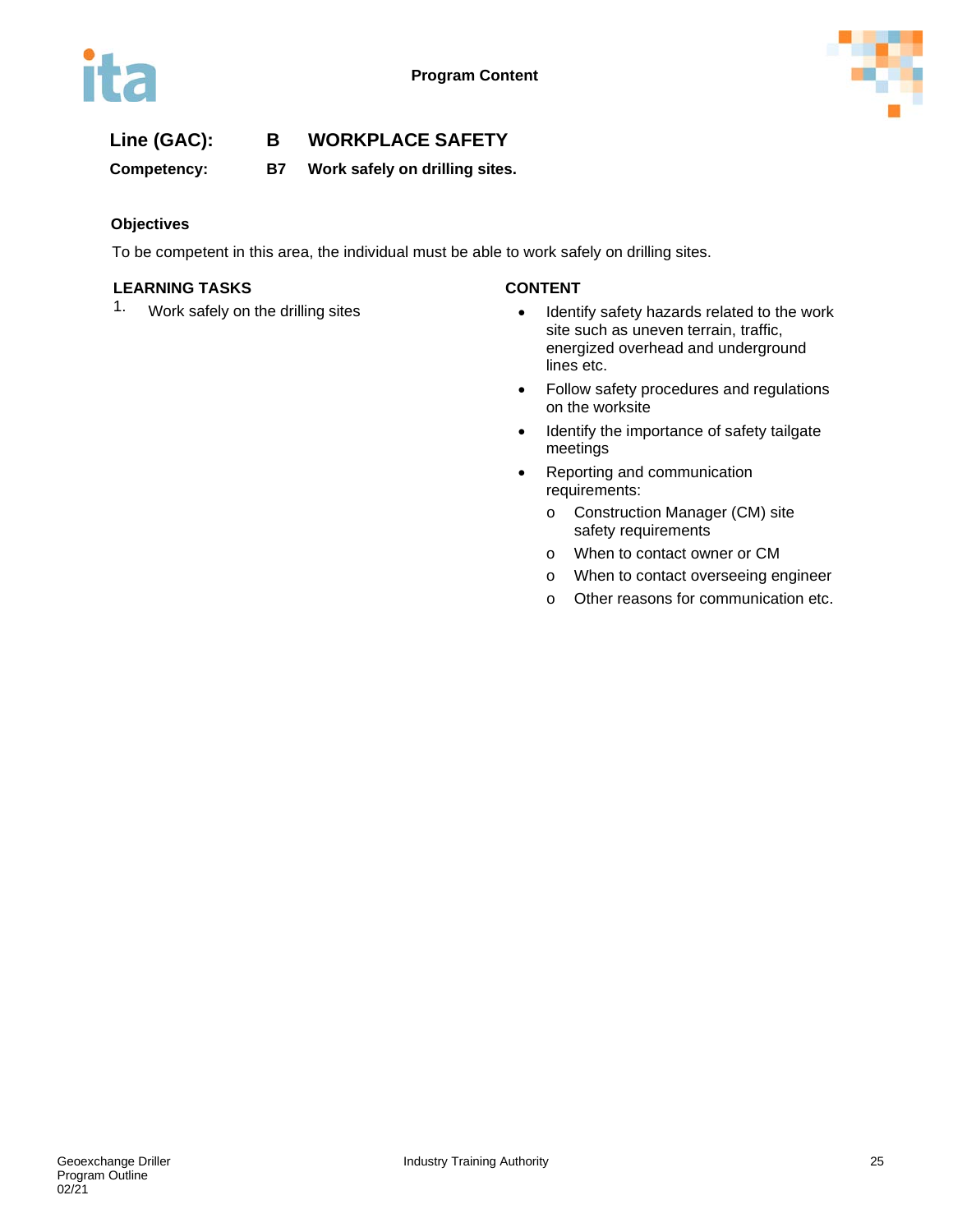

**Competency: B8 Recognize and comply with road and traffic regulations**

### **Objectives**

To be competent in this area, the individual must be able to recognize and comply with road and traffic regulations.

### **LEARNING TASKS CONTENT**

- 1. Recognize and comply with the BC Highway Traffic Act
- 2. Recognize and comply with municipal regulations that apply to the trade
- 3. Recognize and comply with federal regulations that apply to the trade

- Regulations
- Standards
- Guidelines
- Road and traffic regulations
- Other regulations such as: o Air quality
- Road and traffic regulations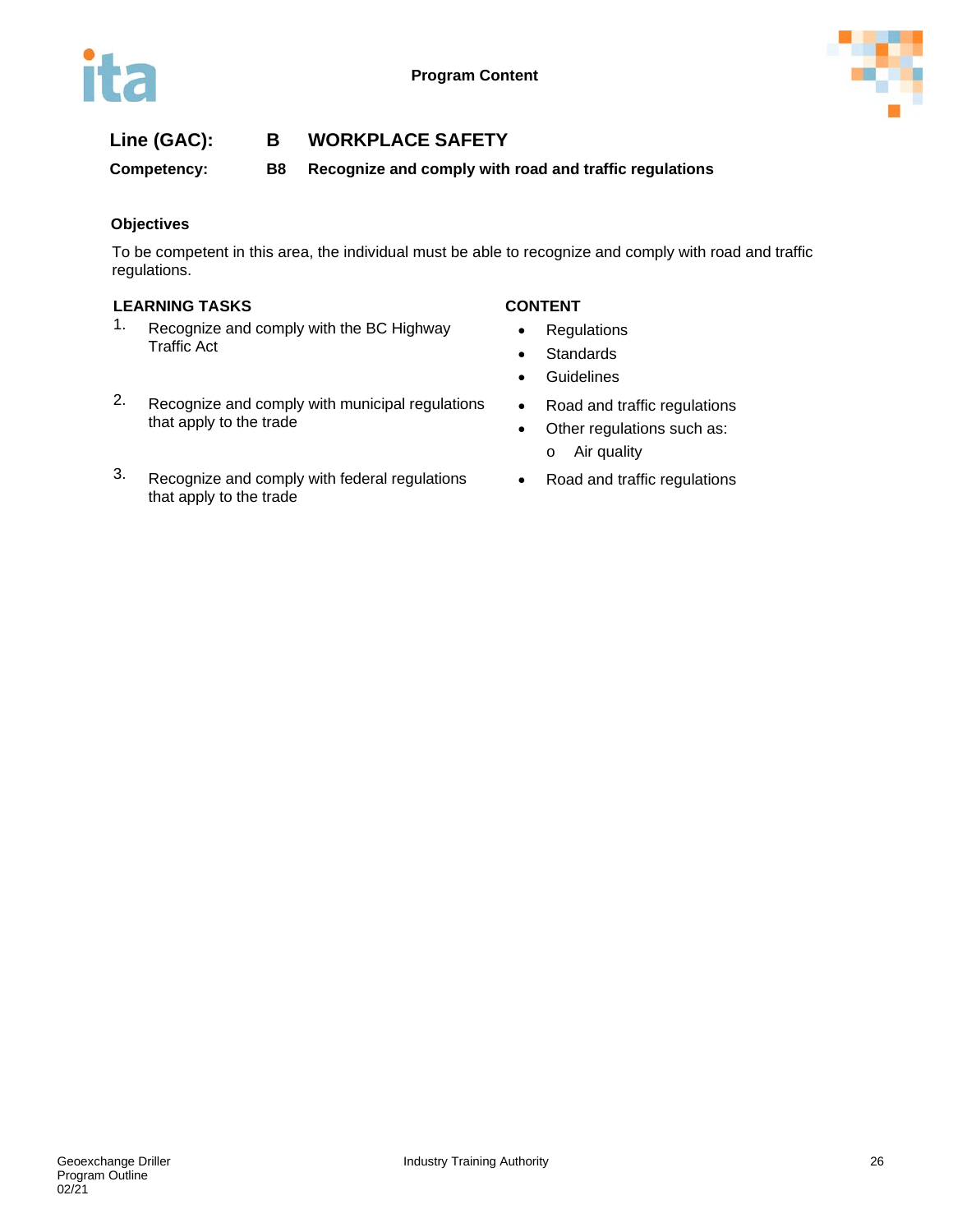



**Competency: B9 State the safety considerations when dealing with gas encounters, utility clearances and sources of contamination.**

### **Objectives**

To be competent in this area, the individual must be able to state the safety considerations when dealing gas encounters, utility clearances and sources of contamination.

#### **LEARNING TASKS CONTENT**

1. State the safety considerations when dealing with gas encounters, utility clearances and sources of contamination

- Gas encounters and hazardous vapours such as:
	- o Methane
	- o Hydrogen Sulphide
	- o Natural gas
- Underground and overhead utility clearances (locating utility services)
- Known or suspected sources of contamination
- Importance of safety when:
	- o Testing the atmosphere
	- o Venting the work area
- Ignition hazards (reducing)
- Safe egress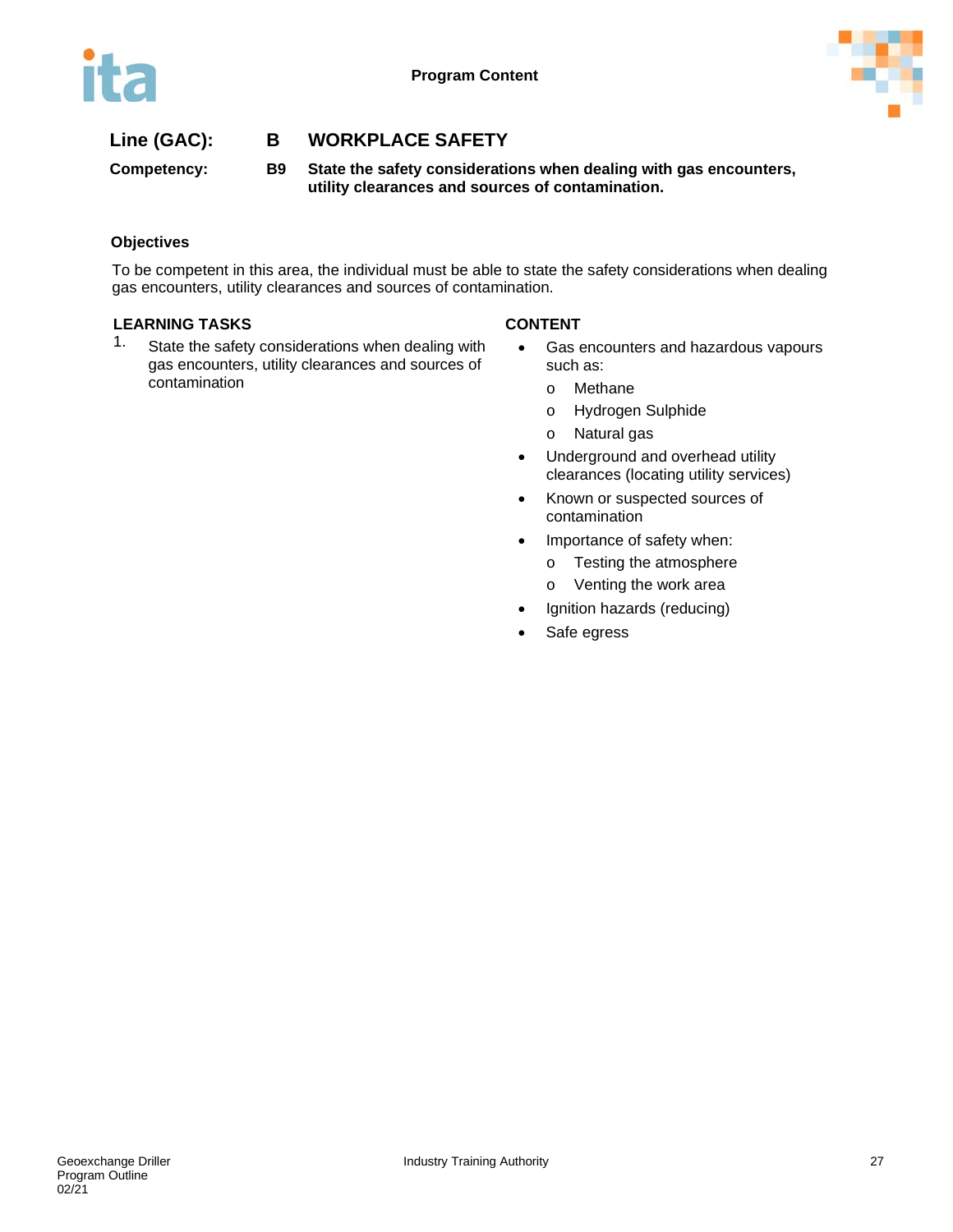

## **Line (GAC): C DRILLING METHODS**

**Competency: C1 Describe the different types of drilling methods applicable to the trade.**

#### **Objectives**

To be competent in this area, the individual must be able to describe the different types of drilling methods applicable to the trade.

#### **LEARNING TASKS CONTENT**

- 1. Describe High Air Volume Drilling system Terminology, application and
- 2. Describe Mud Rotary drilling method **•** Terminology, application and
- 3. Describe Air Rotary drilling method Terminology, application and
- 4. Describe Dual Rotary drilling method **•** Terminology, application and
- 5. Describe Air Hammer drilling method Terminology, application and
- 6. Describe Vibra-Sonic drilling method Terminology, application and
- 7. Describe Auger and Boring drilling method Terminology, application and
- 8. Describe HDD drilling method **•** Terminology, application and

- environmental impact
- environmental impact
- environmental impact
- environmental impact
- environmental impact
- environmental impact
- environmental impact
- environmental impact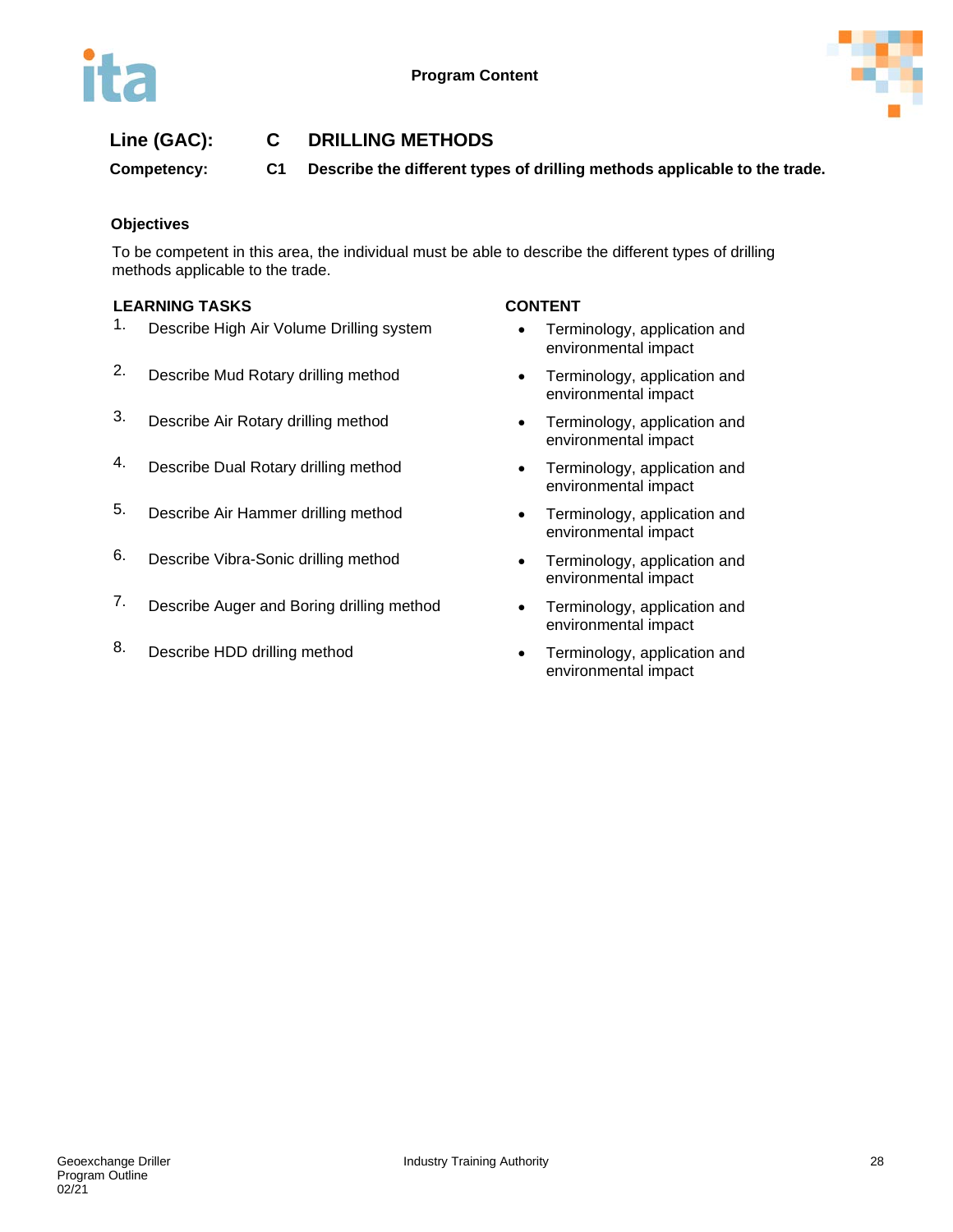

## **Line (GAC): C DRILLING METHODS**

**Competency: C2 Use drilling methods as applicable to the trade.**

### **Objectives**

To be competent in this area, the individual must be able to use drilling methods as applicable to the trade.

#### **LEARNING TASKS CONTENT**

- 1. Use High Air Volume Drilling system **•** Operational safety requirements of
- 2. Use Mud Rotary drilling method Components

- compressed air systems
- - o Drill bits
	- o Drilling fluids
- Principles of operation
- **Procedures**
- - o Drill bits
	- o Drilling fluids/compressed air
- Principles of operation
- **Procedures** 
	-
	- o Drill bits
	- o Drilling fluids
- Principles of operation
- **Procedures**
- - o Drill bits
	- o Drilling fluids/compressed air
- Principles of operation
- **Procedures**
- - o Drill bits
	- o Drilling fluids
- Principles of operation
- **Procedures**
- - o Drill bits
	- o Drilling fluids
- Principles of operation
- **Procedures**

# 3. Use Air Rotary drilling method • Components

- 4. Use Dual Rotary drilling method Components
- 5. Use Air Hammer drilling method Components
- 6. Use Vibra-Sonic drilling method Components
- 7. Use Auger and Boring drilling method Components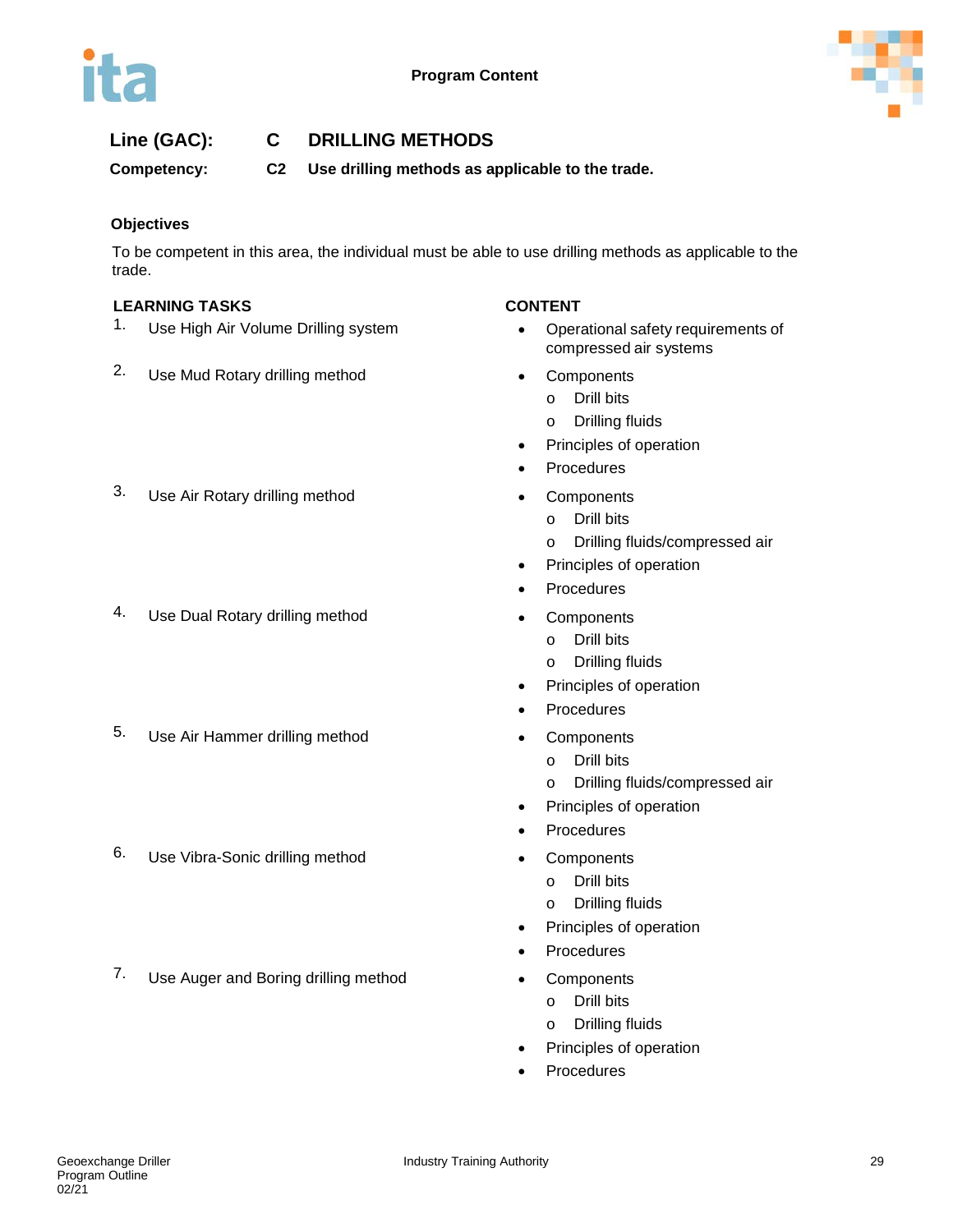

### **LEARNING TASKS CONTENT**

8. Use HDD drilling method **•** Components

- 
- o Drill bits
	- o Drilling fluids
- Principles of operation
- Procedures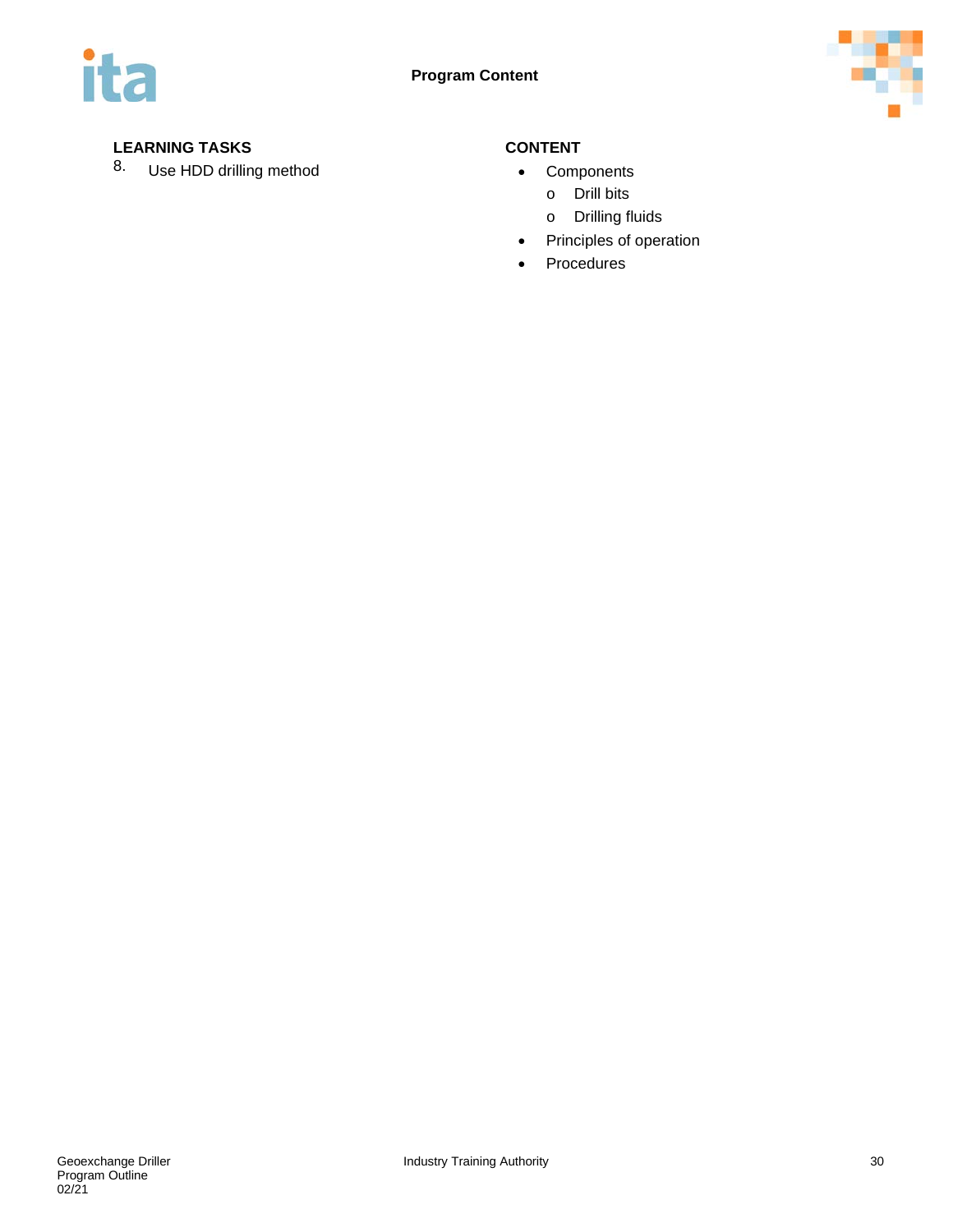

# **Line (GAC): D GEOLOGY**

**Competency: D1 Identify various rock types and the processes that form them.**

### **Objectives**

To be competent in this area, the individual must be able to identify various rock types and the processes that form them.

### **LEARNING TASKS CONTENT**

- 1. Identify various rock types **•** Igneous
- 2. Identify the processes that form various rock types

- 
- Metamorphic
- **Sedimentary**
- Erosion
- Volcanic
- Ice
- Heat
- Pressure
- 
- Permeability
- Hydraulic properties
- Types of aquifers
- Transmissivity
- Storativity
- Hydraulic gradient

3. Describe hydraulic properties of rocks • Porosity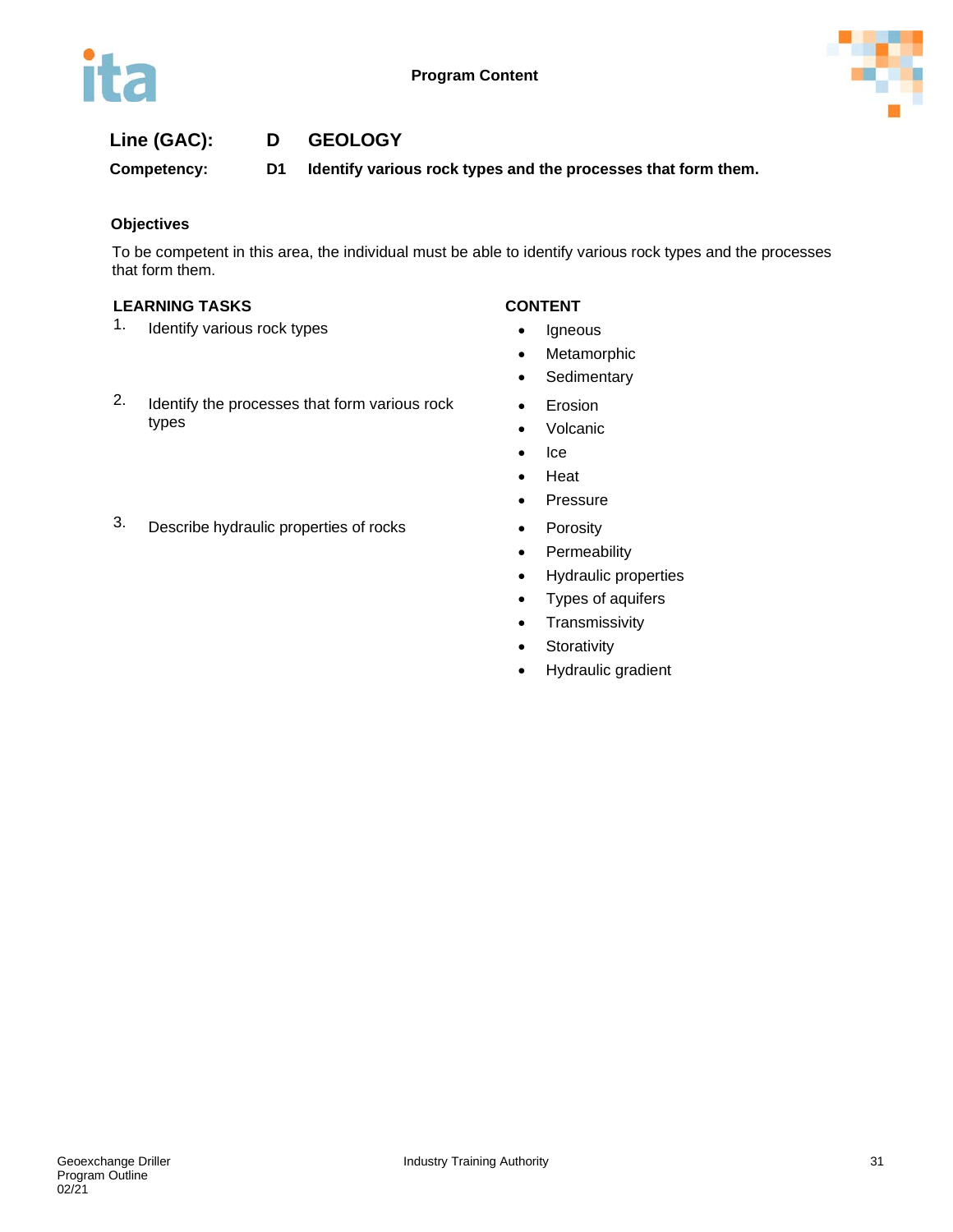



## **Line (GAC): D GEOLOGY**

**Competency: D2 Describe various soil types found in BC.**

#### **Objectives**

To be competent in this area, the individual must be able to describe various soil types found in BC.

#### **LEARNING TASKS CONTENT**

1. Identify various soil types and their characteristics

- Fluvial
- Alluvial
- Loams
- Glacial (till and outwash)
- Saturated and unsaturated
- Unique BC soils with coarse gravels, cobbles and boulders and colluviums deposits which can be very challenging to drill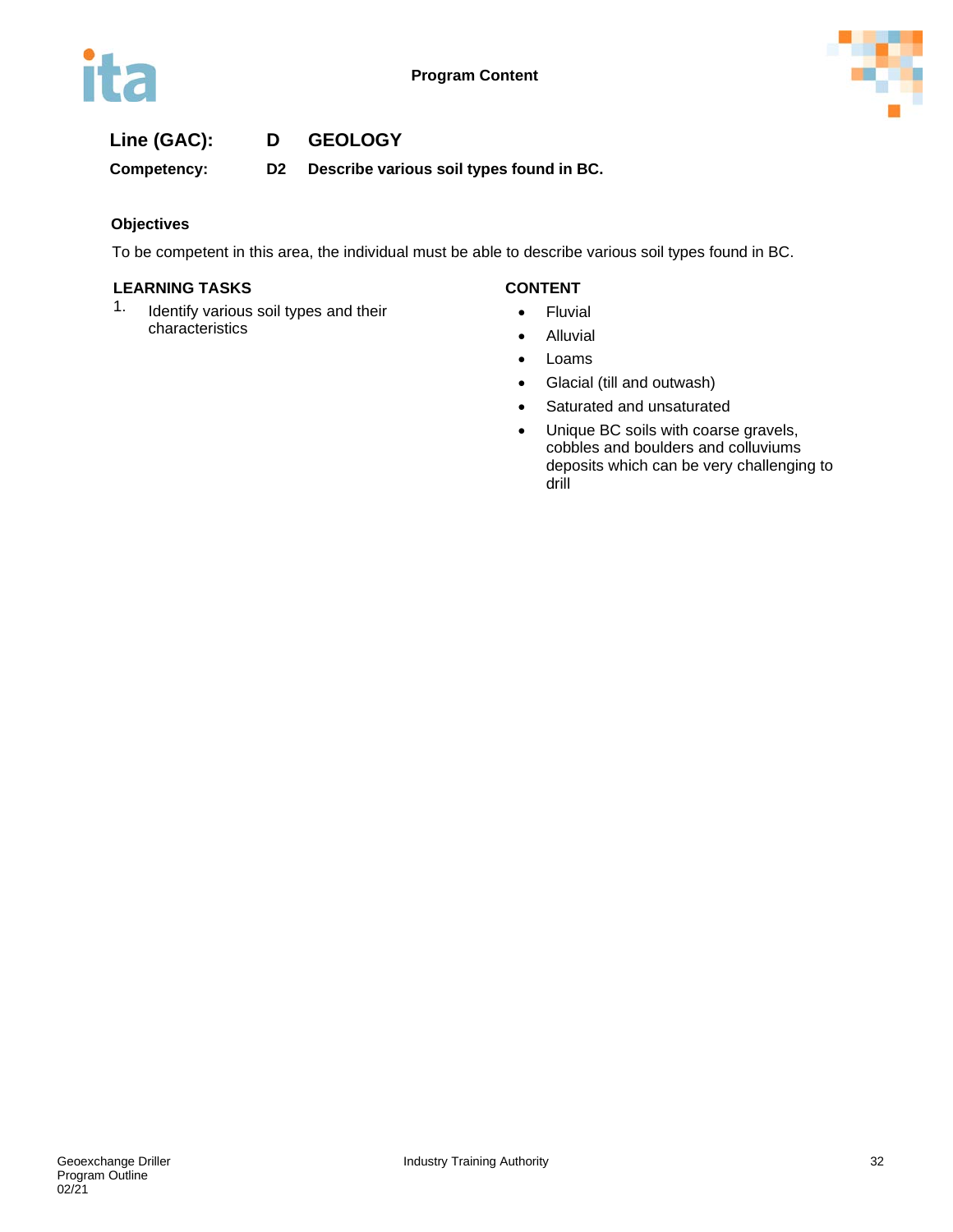

# **Line (GAC): D GEOLOGY**

**Competency: D3 Use proper terminology to describe rock formations as it applies to the trade.**

### **Objectives**

To be competent in this area, the individual must be able to use proper terminology to describe rock formations as it applies to the trade.

#### **LEARNING TASKS CONTENT**

1. Use proper terminology to describe rock formations as it applies to the trade

- Sedimentary, igneous, metamorphic
- Hardness (drilling resistance)
- Competency (fractured or not)
- Fractures (water saturated or not)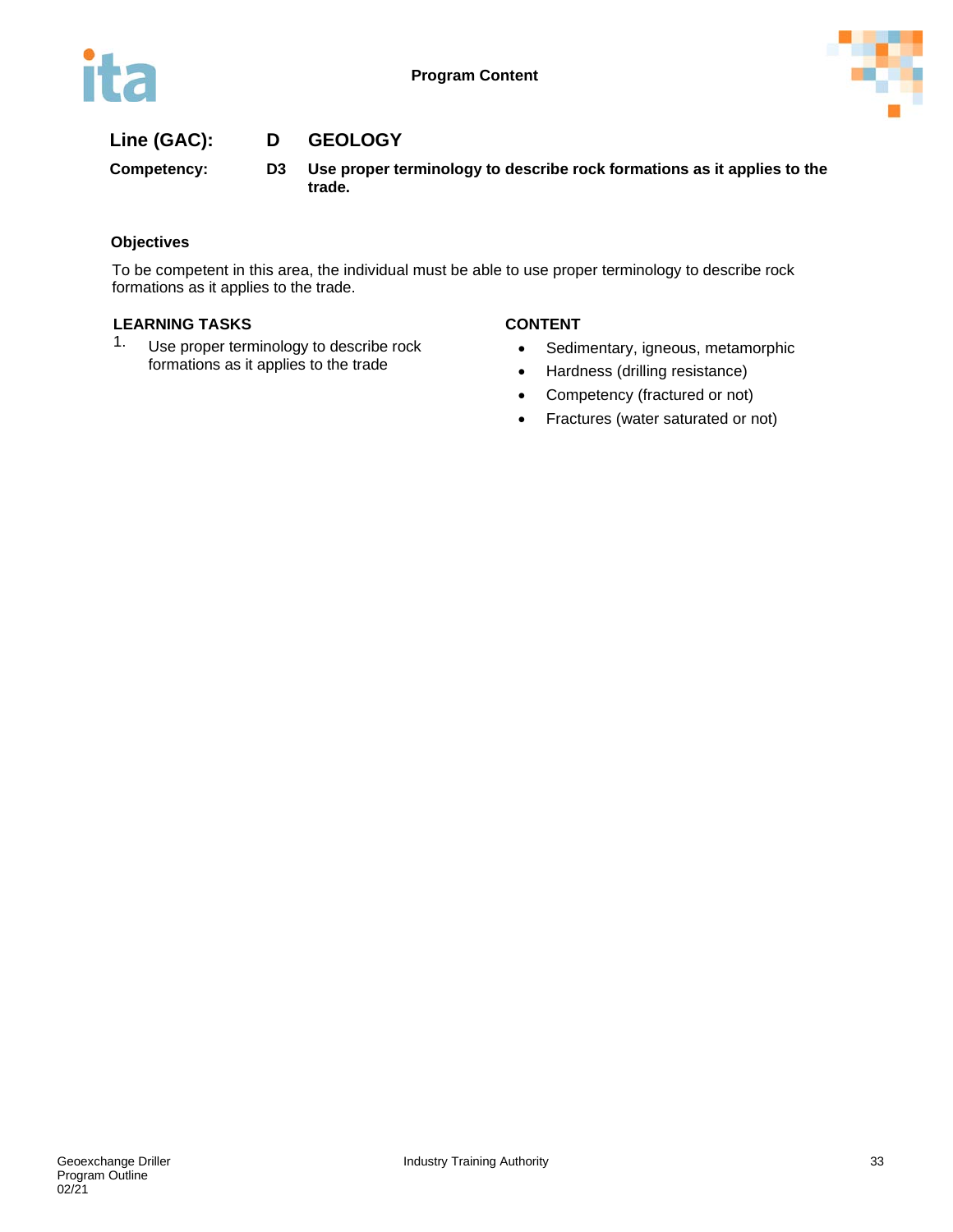

## **Line (GAC): E GROUND WATER**

**Competency: E1 Describe the Hydrologic Cycle (Water Cycle).**

#### **Objectives**

To be competent in this area, the individual must be able to describe the Hydrologic Cycle (Water Cycle).

### **LEARNING TASKS CONTENT**

1. Describe the Hydrologic Cycle (Water Cycle) • Terminology

- - o Importance of precipitation
	- o Infiltration
	- o Transpiration
	- o Evaporation
- The affect of weather and water movement on the water cycle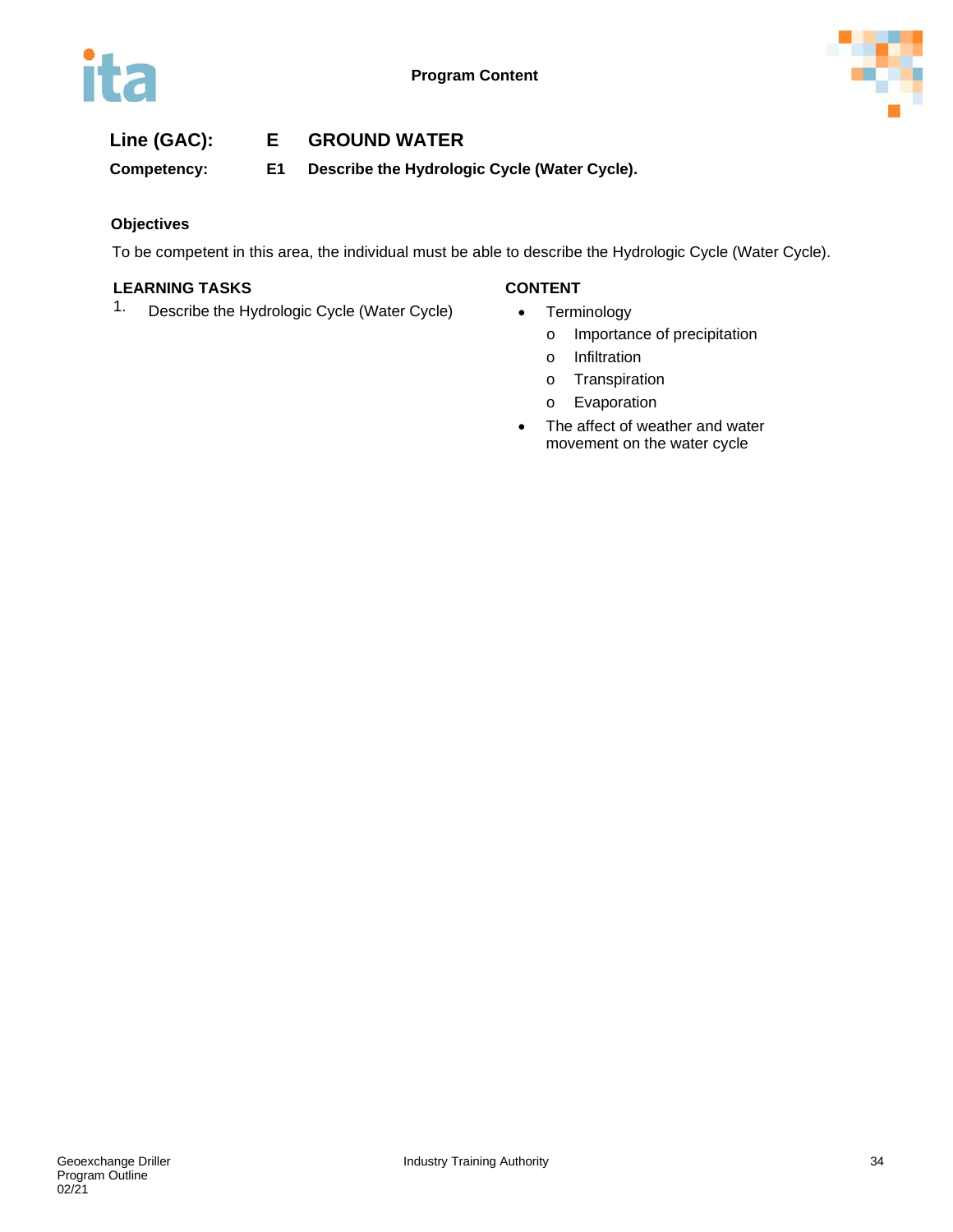

# **Line (GAC): E GROUND WATER**

**Competency: E2 Use proper terminology to describe ground water formations.**

#### **Objectives**

To be competent in this area, the individual must be able to use proper terminology to describe ground water formations.

### **LEARNING TASKS CONTENT**

1. Use proper terminology to describe ground water formations

- Aquifer (saturated zone)
- Aquitard and aquiclude (confining beds)
- Porosity
- Occurrence and movement of ground water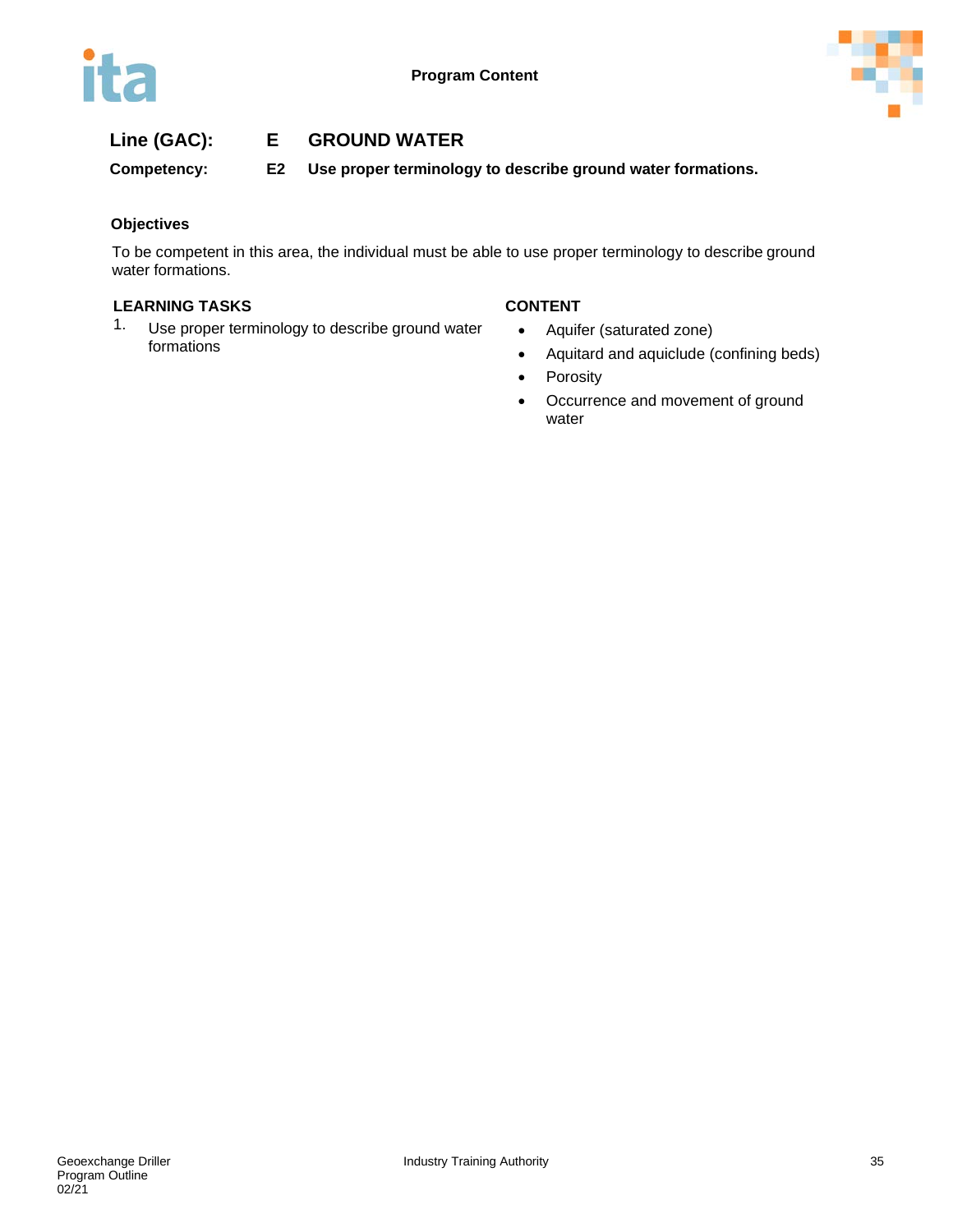

## **Line (GAC): E GROUND WATER**

**Competency: E3 Describe different sources of water.**

#### **Objectives**

To be competent in this area, the individual must be able to describe different sources of water.

#### **LEARNING TASKS CONTENT**

1. Describe different sources of water **•** Surface water

- 
- Effects of surface water on the water table
- Ground water
	- o Differences between 'artesian' and 'flowing artesian'
	- o How to detect in the field, reporting in logs, and implications for later drilling from a lower elevation (i.e. in an excavation)
- GUDI (Ground Water Under the Direct Influence of Surface Water)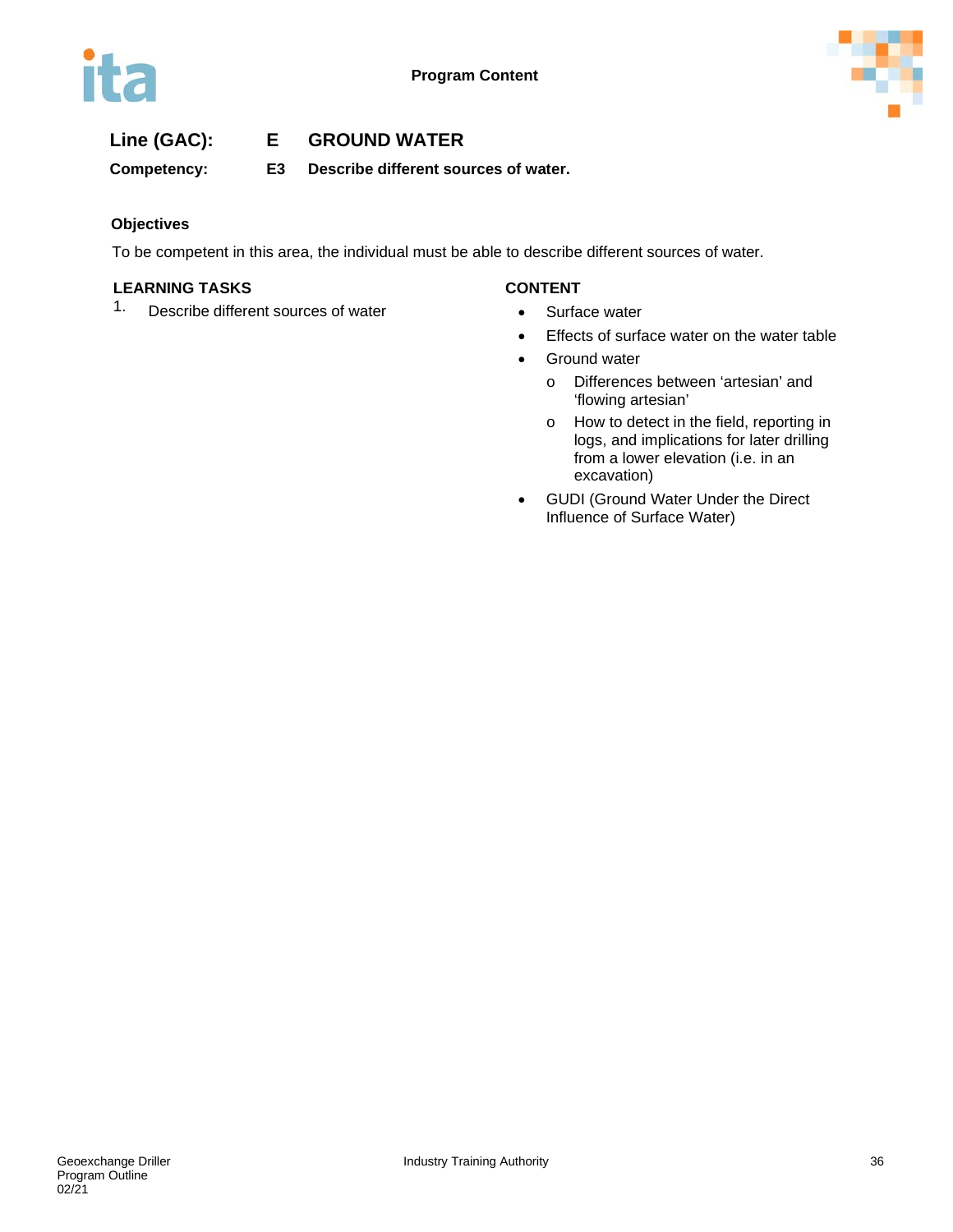

**Competency: F1 Describe the characteristics of artesian water flow.**

### **Objectives**

To be competent in this area, the individual must be able to describe the characteristics of artesian water flow.

### **LEARNING TASKS CONTENT**

1. Describe the characteristics of artesian water flow

- Occurrence (where are artesian conditions most likely to occur)
- Pressures
- Flows
	- o high head low flow
	- o low head high flow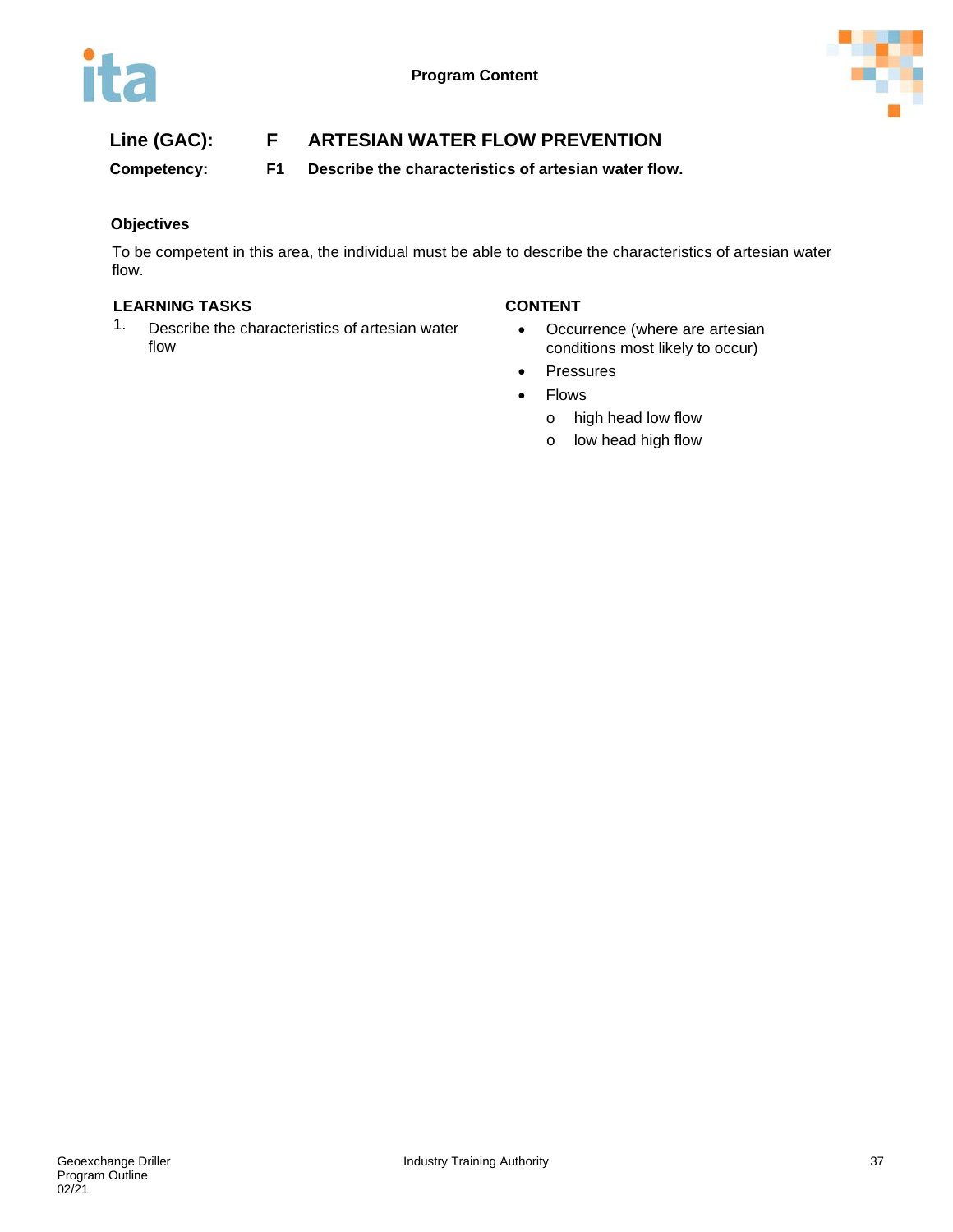

**Competency: F2 Recognize and prepare for the likelihood of encountering artesian water flow.**

### **Objectives**

To be competent in this area, the individual must be able to recognize and prepare for the likelihood of encountering artesian water flow.

#### **LEARNING TASKS CONTENT**

1. Recognize and prepare for the likelihood of encountering artesian water flow

- Perform a database review
	- o BC Water Atlas online GIS System
- Do a site assessment
- Use a test hole (designed and installed)
- Use appropriate protocols such as cemented surface casing where likelihood of artesian flow is high
- Use appropriate sealing methods and to allow for artesian head to be contained
- Identify the limitations and capabilities in dealing with artesian water flow
- Develop and continuously maintain an Artesian Preparedness Plan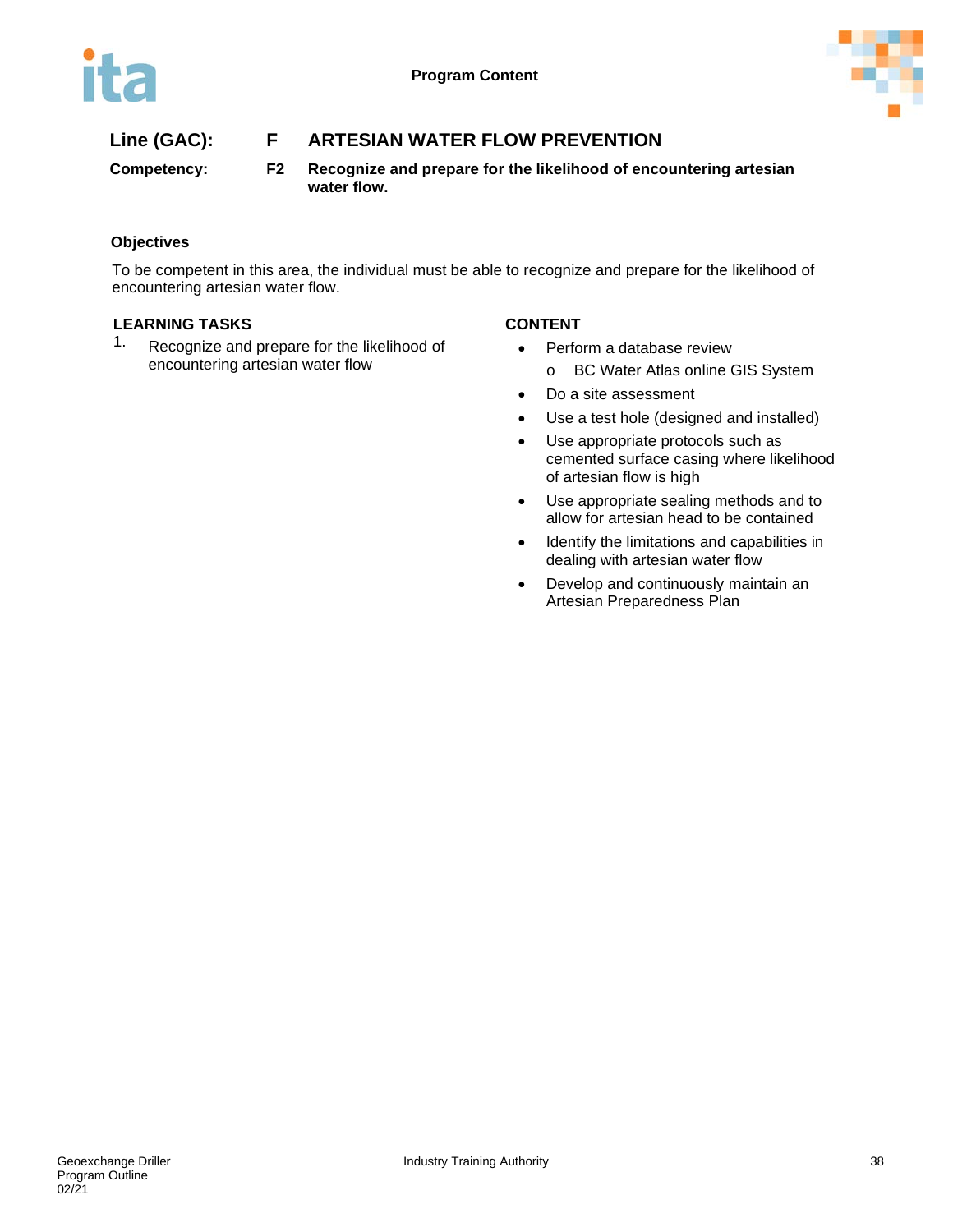

**Competency: F3 Identify the potential hazards associated with artesian water flow.**

#### **Objectives**

To be competent in this area, the individual must be able to identify the potential hazards associated with artesian water flow.

#### **LEARNING TASKS CONTENT**

1. Identify the potential hazards associated with artesian water flow

- Environmental risks
	- o Contamination of surface water
	- o Impact on the habitat of aquatic species
- Aquifer depletion
- Subsurface voids
- Flooding of the borehole site
- Property damage including slope failure and soil erosion
- **Liabilities**
- Personal hazards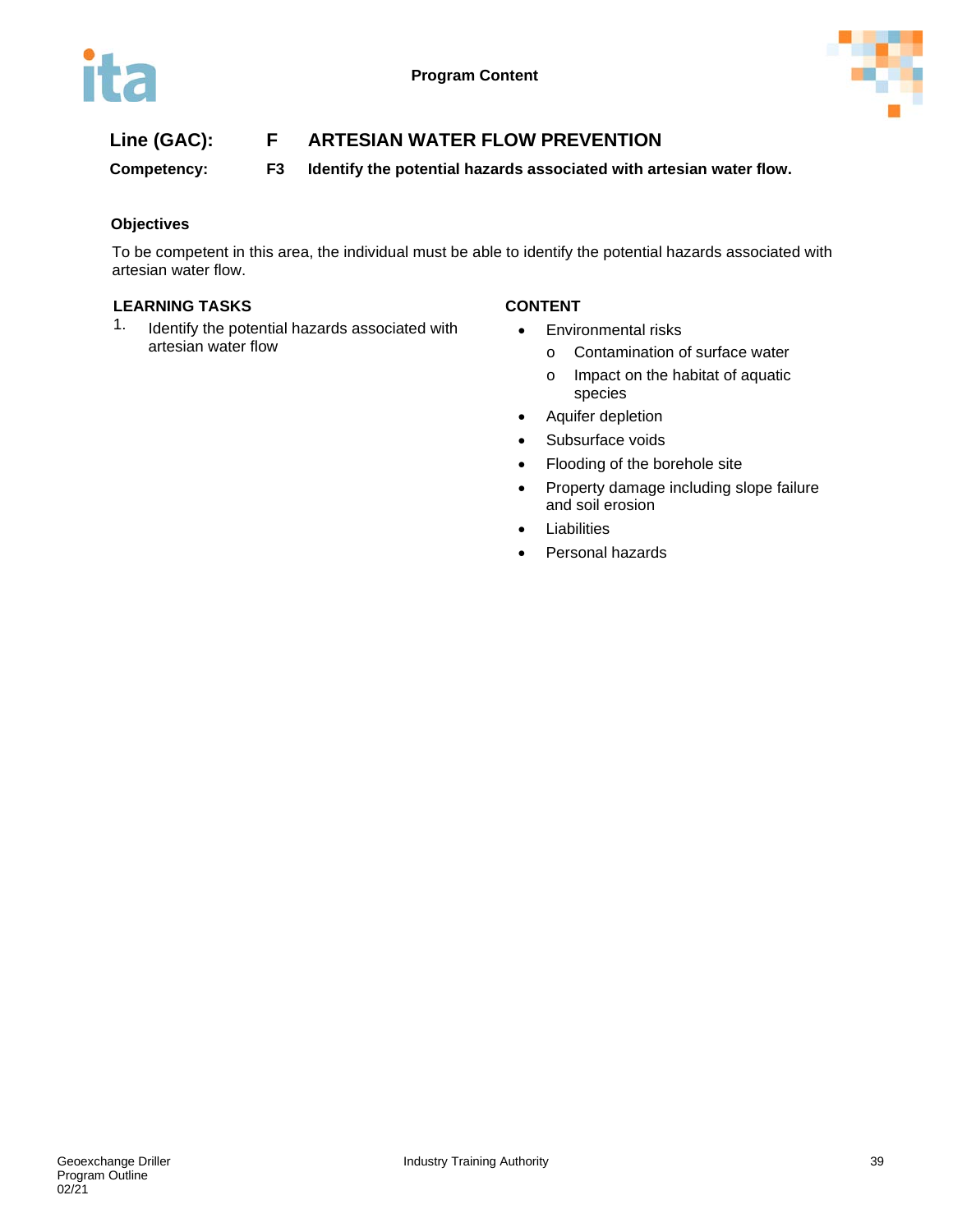

**Competency: F4 Describe the measures to contain/close artesian water flow.**

### **Objectives**

To be competent in this area, the individual must be able to describe the measures to contain/close artesian water flow.

#### **LEARNING TASKS CONTENT**

1. Describe the measures to contain/close artesian water flow

- Identify if flow control is practical or required
- Gather information for control strategy
- Flow is contained when:
	- o It is conveyed through the production casing
	- o It does not pose a risk to property, environmental damage or public safety
	- o It can be indefinitely stopped without leakage
- Flow control by permanently sealing with grouts
- Determine the best material/method to stop flow:
	- o Concrete-based grout
	- o Bentonite mixtures
	- o Barite weighting material
	- o Chemical-based products (seldom used)
	- o Considerations related to the quality of water used to create mixture *(the need for treating water)*
- Substantial flow may require capping and pressure grouting hole
- Extreme circumstance, BH loop may have to be abandoned to control flow
- Document all measurements, observations and procedures done to stop flow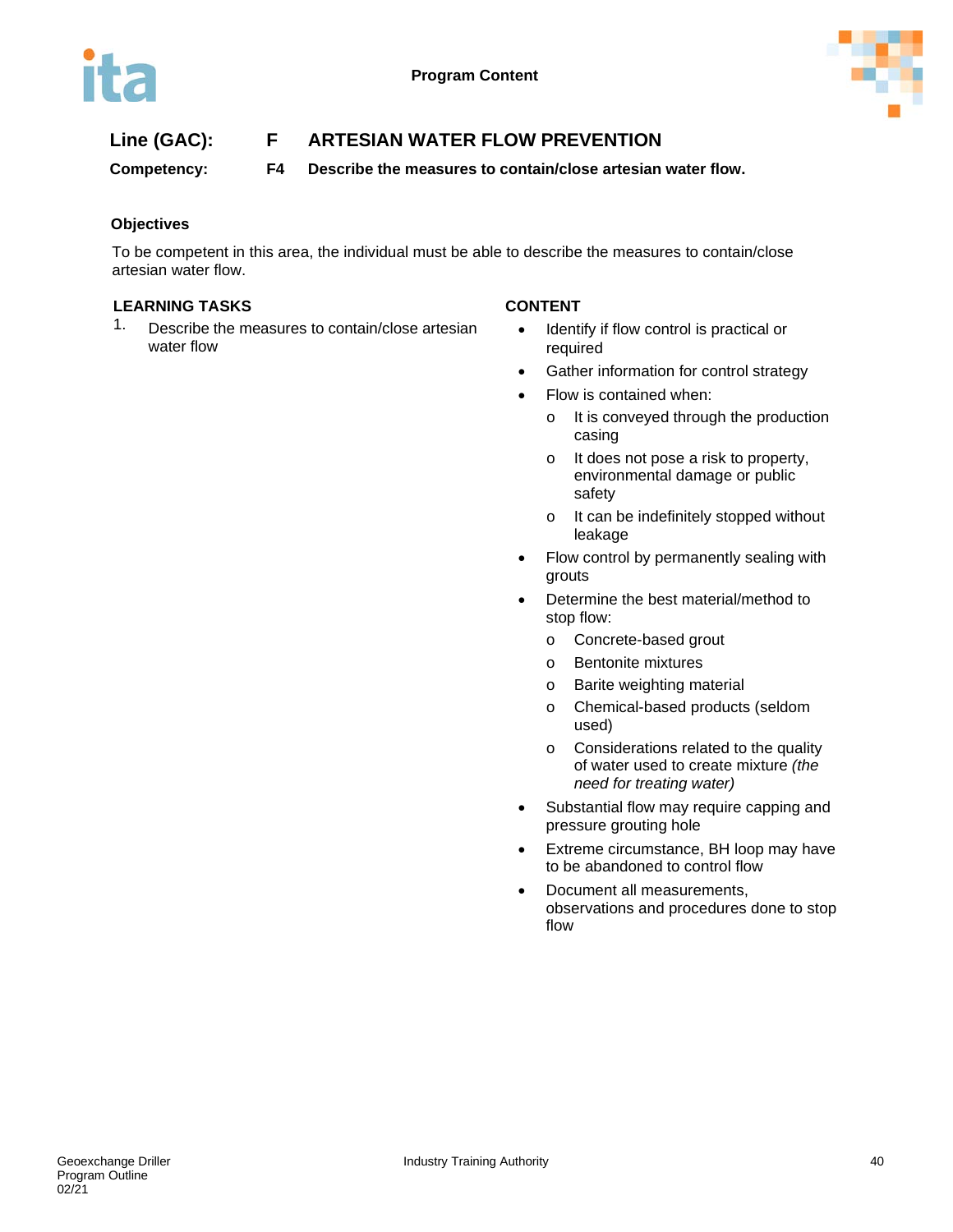

# **Line (GAC): G MAPS AND OTHER INFORMATION SOURCES**

**Competency: G1 Read and interpret maps that pertain to geology, hydrogeology and location.**

### **Objectives**

To be competent in this area, the individual must be able to read and interpret maps that pertain to geology, hydrogeology and location.

#### **LEARNING TASKS CONTENT**

1. Read and interpret maps that pertain to geology, hydrogeology and location

- Symbols and terminology
- Contours and topography
- Scales and measurements
- Lines and colors
- Slopes and gradients
- Spatial relationship
- Configuration of the land surface
- Other standard information available on maps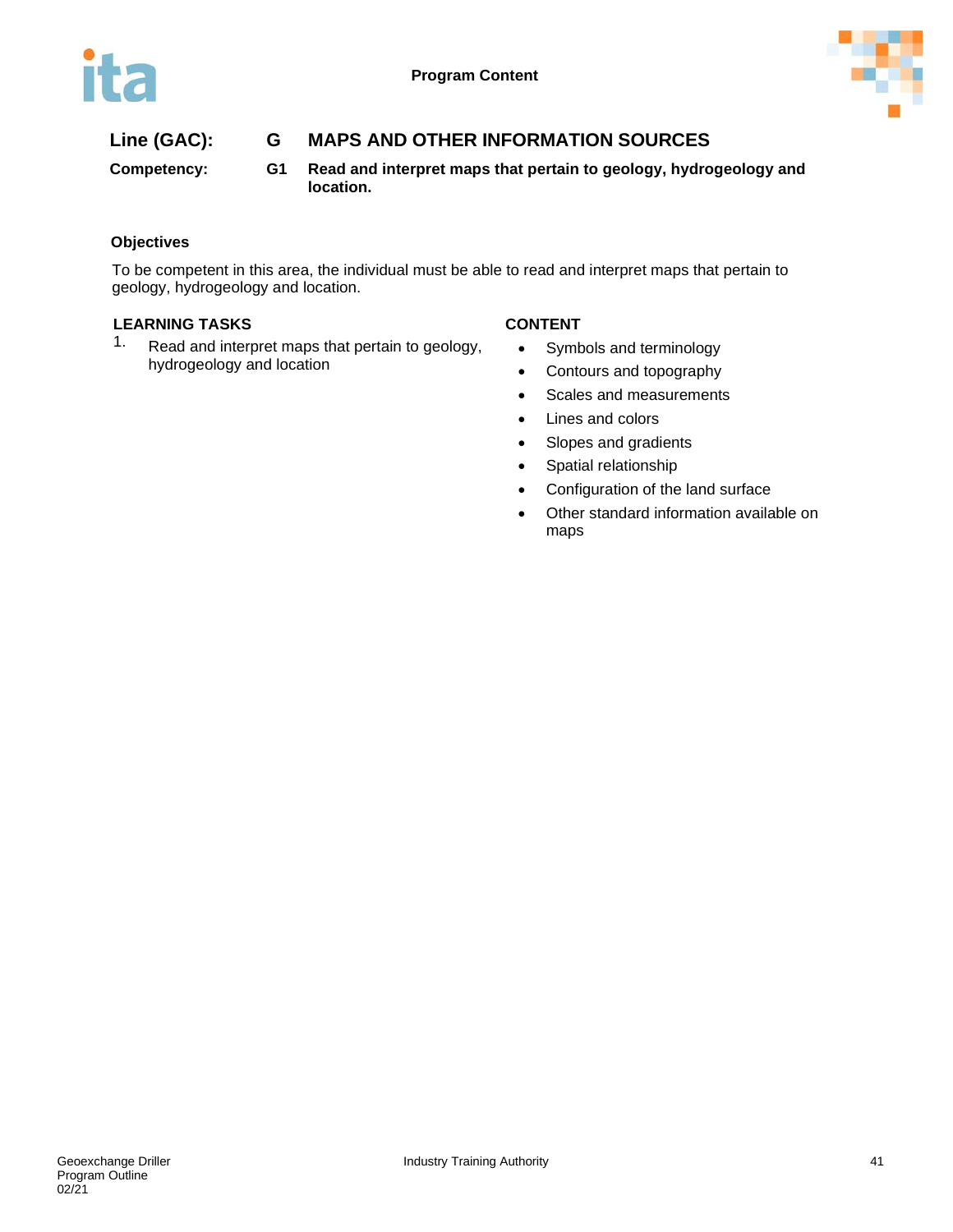

# **Line (GAC): G MAPS AND OTHER INFORMATION SOURCES**

**Competency: G2 Read and interpret BC Water Resources Atlas online GIS resource.** 

### **Objectives**

To be competent in this area, the individual must be able to read and interpret BC Water Resources Atlas online GIS resource.

#### **LEARNING TASKS CONTENT**

1. Describe the purpose of BC Water Resources Atlas

- Online GIS resource
- Soil and bedrock related data
- Groundwater information (including artesian information)
- Query functionality
- Available on Ministry of Environment website
- Interpret information about:
	- o Aquifer characteristics
	- o Aquifer classification
	- o Drinking water systems
	- o Water quantity and quality monitoring sites
	- o Water wells
	- o Lithologic logs for water wells
	- o Geology

2. Read and interpret BC Water Resources Atlas online GIS resource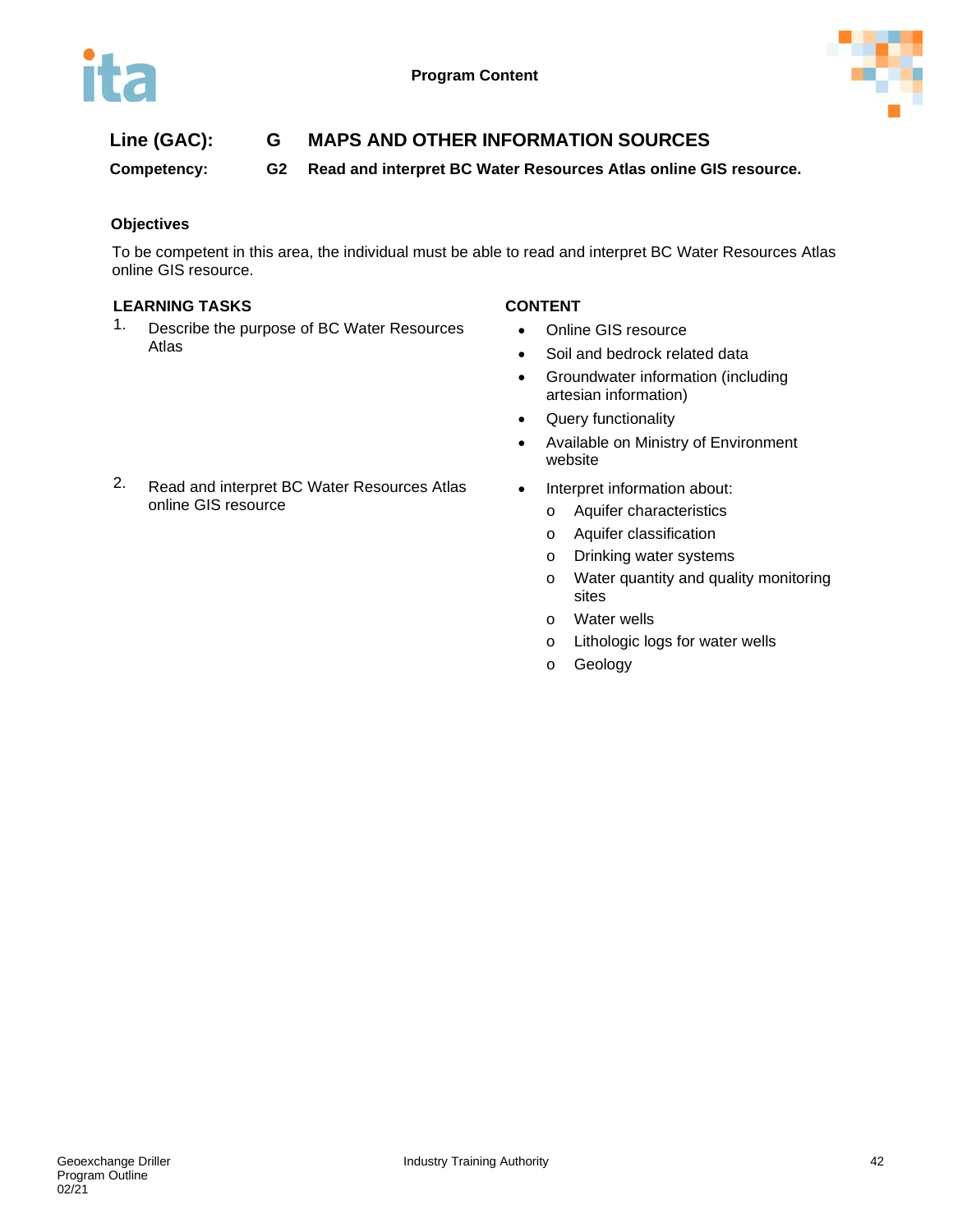



# **Line (GAC): G MAPS AND OTHER INFORMATION SOURCES**

**Competency: G3 Seek information from the property owner.**

### **Objectives**

To be competent in this area, the individual must be able to seek information from the property owner.

### **LEARNING TASKS CONTENT**

1. Seek information from the property owner • Information about the site and possible

- sources of contamination
- Available local borehole/well construction reports
- Information about the surrounding area for example, any history of flowing artesian wells in the area
- Location of existing underground and overhead services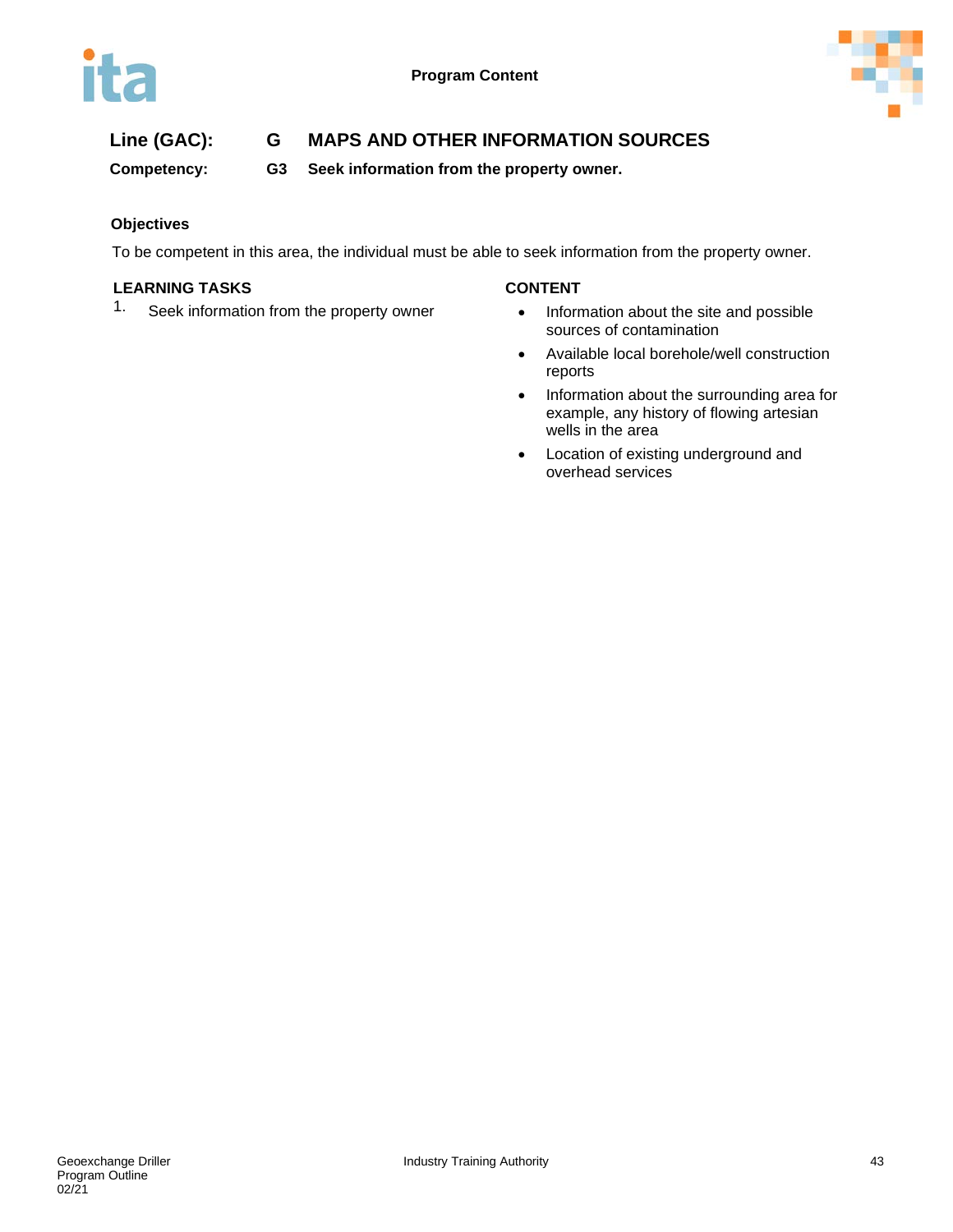

**Competency: H1 Explain the principles of borehole heat exchanger performance.**

### **Objectives**

To be competent in this area, the individual must be able to explain the principles of borehole heat exchanger performance.

### **LEARNING TASKS CONTENT**

1. Explain the principles of borehole heat exchanger performance

- Factors that affect the borehole performance:
	- o Site setting
	- o Geoexchange system configuration
	- o Piping system balancing
- Role of grout in heat exchange
- Loop pipe size
- Multiple heat exchange loops in each borehole
- Bore resistivity
- Formation thermal conductivity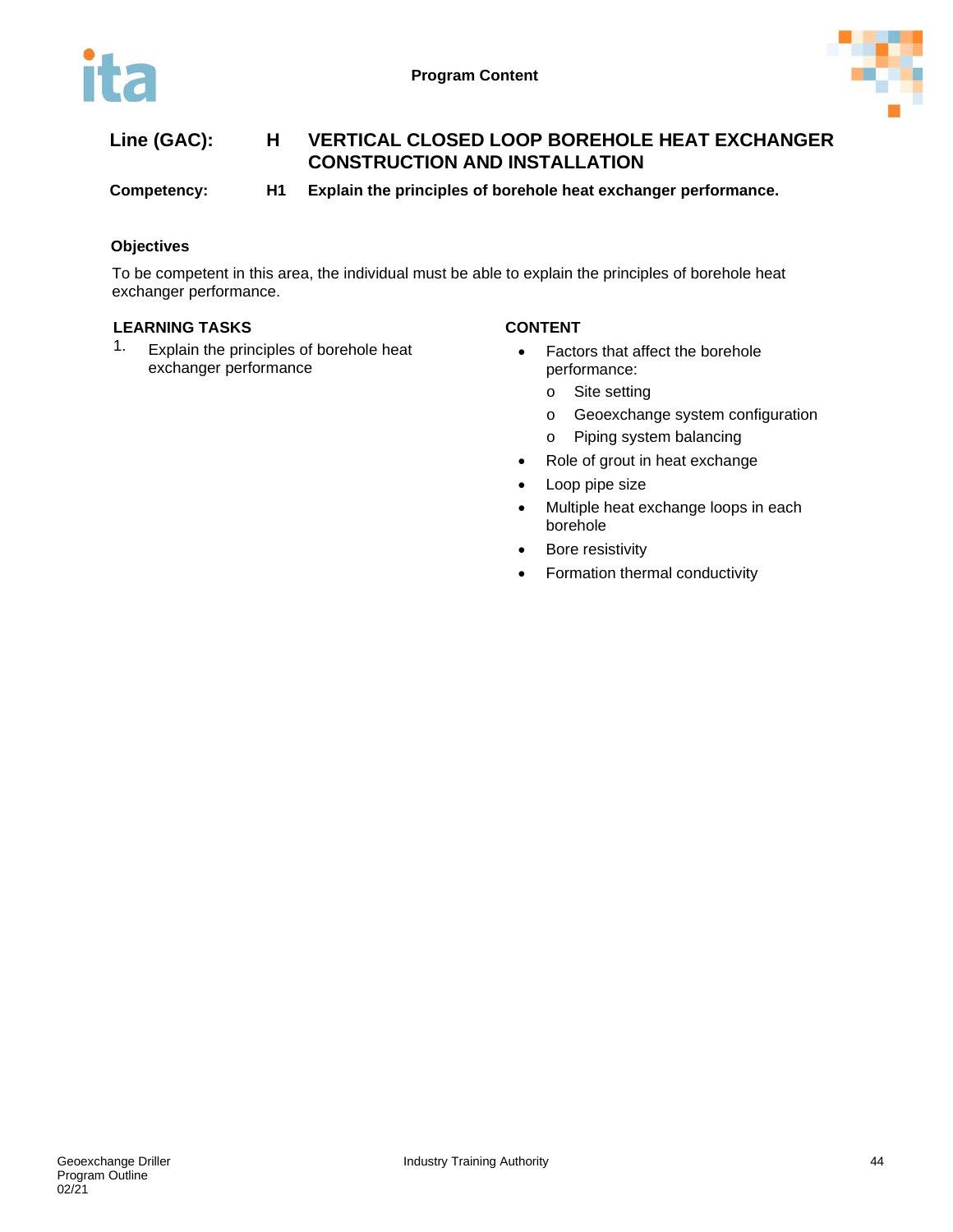

**Competency: H2 Identify the different types of closed loop geoexchange boreholes.**

### **Objectives**

To be competent in this area, the individual must be able to identify the different types of closed loop geoexchange boreholes.

#### **LEARNING TASKS CONTENT**

1. Identify the different types of closed loop geoexchange boreholes

- High-density polyethylene (HDPE) pipe
- Crosslinked Polyethylene (PEX) pipe
- Multiple loop boreholes
	- o Advantages and disadvantages
- Direct Exchange (DX) using soft copper tubing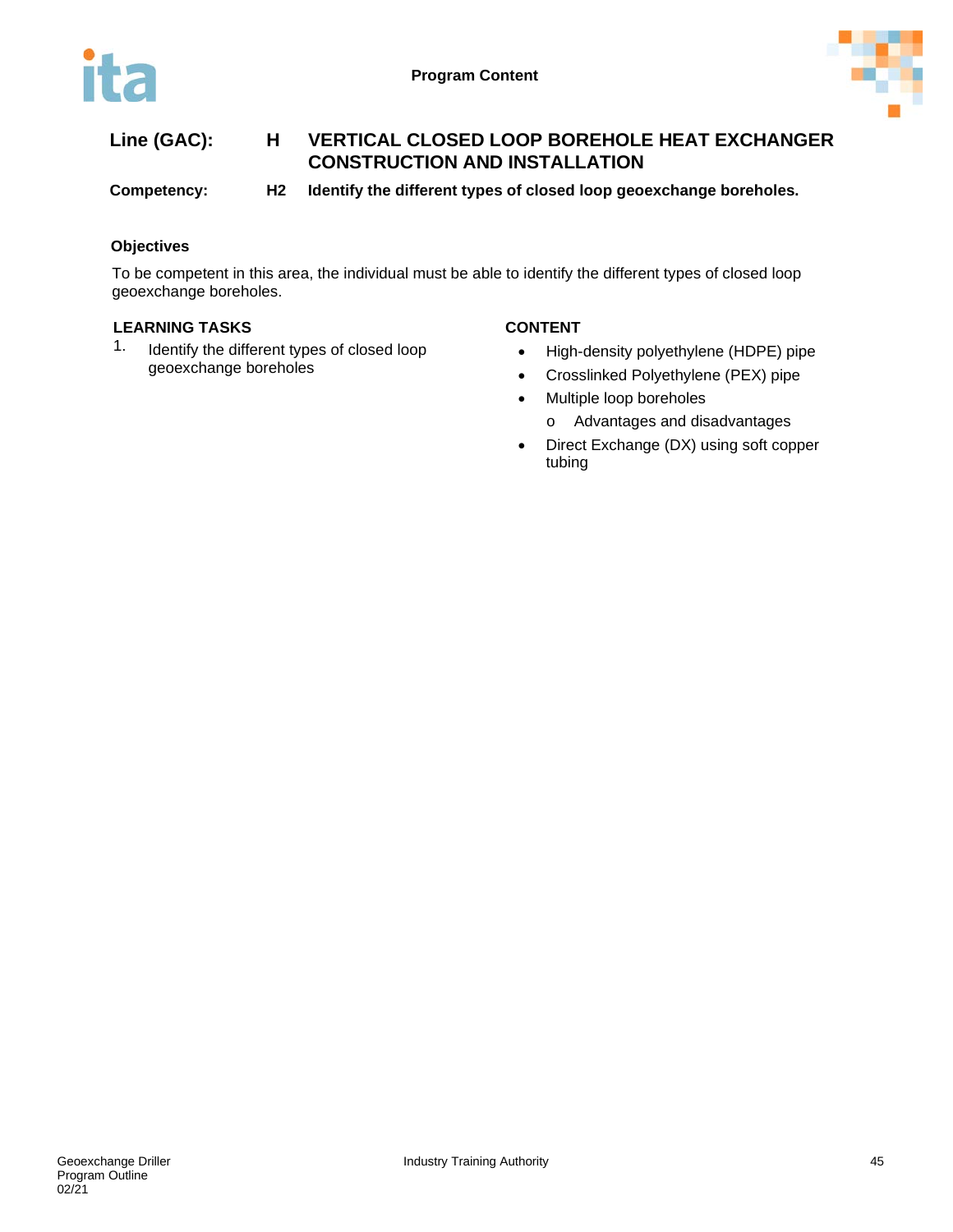

| Line (GAC):          | <b>VERTICAL CLOSED LOOP BOREHOLE HEAT EXCHANGER</b><br><b>CONSTRUCTION AND INSTALLATION</b> |
|----------------------|---------------------------------------------------------------------------------------------|
| Andrew at the series | المالمسترا ويرويها وينوعون وروعا الموجاج المواطنين ويتركبها والموافقين واللوميون ومال       |

**Competency: H3 Use specific methods for vertical closed loop geoexchange borehole construction.**

### **Objectives**

To be competent in this area, the individual must be able to use specific methods for vertical closed loop geoexchange borehole construction.

### **LEARNING TASKS CONTENT**

1. Use specific methods for vertical closed loop geoexchange borehole construction

- Consider the following factors:
	- o Borehole/well construction requirements as per the Water Act
	- o Equipment requirements
- Select drilling method based on geology and other site considerations
- Borehole wall stability
	- o Casing systems
	- o Mud systems
	- o Specialized systems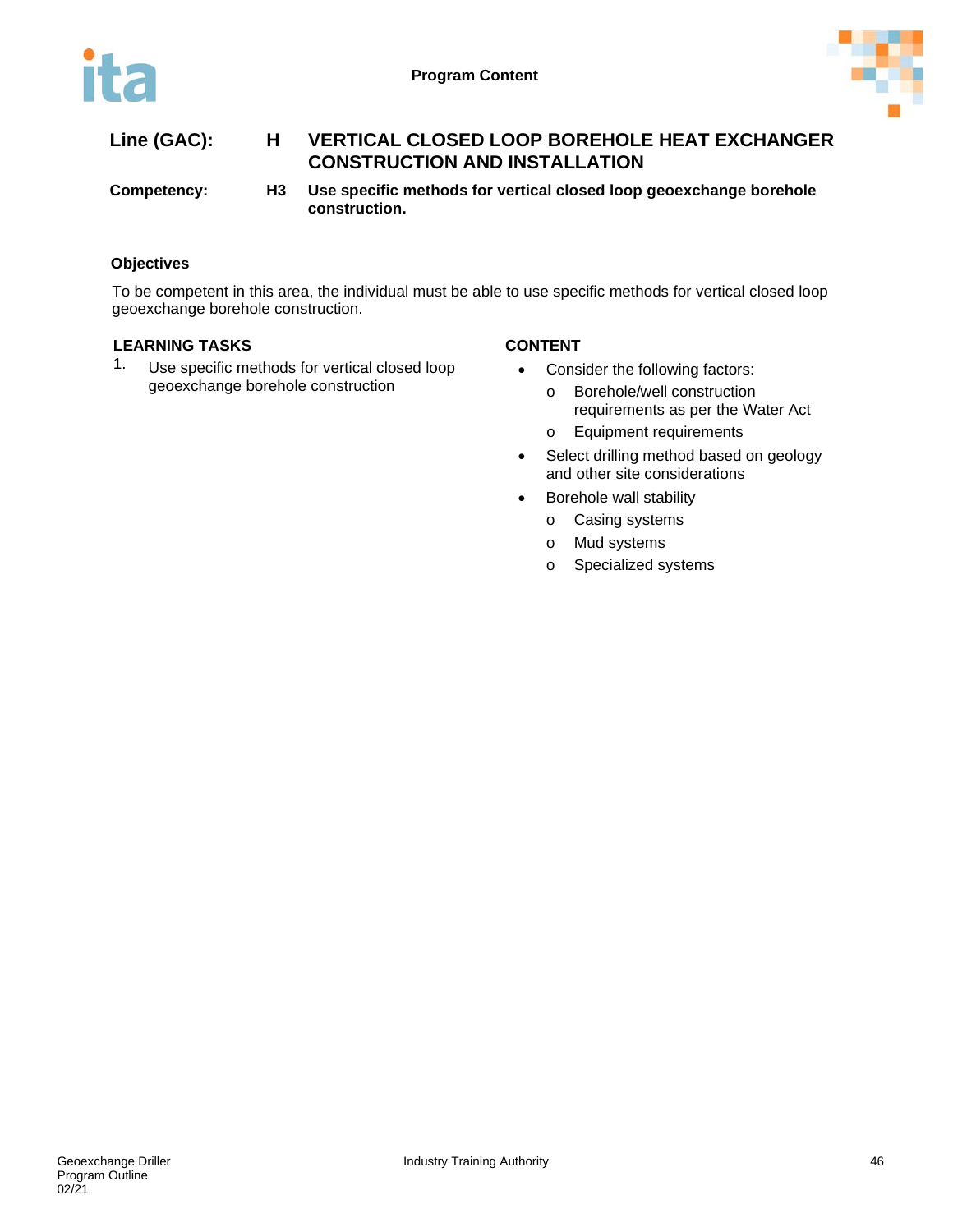

**Competency: H4 Use specific methods for vertical closed loop geoexchange borehole pipe installation.**

### **Objectives**

To be competent in this area, the individual must be able to use specific methods for vertical closed loop geoexchange borehole pipe installation.

### **LEARNING TASKS CONTENT**

1. Use specific methods for vertical closed loop geoexchange borehole pipe installation

2. Use specific methods for vertical closed loop geoexchange borehole and piping integrity

- Maintain borehole stability to accommodate loop pipe insertion
- Maintain borehole stability to accommodate tremie-line insertion
- Pressure testing previous to the installation
- Loop integrity testing post installation
- Installation of casing during the installation of borehole to protect the borehole from collapsing
- Isolation of different aquifers to prevent contamination
- Installation of a cathodic protection system to protect the integrity of the copper piping for DX systems
- Pressure and flow testing of closed loop geoexchange boreholes post installation
- Repair of leaks or if leak is inaccessible, isolate that loop tube and plug it
- If grout seal is compromised, re-grout to original level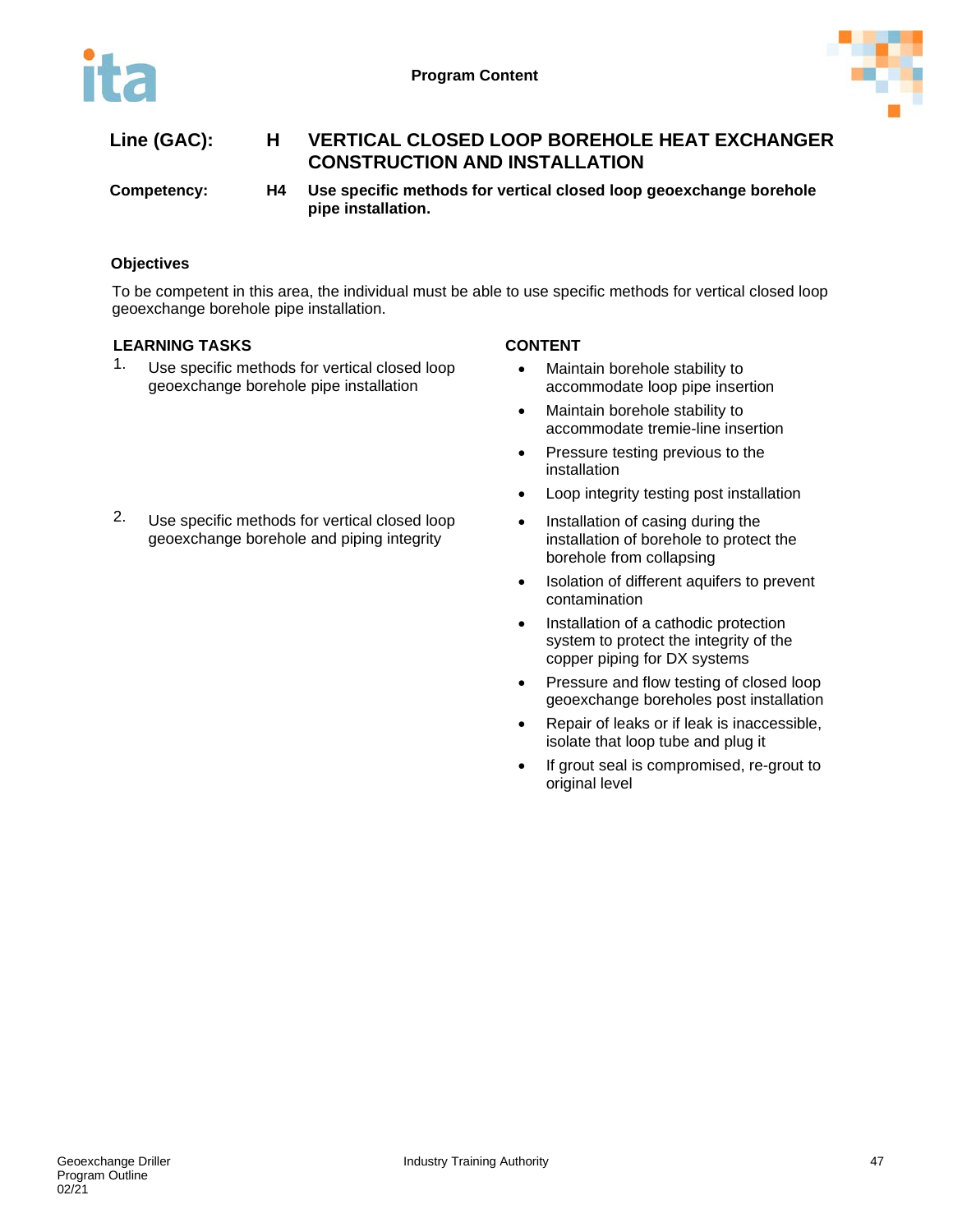

**Competency: H5 Describe the purpose of sealing, grouting and cementing boreholes.**

### **Objectives**

To be competent in this area, the individual must be able to describe the purpose of sealing, grouting and cementing boreholes.

#### **LEARNING TASKS CONTENT**

1. Describe the purpose of sealing, grouting and cementing boreholes

- Prevent migration of water and/or contaminants along the borehole to avoid:
	- o Contaminants entering groundwater from surface sources
	- o Mixing of poor quality aquifer zones with good quality zones
	- o Changes in groundwater flow patterns which can cause unwanted effects (such as aquifer depletion, high water tables, flooding, slope instability, etc.)
- Prevent contamination
- Protect the water bearing formation
- Seal off a formation that is suspected of contamination or produces poor quality water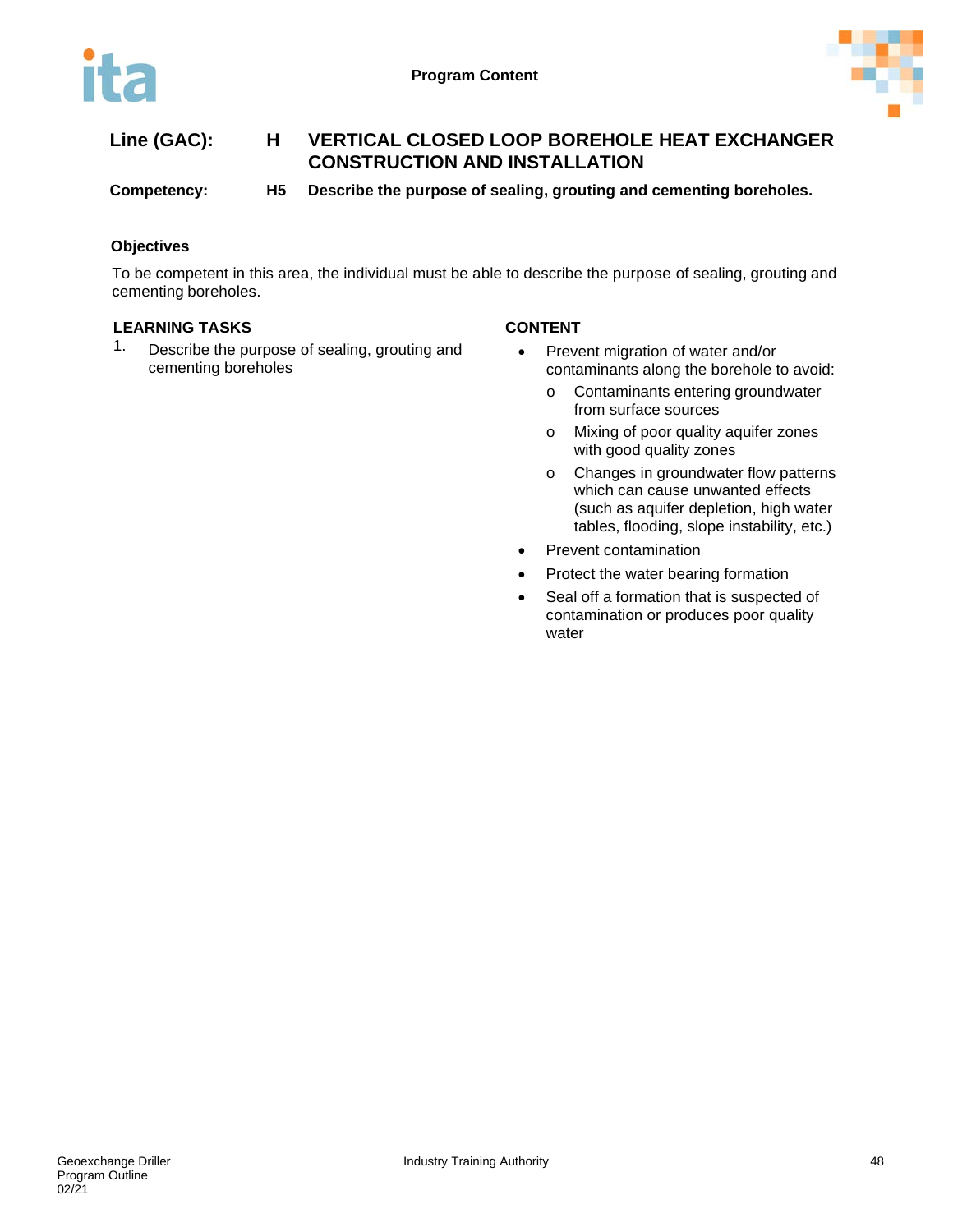

**Competency: H6 Use different types and application of grout for vertical closed loop geoexchange borehole grouting.**

### **Objectives**

To be competent in this area, the individual must be able to use different types and application of grout for vertical closed loop geoexchange borehole grouting.

#### **LEARNING TASKS CONTENT**

1. Use different types and application of grout for closed loop geoexchange borehole grouting

- Types of grout depending on geological conditions:
	- o Bentonite-based
	- o Thermally-enhanced bentonite based
	- o Cement-based
- Other sealants for special conditions
- **Applications** 
	- o Pressure grouting from bottom to top using tremie pipe
- Mixing and placement
	- o Use of grout additives
	- o Silica sand for enhanced thermal properties
- Heat transfer fluid types
- Grout subsidence after placement and the need for careful top up of grout after initial placement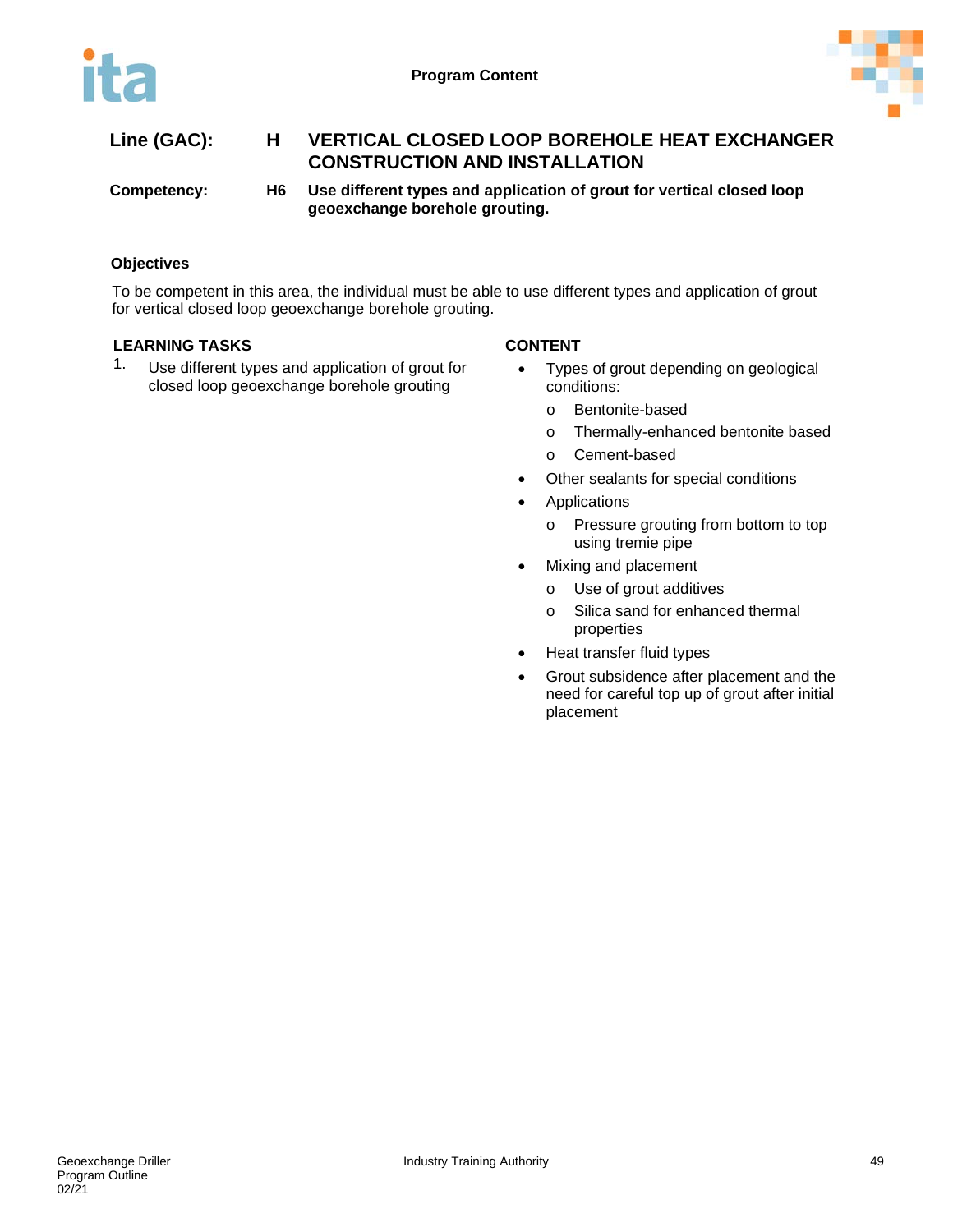

# **Line (GAC): I HYDRAULIC SYSTEMS**

**Competency: I1 Explain the principles of operation and components of different types of hydraulic systems applicable to the trade.**

### **Objectives**

To be competent in this area, the individual must be able to explain the principles of operation of different types of hydraulic systems applicable to the trade.

### **LEARNING TASKS CONTENT**

1. Explain the principles of operation of different types of hydraulic systems applicable to the trade

- **Hydraulic** 
	- o Schematic/layout
	- o Principles of operation
- Electric over hydraulic
	- o Schematic/layout
	- o Principles of operation
- Different PSI pressures
	- o Principles of operation
- Schematic diagrams and symbols for hydraulic components
- Types of hydraulic fittings (JIC, Metric DIN, BSPP)
- Hydraulic hoses
- Hydraulic hose clamps
- Hydraulic oil
- Pumps
- **Motors**
- Cylinders
- Valves
- Plumbing/fixtures/hoses
- **Reservoirs**
- Filters
- Heat exchangers
- Clutches and brakes (hydraulic)
- **Electric controls**
- Fuels
- **Accumulator**

2. Describe the functions of the basic components of hydraulic systems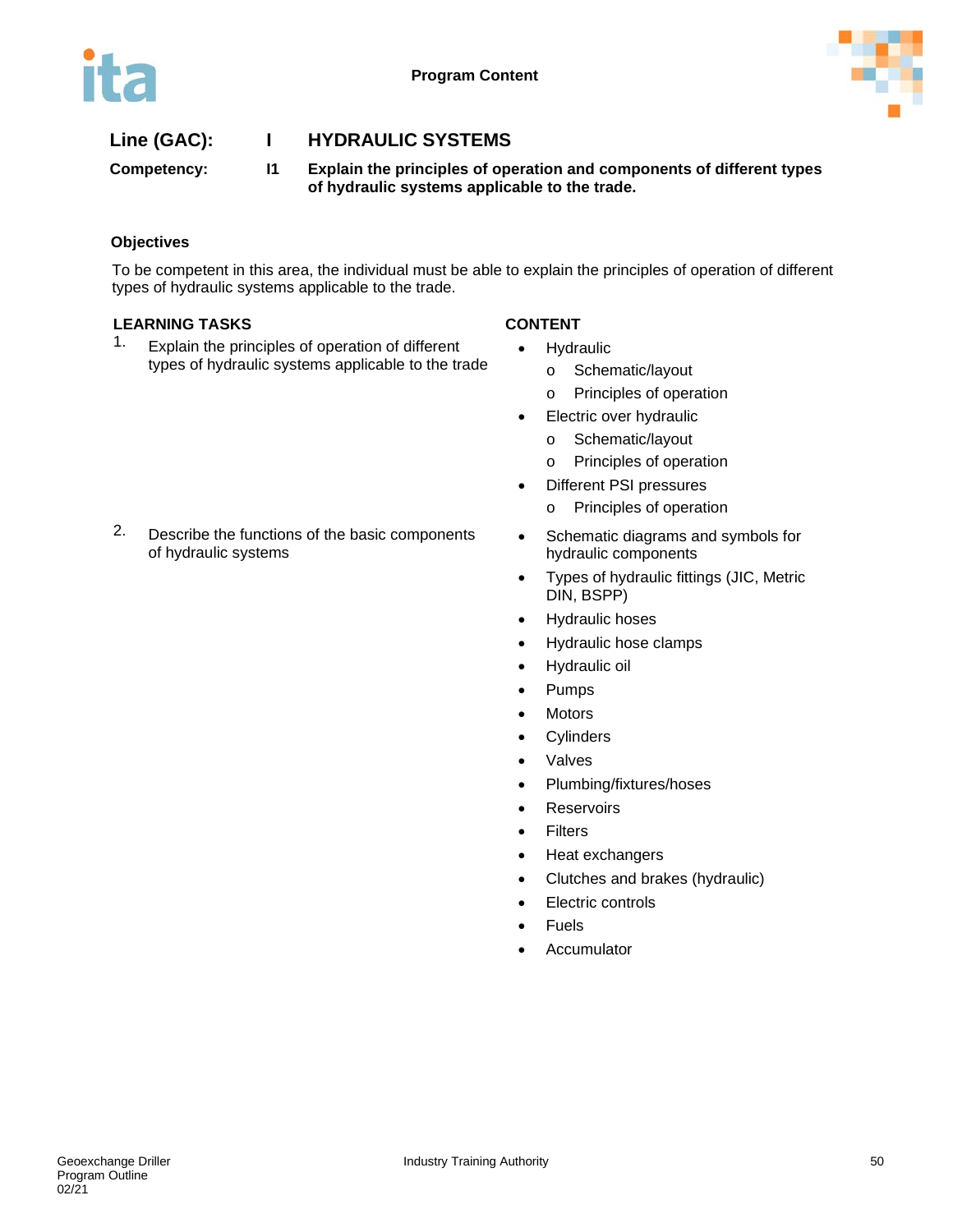

# **Line (GAC): I HYDRAULIC SYSTEMS**

**Competency: I2 Explain the importance of maintenance schedules and required system servicing.**

### **Objectives**

To be competent in this area, the individual must be able to explain the importance of maintenance schedules and required system servicing.

#### **LEARNING TASKS CONTENT**

1. Explain the importance of maintenance schedules and required system servicing

- Need for maintenance
- Required system servicing such as changing filters and fluids
- Exhaust smoke type and implications
- Daily inspection of cooling systems, coolant quality, fan belt condition, alternator and battery condition etc.
- Daily/weekly hose wear checks and cleaning
- Annual inspection by pulling the pumps to check splines etc. and oil change